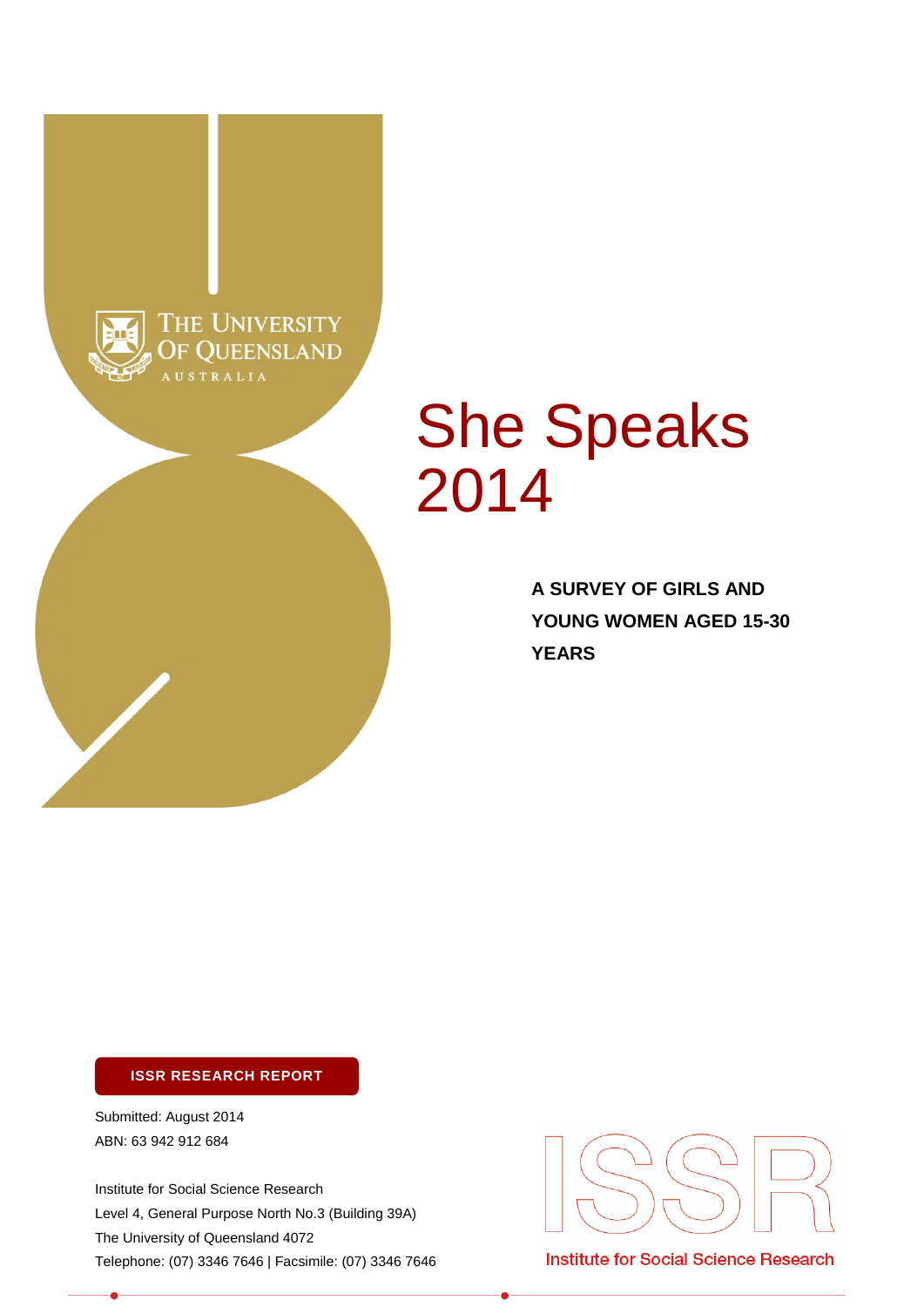

#### **Institute for Social Science Research**

Director Professor Mark Western BA(Hons) PhD FASSA CRICOS PROVIDER NUMBER 00025B

| <b>Printed</b>        | 27 August 2015                                |
|-----------------------|-----------------------------------------------|
| Last saved            | 27 August 2015                                |
| File name             | She Speaks Survey 2014 - final                |
| <b>Authors</b>        | Bernard Baffour, Nicole Kapelle, Andrew Smith |
| <b>ISSR Director</b>  | Mark Western                                  |
| Name of project       | She Speaks Survey 2014                        |
| Name of organisation  | <b>YWCA Australia</b>                         |
| <b>Project number</b> | ISSR060797                                    |

Institute for Social Science Research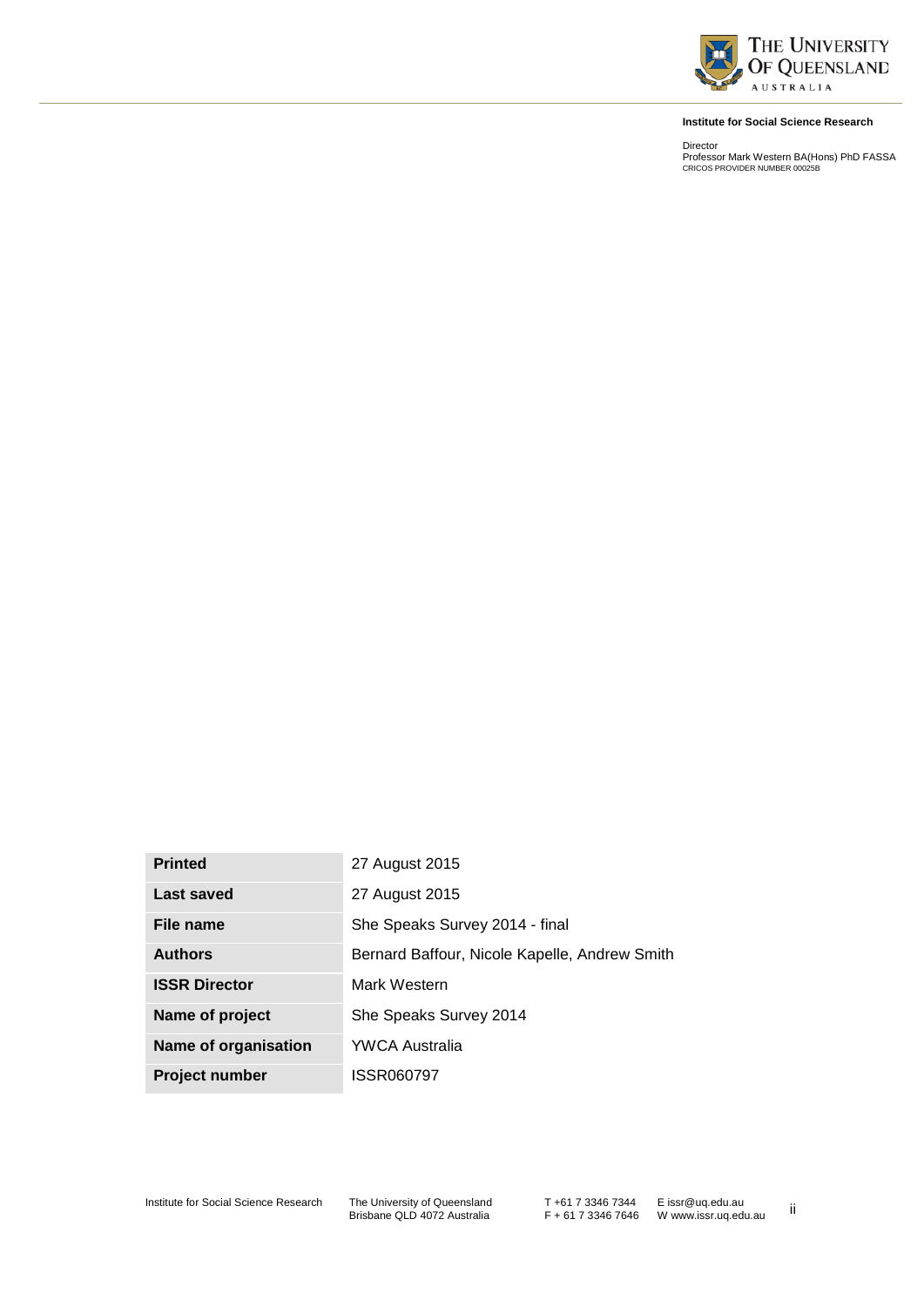# **Table of Contents**

| 1                                                                   |
|---------------------------------------------------------------------|
| 2                                                                   |
| 21                                                                  |
| 22                                                                  |
| 2.3                                                                 |
| 2.4                                                                 |
| 3                                                                   |
| 3 1                                                                 |
|                                                                     |
| 3.3 LEADERSHIP QUALITIES AND OPPORTUNITIES OF WOMEN IN AUSTRALIA 21 |
| 3.4 PERSONAL EXPERIENCE OF LEADERSHIP AND LEADERSHIP AMBITIONS 25   |
| 3.5 I                                                               |
| 3.6 SAFETY AND VIOLENCE AND REPRODUCTIVE HEALTH AND RIGHTS 35       |
| $\boldsymbol{\varDelta}$                                            |
|                                                                     |

 $\,$ iii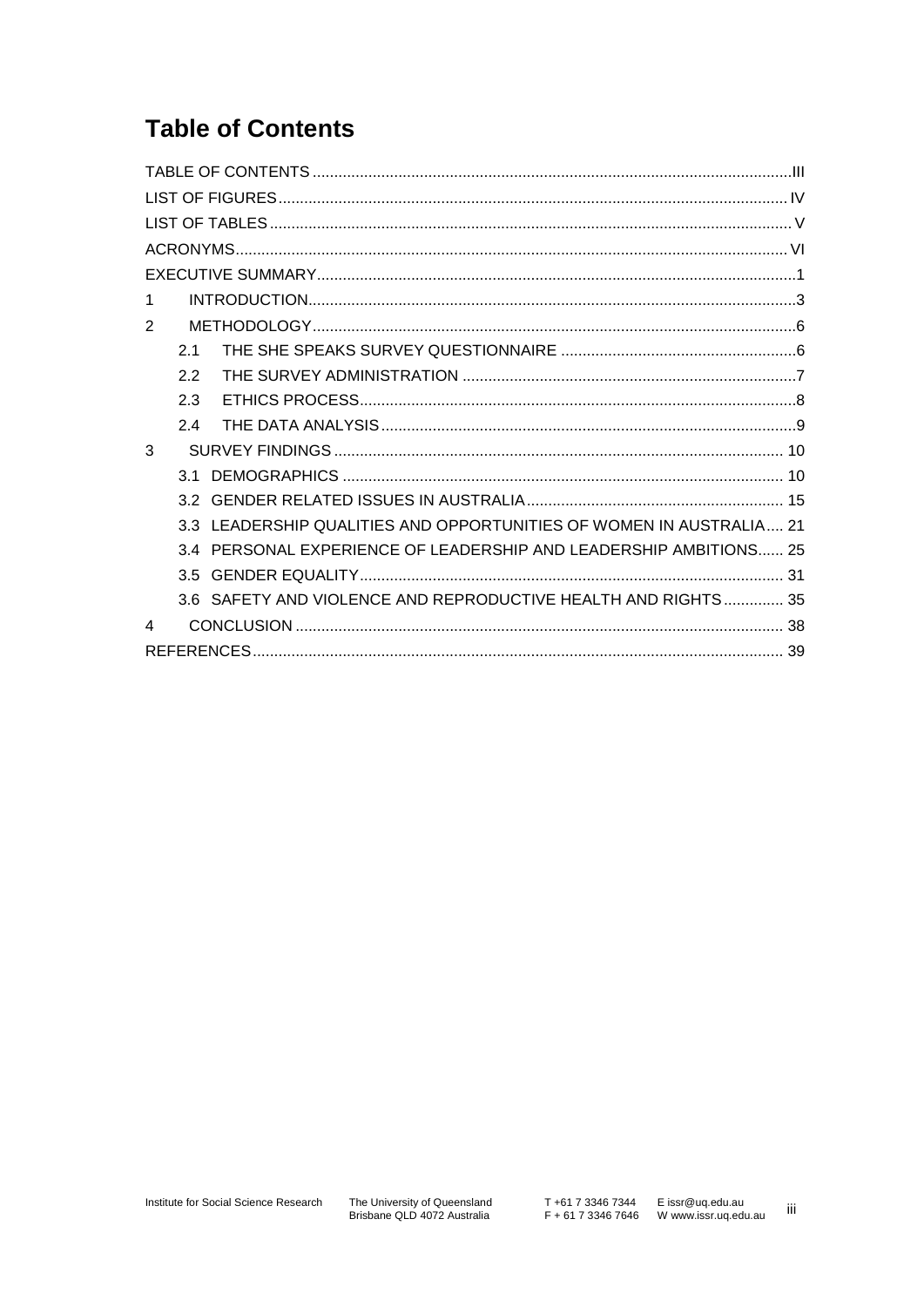# **List of Figures**

| Figure 3 Concept Map reflecting the issues of concern for women living in Australia 16                                                                                            |
|-----------------------------------------------------------------------------------------------------------------------------------------------------------------------------------|
| Figure 4 Concept map: If you had one minute with the Prime Minister, what is one thing you<br>would say about improving leadership opportunities for young women in Australia? 25 |
| Figure 5 Are you currently a leader and do you want to be a leader in future? 26                                                                                                  |
| Figure 6 Open end responses with regards to participants' current and future leadership role 28                                                                                   |
|                                                                                                                                                                                   |
|                                                                                                                                                                                   |
| Figure 9 Concept map of open-end responses to participants' perception of gender equality                                                                                         |
|                                                                                                                                                                                   |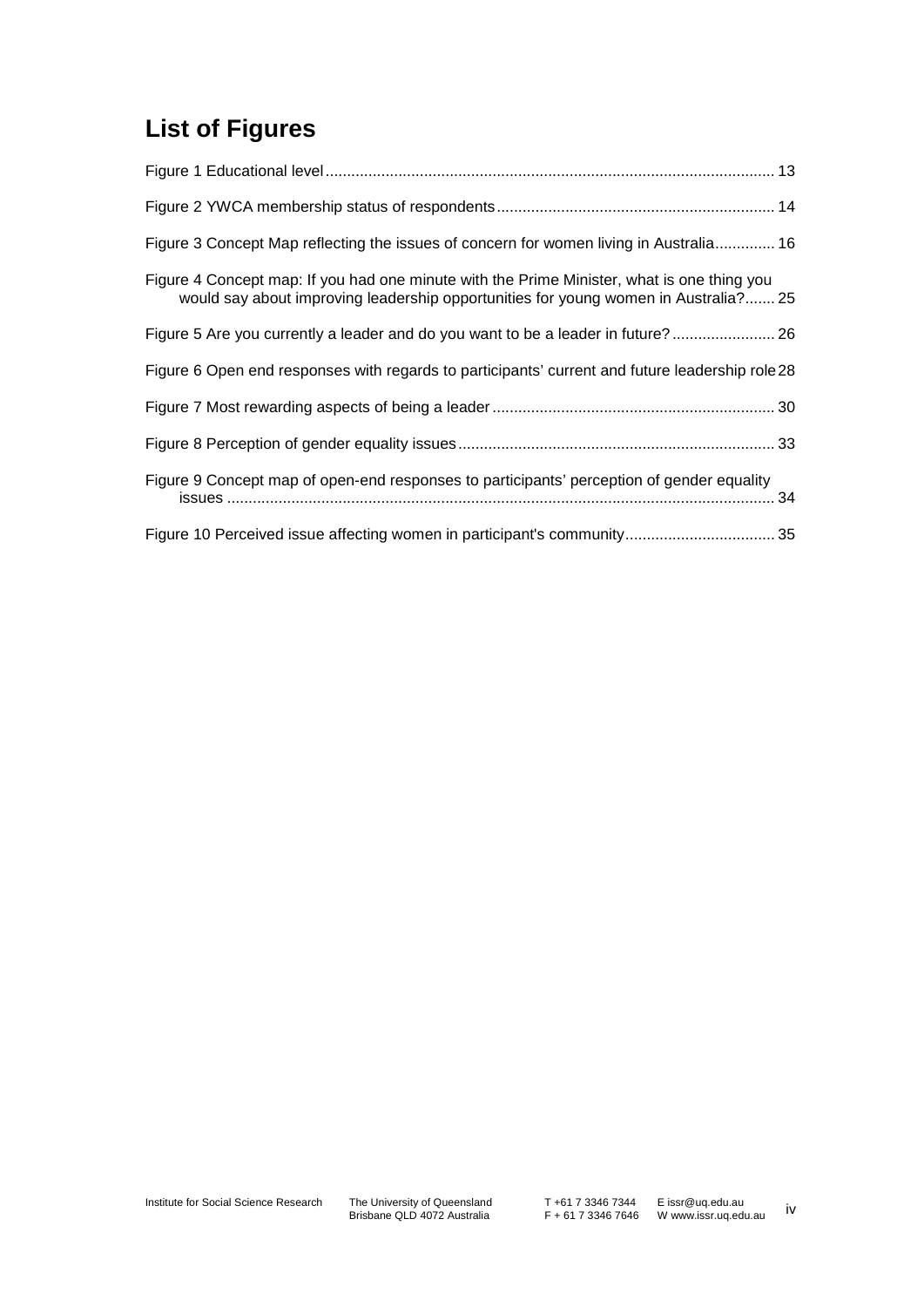# **List of Tables**

| Table 2 States and territories of survey respondents by survey groups 10                      |  |
|-----------------------------------------------------------------------------------------------|--|
|                                                                                               |  |
|                                                                                               |  |
|                                                                                               |  |
|                                                                                               |  |
|                                                                                               |  |
| Table 8 Three most effective strategies to overcome barriers to women moving into senior      |  |
| Table 9 Ranking of things that would help participants most in becoming a leader/being a      |  |
|                                                                                               |  |
| Table 11 Feelings associated with different life events and transitions  36                   |  |
| Table 12 Please indicate which of the following statements you feel apply to your experiences |  |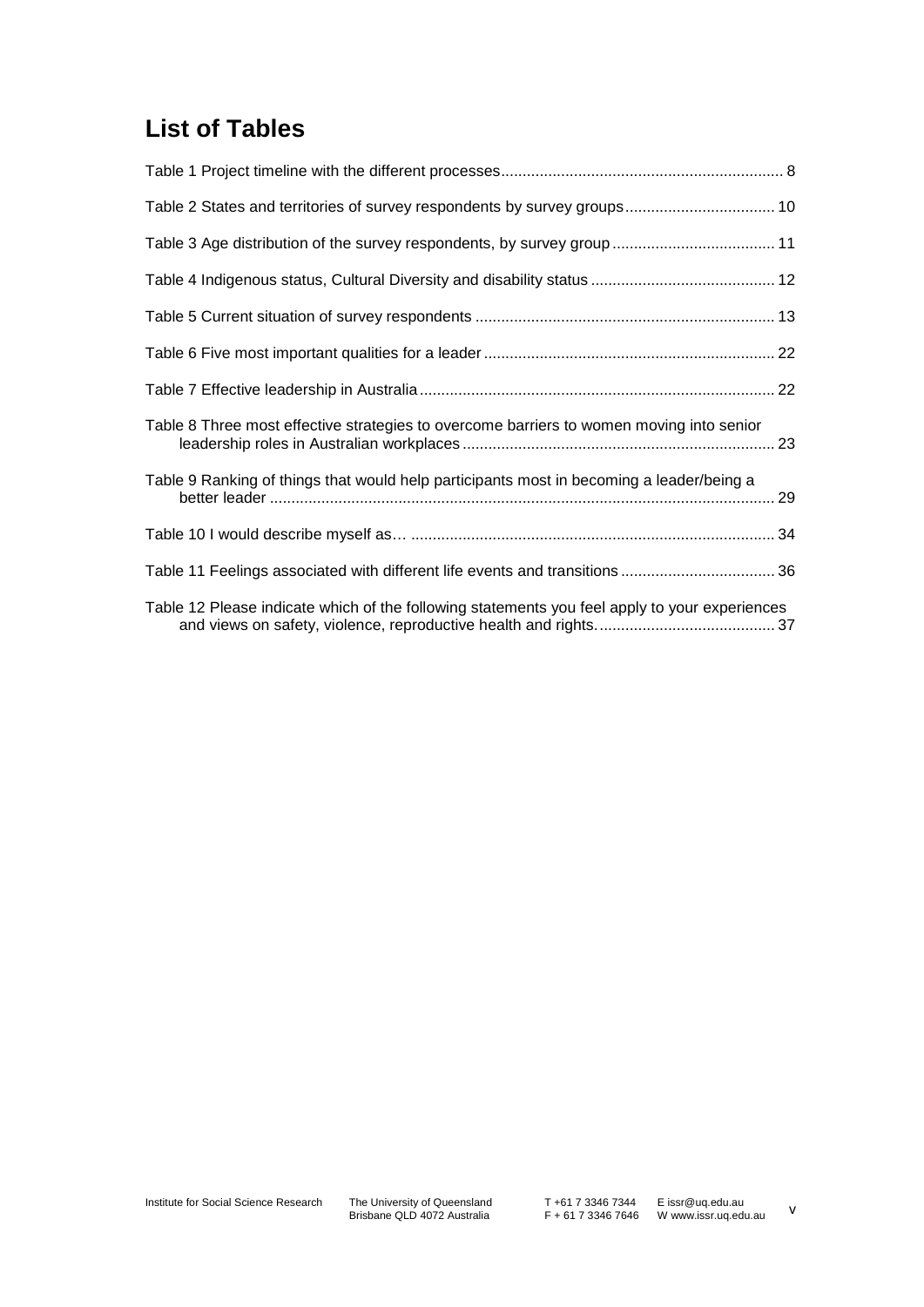# **Acronyms**

| <b>ISSR</b> | Institute for Social Science Research              |
|-------------|----------------------------------------------------|
| ReMaSS      | Research Methods and Social Statistics             |
| SACHRU      | South Australia Community Health and Research Unit |
| UQ.         | The University of Queensland                       |
| <b>YWCA</b> | Young Women's Christian Association                |

The University of Queensland<br>Brisbane QLD 4072 Australia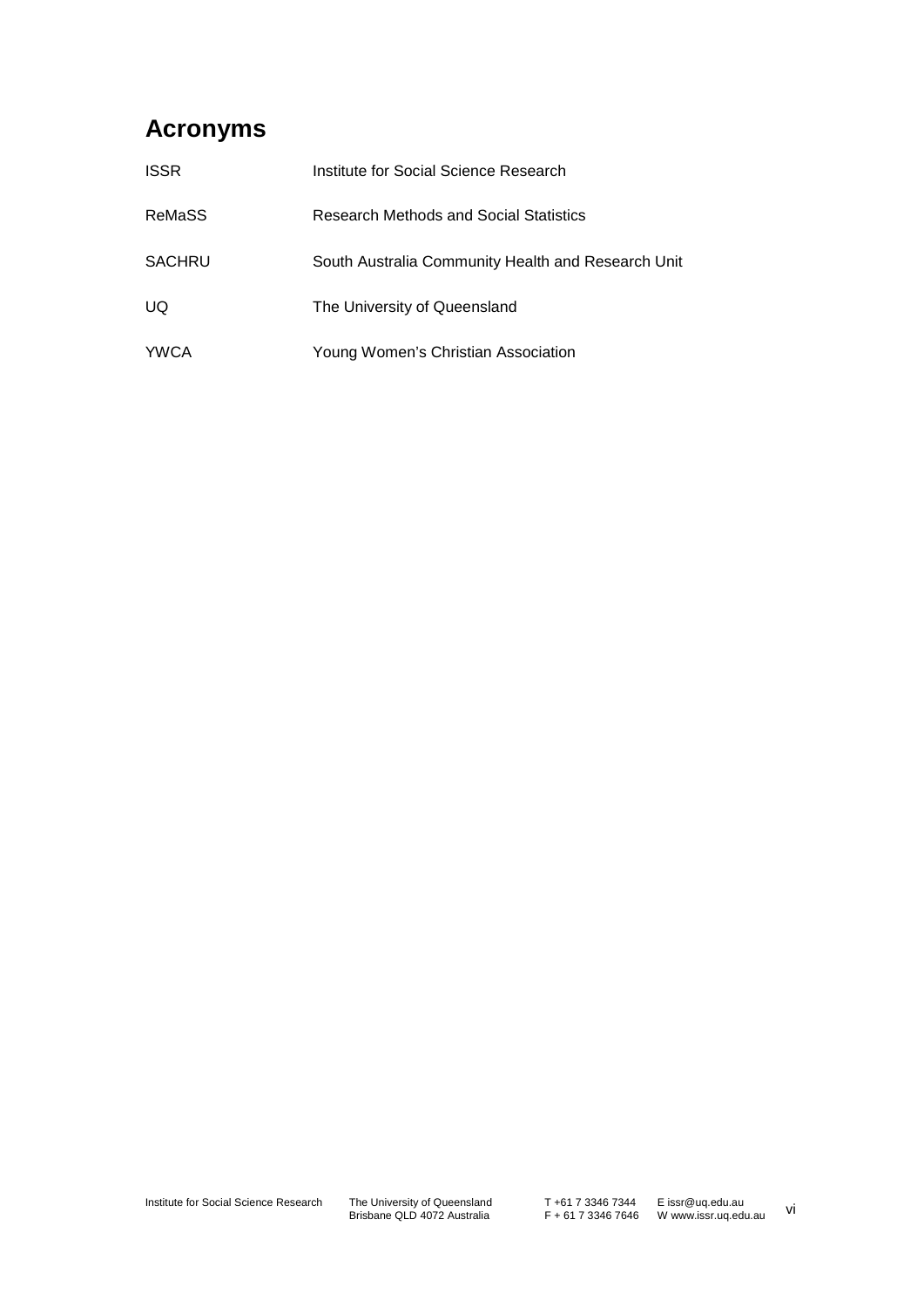# **Executive Summary**

Women continue to face a number of obstacles and barriers in achieving positions of leadership in Australia. To better understand these issues and devise programs and strategies to inform young women, the YWCA has undertaken She Speaks surveys in 2011 and 2013. These surveys have provided YWCA with a deep understanding of the challenges faced by women in embarking on roles of leadership. It also serves as a springboard for programs, policy and advocacy within and beyond YWCAs in Australia.

In the 2014, the Institute of Social Science Research (ISSR) at the University of Queensland was contracted by YWCA Australia to work in partnership in providing methodological improvements for the survey and ensuring that the survey had ongoing relevance and usefulness to YWCA Australia moving forward.

Like the previous surveys, the 2014 She Speaks survey aimed to capture the voices of girls and young women aged between 15 and 30 years old, and explored a range of social and personal issues and concepts through an online survey. However, whereas the previous surveys were targeted at specific geographical areas in Australia, the 2014 She Speaks survey was expanded to cover every state and territory in Australia. The 2014 She Speaks survey was therefore one of the largest annual surveys collecting information from young women about their attitudes, perceptions and experiences of leadership.

A total of 1643 participants completed the survey. Participants were recruited using the extensive network of YWCA member associations and partner organisations. Further, a categorised list from an online panel provider was used to supplement this sampling strategy, by ensuring that girls and young women who had no existing contact with YWCA were included for participation in the She Speaks survey. The main findings from the survey are that

- a) 58 percent of participants consider themselves to be a leader in their family, school, community and/or workplace.
- b) 71 percent of participating girls and young women would want to be leaders in future.
- c) In their leadership aspirations, the majority of young women stated that the things that would make them become leaders in the future are confidence, completing their education and having a mentor for guidance.

In addition, the participants identified that there were still some lingering gender related issues related to work, equal pay, family, gender stereotypes and body image that they were concerned with. These issues were found to differ according to the age of participants. Girls and younger women identified experiencing sexism and media pressure and social expectations to conform to certain, sometimes unhealthy, body images. On the other hand, the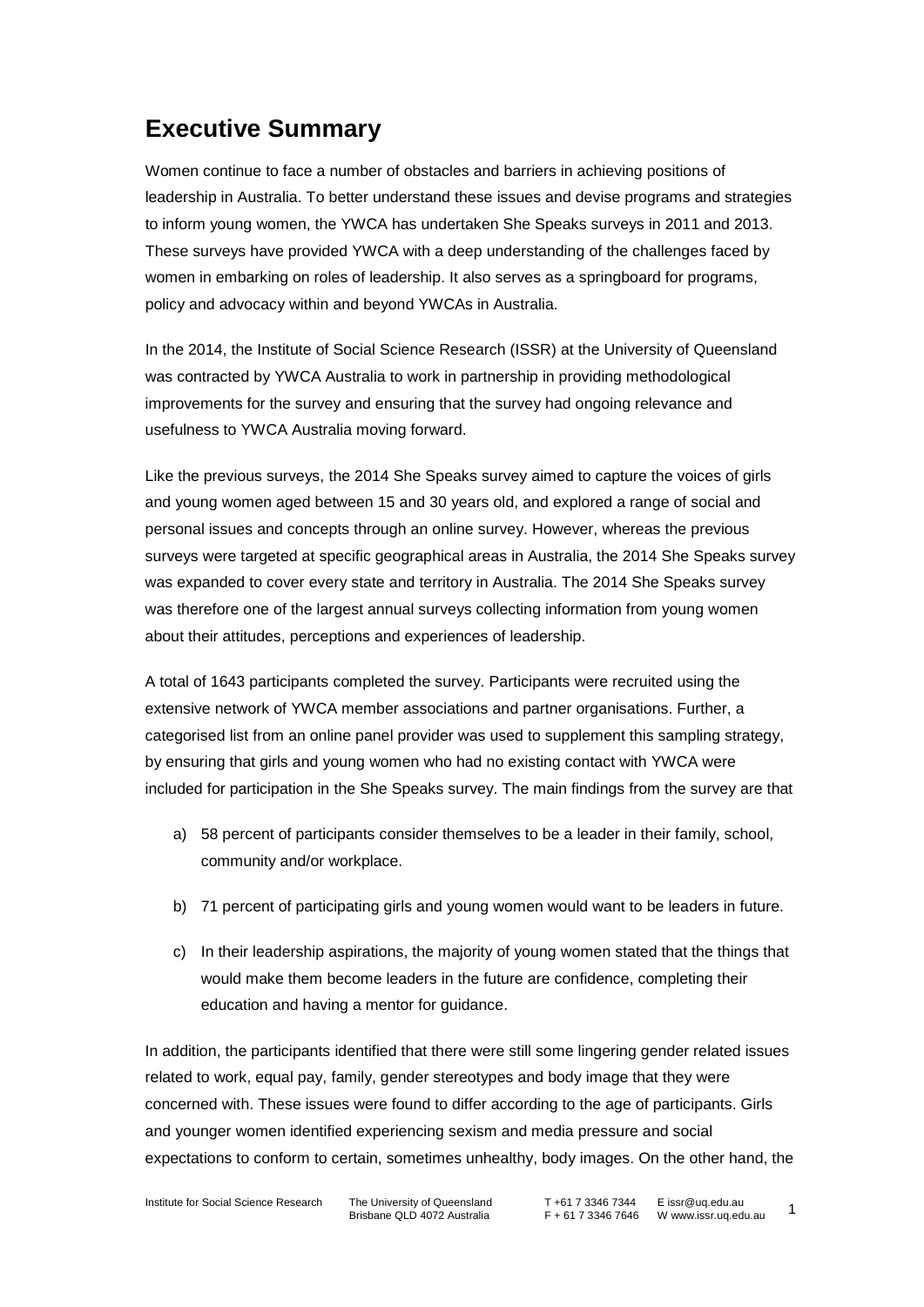older age brackets in the survey were concerned with family and work life balance, the cost of childcare and inequality in the workplace. While girls and young women are facing some different issues, it would appear that these issues are all concerned with gender equality. This has obvious implications for YWCA Australia in terms of the type of programs and services that are developed in future.

The University of Queensland<br>Brisbane QLD 4072 Australia

T +61 7 3346 7344 F + 61 7 3346 7646 E issr@uq.edu.au W www.issr.uq.edu.au 2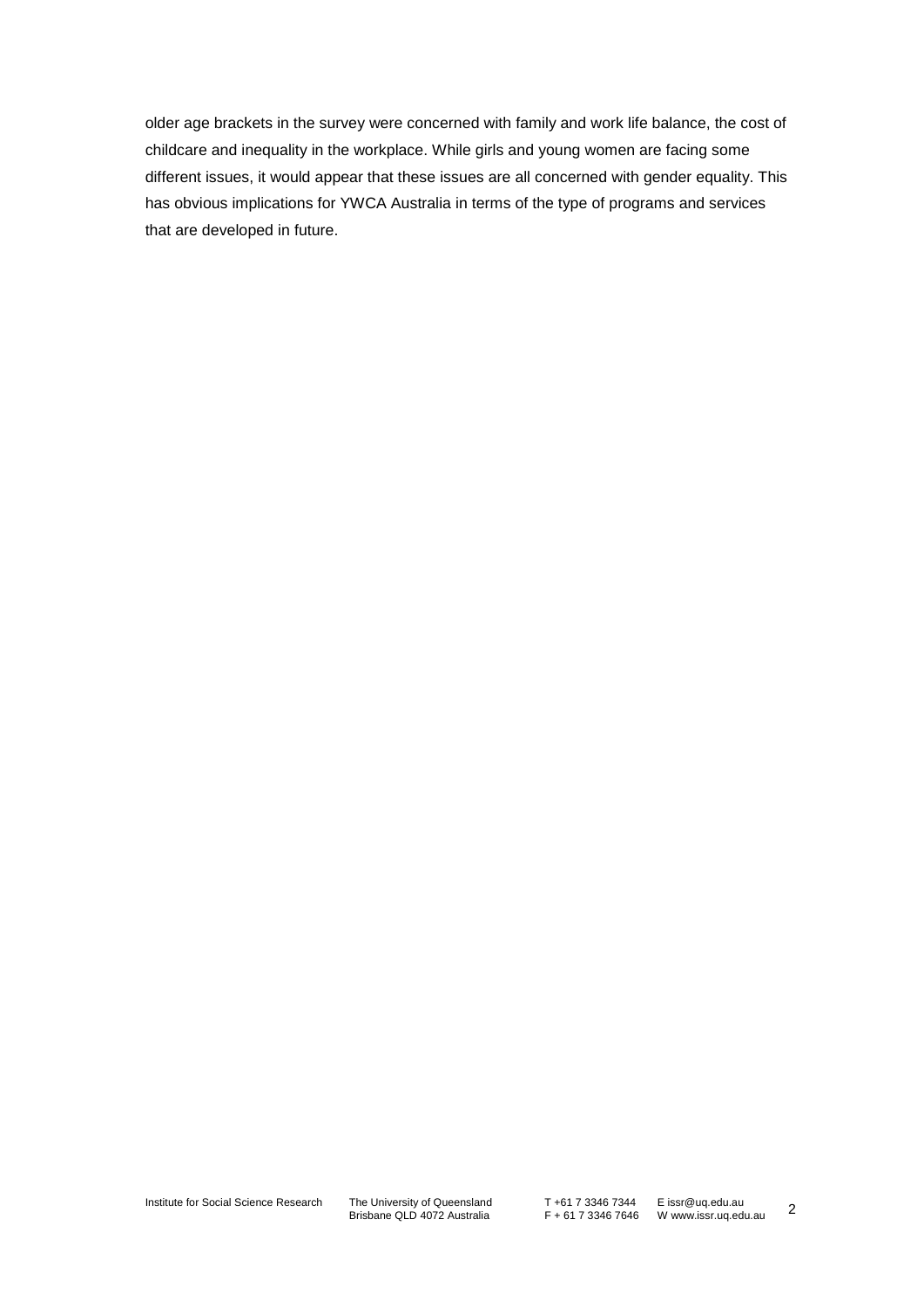# **1 Introduction**

YWCA Australia is the national association of YWCAs in Australia, formed in 1907, and is part of the World YWCA movement. This women-led association is guided by the aim to achieve positive change for girls and women, and strives for greater awareness of women's equality. It provides advocacy and delivers programs and services for women, families and communities that:

- develop the leadership and collective power of women and girls;
- support individuals, their families and communities at critical times; and
- promote gender equality and community strengthening.

YWCA Australia provides community services through a diverse range of community schemes and programs that target more than a quarter of a million people each year in over 270 sites located throughout rural, urban and regional Australia. Internationally, YCWA Australia are part of the global network of women leading social and economic change in 125 member countries, and have been at the forefront of raising the status of women for almost two centuries.

YWCA Australia commissioned the University of Queensland's Institute for Social Science Research (ISSR) to undertake a survey of girls and young women aged 15 to 30 years, the She Speaks survey, to capture the voices of girls and young women across Australia by exploring a range of concepts and issues, both personal and social.

This was the third such survey, with the inaugural She Speaks survey developed in 2011, and released in 2012. This survey focused on the state of South Australia, and was conducted in partnership between YWCA Adelaide and the South Australia Community Health and Research Unit (SACHRU). The 2011 She Speaks survey was designed to capture the voices of girls and young women and was administered online in South Australia. The positive response enabled the SACHRU to expand the next survey (conducted between October 2012 and February 2013) to include the regions of Queensland, Victoria, the Australian Capital Territory and Western Australia, in addition to South Australia.

The second She Speaks survey was developed to reflect the interests of the participating local YCWAs (of Adelaide, Queensland, Victoria, and Canberra), as well as those of national YWCA Australia. The results of the second survey, released in 2013 highlighted a number of themes and issues. Therefore, for the third survey in 2014, the intention was for the survey to be conducted in all mainland states and territories to allow for the capturing of voices from a broad range of young women throughout Australia. A call for expressions of interest was sent out seeking university partners for the implementation of the 2014 She Speaks Survey. The main tasks were to: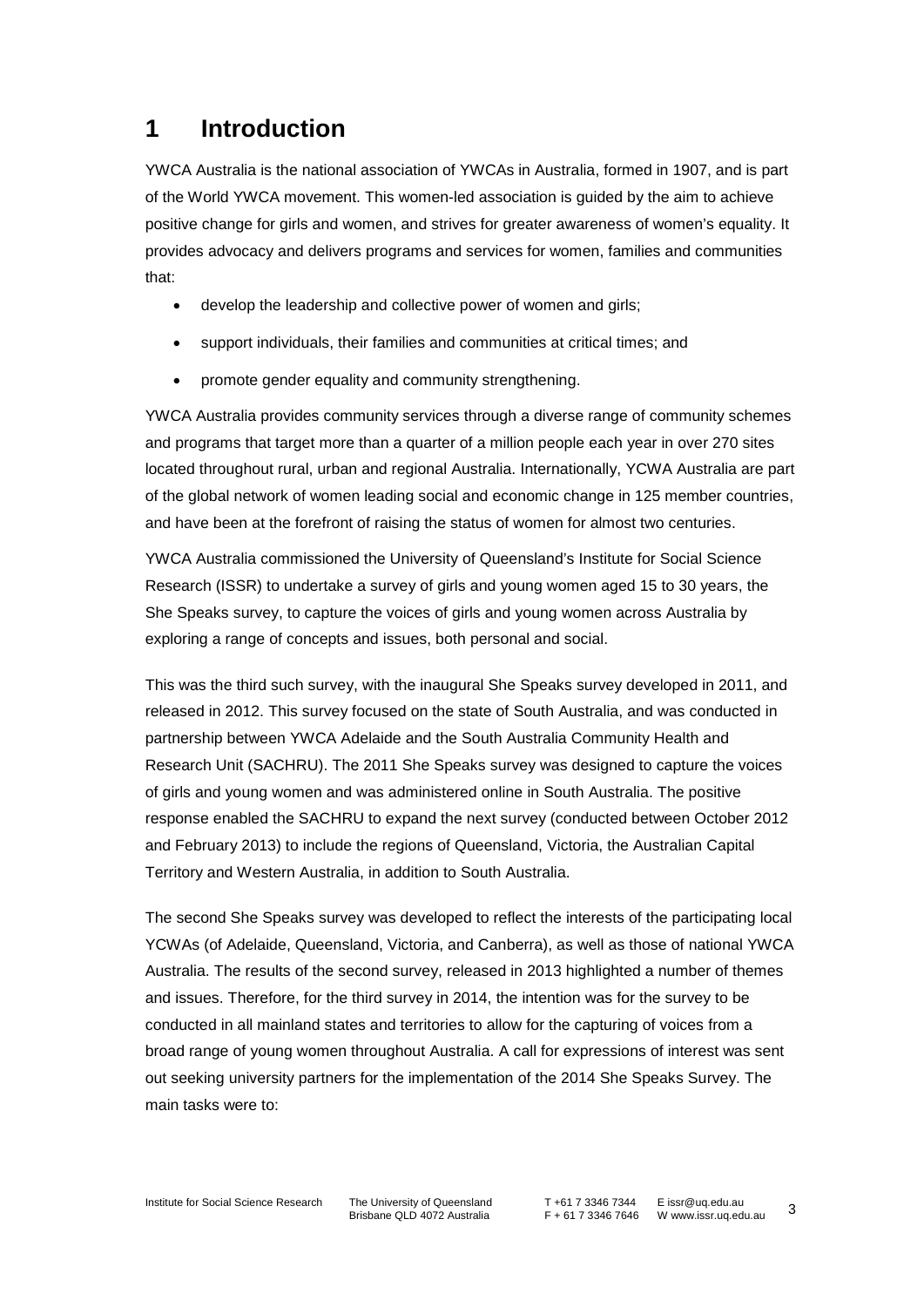- a) review the proposed survey methodology;
- b) prepare an online survey for email distribution, and a hard copy format for other forms of distribution;
- c) liaise with YWCA Australia to develop an appropriate state-based sampling strategy, within the budget;
- d) develop a single descriptive report, based on analysis of national data.

ISSR was engaged as the university research partner to conduct a review of the proposed methodology, in consultation with the YWCA Australia, acting as the voice of all local YWCA organisations in the participating states and territories.

The approach to the delivery of the 2014 survey by ISSR was to

- a) have an improved sampling strategy by supplementing the current snowball sampling approach of YCWA member associations with an online panel provider;
- b) ensure appropriate ethics approval was obtained prior to delivery of the survey, in particular regarding to interviewing girls under the age of 18 years;
- c) provide a flexible delivery of the survey with it being compatible on mobile phones, tablets, as well as PCs, so that the survey reached as broad a range of participants as possible.

By so doing, YWCA Australia were able to continue to manage the participant recruitment and data collection. However, the sampling approach proposed by ISSR using the YWCA contacts, in addition to a categorised list from an independent panel provider, ensured it was possible to address the biases in the survey results and achieve improved outcomes. The enhanced sampling approach was known to not result in a truly random sample, but it was noted that by using the panel provider, there was engagement in the She Speaks survey by girls and young women who had no existing connection to YWCA, and different social backgrounds. ISSR made use of the advanced research infrastructure for survey design and administration at its disposal and a number of steps were taken to design the survey to be available for completion via multiple platforms to support a broader reach and uptake.

The 2014 She Speaks Survey was live in time to celebrate the International Women's Day, on  $8<sup>th</sup>$  March 2014. The focus of the survey was on leadership and specifically women's attitudes and perceptions towards leadership. The questionnaire was therefore redesigned with this in mind, and included questions about experiences of leadership. This information is important in identifying the challenges facing girls and young women. Further it will assist YWCA Australia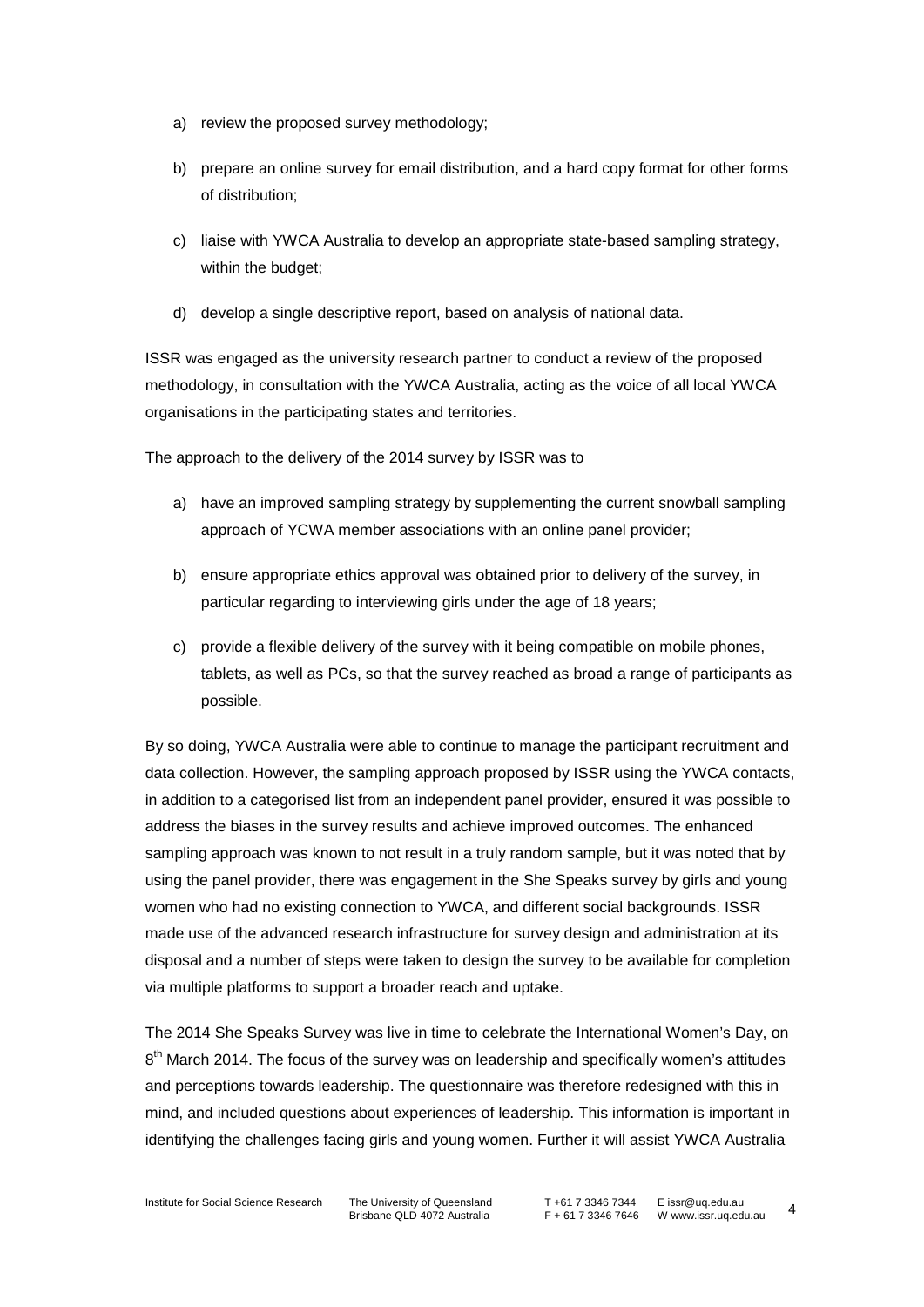in their future program planning and service delivery. This is particularly crucial with regards to YWCA Australia's commitment to fostering the next generation of women leaders.

The University of Queensland<br>Brisbane QLD 4072 Australia

T +61 7 3346 7344 F + 61 7 3346 7646 E issr@uq.edu.au W www.issr.uq.edu.au 5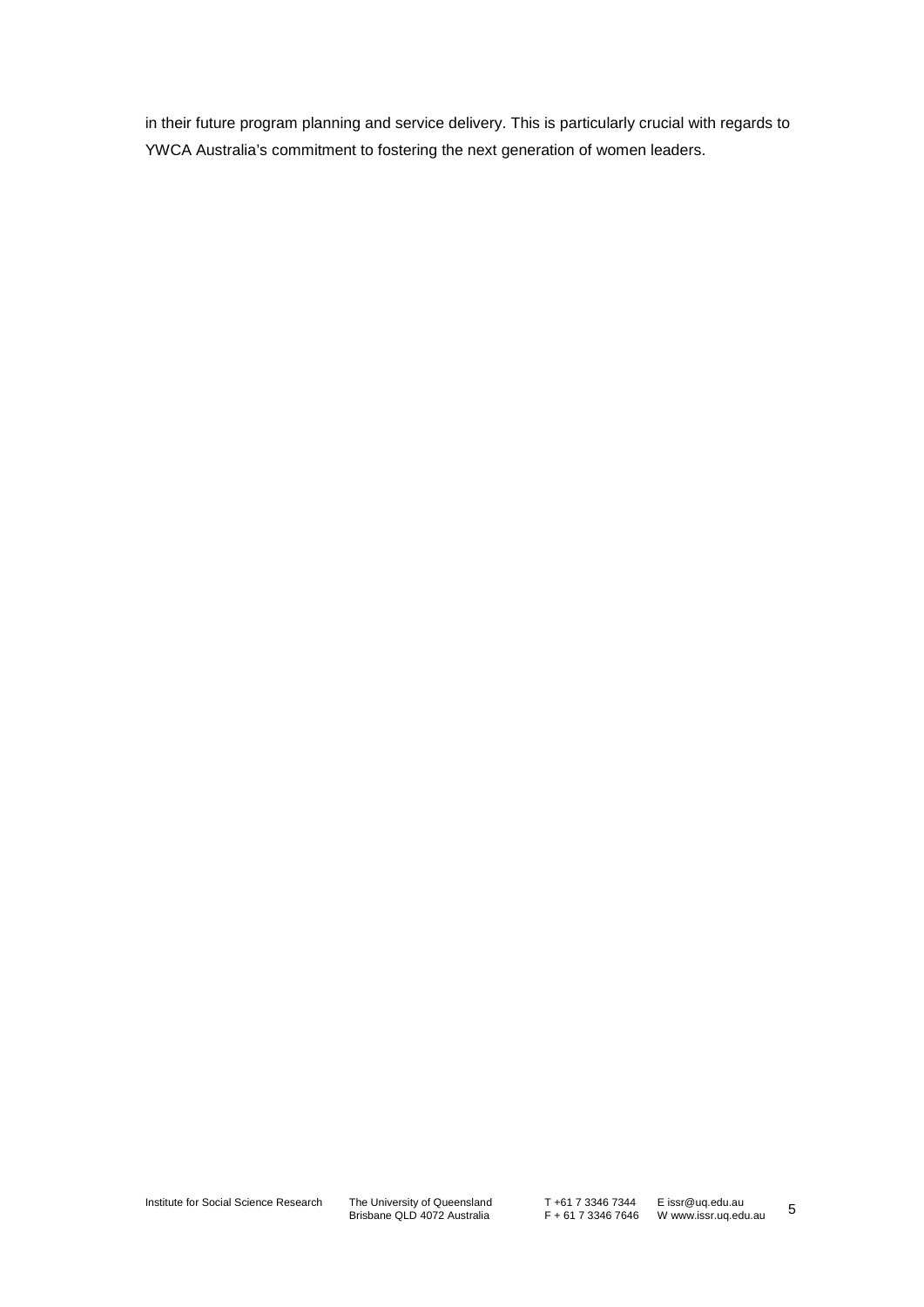# **2 Methodology**

### **2.1 The She Speaks Survey Questionnaire**

The initial She Speaks survey was developed in partnership between YWCA of Adelaide and SACHRU in 2011 and implemented in South Australia in 2012. In 2013, a slightly modified survey tool was used to survey girls and young women in Western Australia, the Australian Capital Territory, Queensland and Victoria, in addition to South Australia. To allow for comparability across the previous waves of the She Speaks survey, the current 2014 survey followed the same general framework with some changes mainly to reduce the scale. The survey questions were also redesigned to allow for people who had no existing association with YWCA to be included. This was accomplished through implementing a two-fold sampling strategy using a main sample of YWCA member associations and affiliate organisations, and an online panel sample from an independent panel provider.

The proposed 2014 survey tool was reviewed by ISSR in consultation with YWCA Australia to design effective survey questions that increase the validity of findings. Furthermore, the intention was to make the survey widely accessible throughout Australia with the view of expanding the geographical reach further from previous waves. For the first time every Australian State and Territory was included in the She Speaks survey. The survey was administered online through capturing information from interested participants. The recruitment of participants was done through active liaison with the local YWCAs who sent out links to the online survey to potential participants. Furthermore, to encourage survey uptake regular emails were sent out to remind people to engage with the survey. News items with links to the survey were placed on all the national and local YWCA websites, as well as those of partner organisations. In addition there was a widespread social media campaign through Facebook and Twitter, to promote the survey.

The final revised questionnaire comprised of 14 demographic questions and 20 questions regarding experiences and opinions of young women in Australia which included seven openend questions. The survey tool finishes with an open-end feedback question and additional questions in case respondents wish to obtain project results after final results have been published.

Due to tight timeframes for ethics approvals and the target launching date, no survey pilot was able to be conducted. Instead the survey tool was tested in a soft launch on Friday  $6<sup>th</sup>$  March as YWCA Australia had begun circulating the link to selected members and affiliates. The official launch of the survey was on Sunday  $8<sup>th</sup>$  March, to coincide with International Women's Day. ISSR survey programming staff and YWCA personnel were on standby over the launch weekend to deal with any potential issues, regarding access and provide general user support. Further, preliminary data obtained on Monday  $9<sup>th</sup>$  March was checked to ensure faultless

Institute for Social Science Research The University of Queensland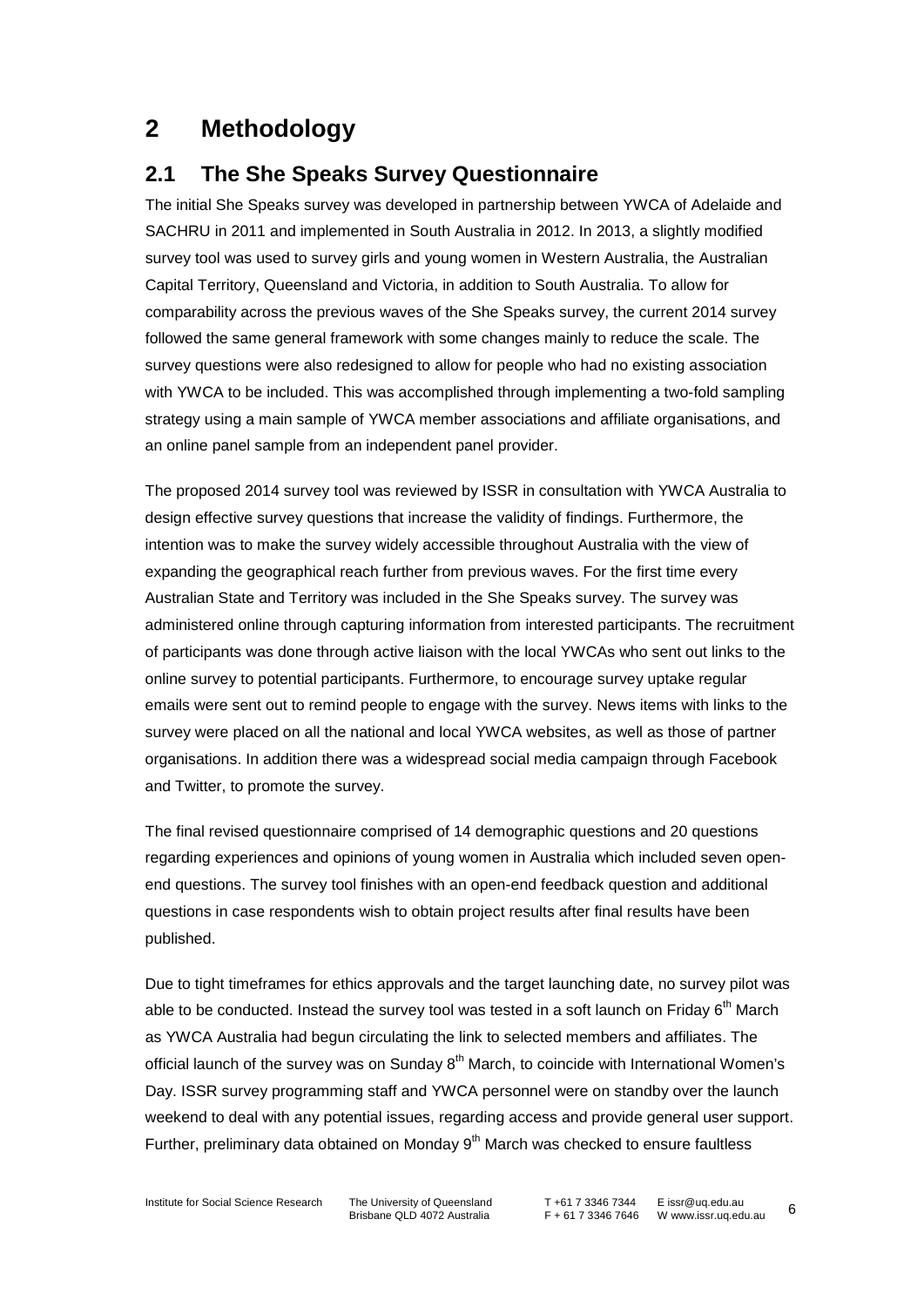functionality. Importantly, an open-ended question for feedback to obtain respondent feedback on survey usability, clarity and relevance and general content was included at the end of the survey. Since the time frame for the launch and delivery of the She Speaks prevented the optimal survey piloting strategy, this process served as an additional survey testing approach.

### **2.2 The Survey Administration**

YWCA Australia distributed the survey link to their members through their member association contacts and social media activity. Members were further invited to distribute the link to peers. Respondents that were recruited through YWCA channels will be referred to as "main" respondents. In collaboration with YWCA Australia, ISSR aimed to enhance this "snowball" sampling approach that had been employed by YWCA Australia in previous years. This sampling strategy was supplemented with a categorised online research panel provided by Empowered Communications. The respondents that were recruited through this online panel provider will be referred to as the "panel". Empowered Communications was selected from a list of three online providers, as part of the standard tendering process at the University of Queensland, and was chosen because they were able to meet the survey specifications set out in the brief, and deliver the sample in a cost effective manner.

While the survey distribution was managed by YWCA Australia, ISSR provided the survey in a format that was compatible with mobile phones and tablet PCs to ensure relevance to a broader range of respondents. This amendment to the survey distribution strategy was essential to ensure the survey was accessible to a younger audience whilst helping minimise sample bias by increasing reach and encouraging uptake. The questionnaire was programmed using ISSR's professional in-house data collection tool to prevent errors such as misunderstanding skip logic, out-of-range responses, and multiple responses to singleresponse items. ISSR also provided email templates for the initial online contact as well as follow-up emails. Further, ISSR advised on an appropriate email distribution strategy, including timings for follow-up, with the aim of increasing response rates. YWCA Australia was responsible for sending out the survey and managing data collection. The aim was to achieve a minimum of 390 respondents in the mainland states and territories (i.e. roughly 2730 participants). Out of these, approximately 1000 respondents were to be sourced through the online panel lists to improve reliability. This online panel was tailored to meet the recruitment criteria of being female and in the specified age group. The panel provider, Empowered Communications, managed the recruitment by sending out invitations to participate in the She Speak survey to panellists who met the criteria. ISSR also liaised with the panel company to ensure that the final sample was broadly representative of the Australian population in the target demographic of the study.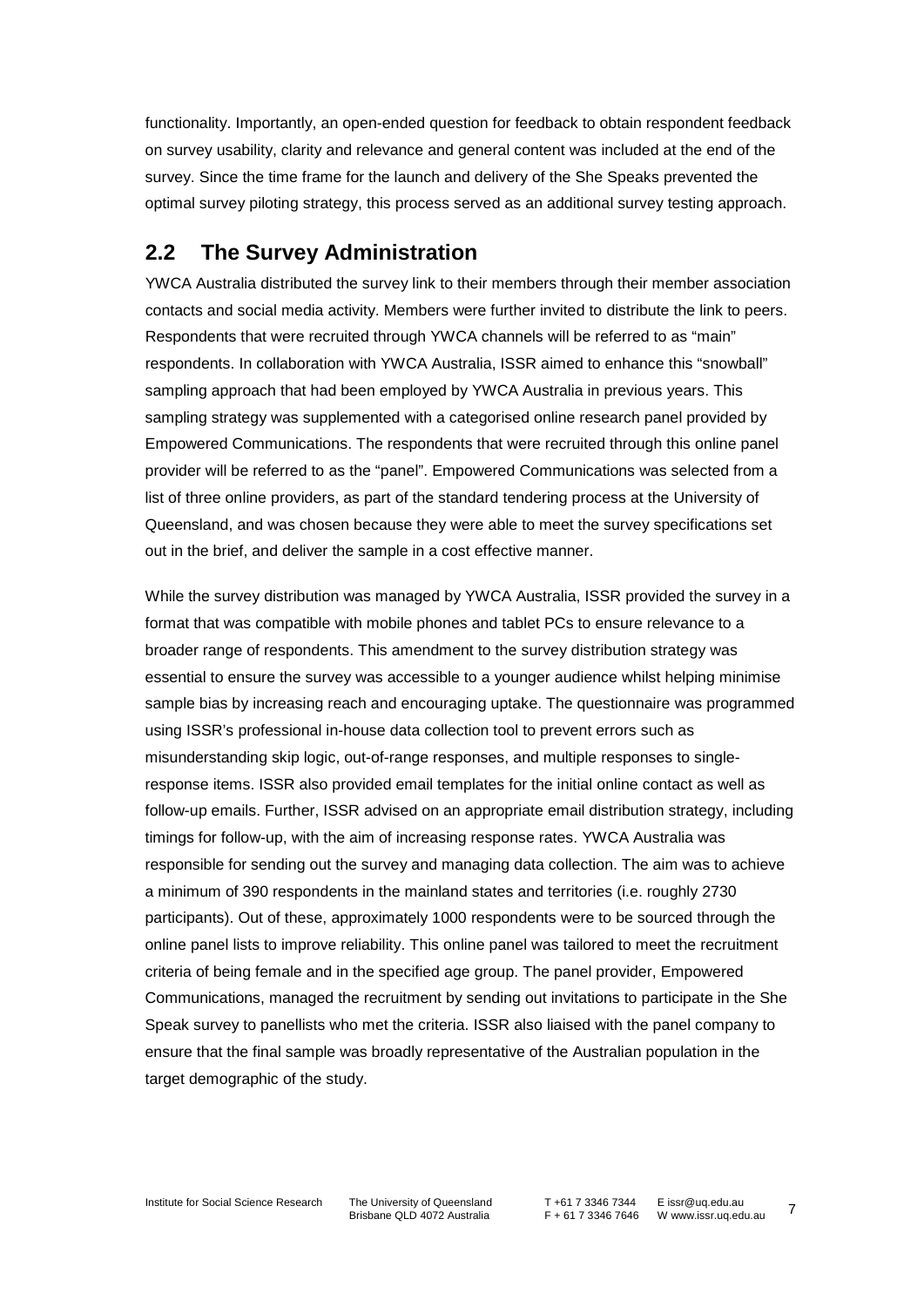| <b>Date</b>          | <b>Process step</b>                                                  |
|----------------------|----------------------------------------------------------------------|
| Monday 10th February | Project start                                                        |
| Thursday 5th March   | Ethics application and approval                                      |
| Friday 6th March     | Soft launch of the survey                                            |
| Sunday 9th March     | Official launch of She Speaks survey on International<br>Women's Day |
| Monday 17th March    | Ethics amendment to include 15-17 year olds                          |
| Monday 28th April    | Launch of survey for online panel respondents                        |
| Friday 30th May      | Close of online panel survey                                         |
| Friday 14th June     | Close of main survey                                                 |

#### **Table 1 Project timeline with the different processes**

### **2.3 Ethics process**

The ethical issues in undertaking this research were considerable and ethical approval was required from the researchers' institution, the University of Queensland. As mentioned, the She Speaks survey is in its third iteration (with the first one run in 2011, second in 2012) and has asked questions from young girls and women aged 15-30 years old. To be able to monitor trends and influences of behaviour and attitudes it has been crucial to include young girls aged 15-17 years. This was critical since in addition to working with a vulnerable age group, some of the survey topics were of a sensitive nature with its focus on attitudes and beliefs around violence towards women, sexuality and reproductive health.

To obtain ethics approval for the conduct of the survey, the research had to be submitted for endorsement by a human ethics committee at the university who meet monthly. However, since the research involved conducting interviews with girls under 18 years old, we had to undergo special ethics approval for participants aged 15-17 years old. Because of the tight schedule in order to have the survey ready for launch in time for International Women's Day, it was decided upon discussion with YWCA Australia to first obtain ethical approval for those aged 18 years and above. A subsequent ethics request was submitted for review for the inclusion of those participants aged 15-17 years old, and this amendment was approved at a later date.

This meant that there were technically two questionnaires designed; one for participants under 18 years of age and another for those over 18 years old. ISSR had to have precautionary measures to ensure an age-appropriate survey implementation, because of the ethical implications of asking questions that were deemed to be on sensitive topics to under 18 year olds. Especially, questions on reproductive health and sexual violence were considered to be sensitive.

Institute for Social Science Research The University of Queensland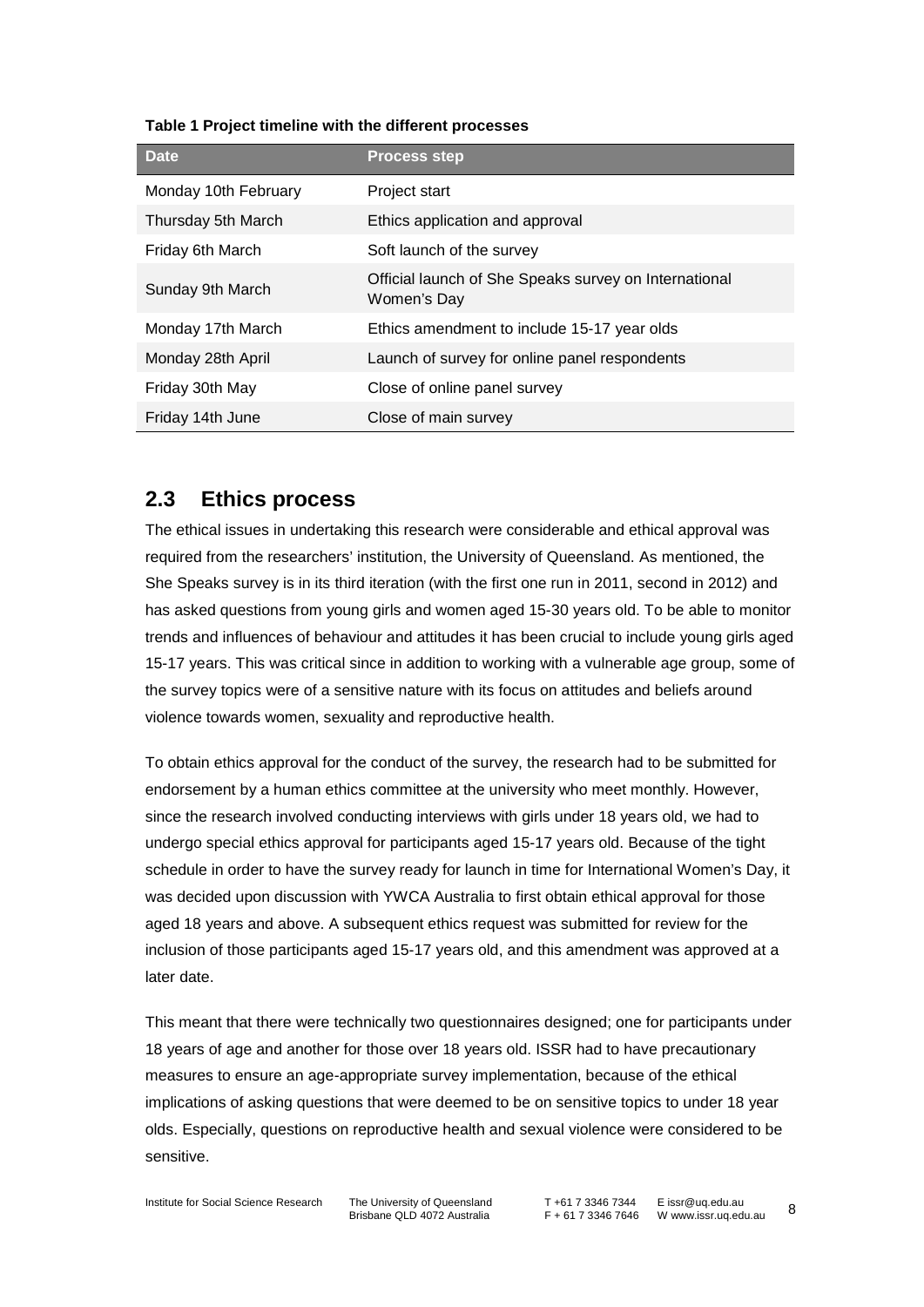Therefore, the online survey was programmed in way that questions that are deemed ageinappropriate were not asked to under 18 year old participants. This was facilitated by asking the age of participants at the beginning, and then routing the questionnaire depending on the answer given. Furthermore, those that were under 15 years of age, who happened to access the survey via the website link were not able to complete the questionnaire online and were screened out. A similar routing was done for the online panel, but this time the panel provider sent out age-specific links supplied by ISSR to their members. Members were then redirected to the She Speaks survey website. This ensured that the research team retained the capability to restrict questions asked to different people depending on their age stated at the beginning of the questionnaire, and thereby manage the type of questions asked.

### **2.4 The Data Analysis**

Prior to statistical analysis data cleaning was conducted to ensure reliable results. It is an important step to verify that the data values are correct and conform to the set rules.

The quantitative analysis for the present report is characterised by descriptive statistics. STATA, a general-purpose statistical software package, was used for the fixed choice question data analysis. Section 3 of this report shows percentages and frequencies of the quantitative questions.

The qualitative analysis of open end questions was conducted using the software system 'Leximancer'. Leximancer is an automated system for content analysis of text. Content analysis is a research tool used for determining the presence of words or concepts that are common in a collection of textual materials. This allows a rapid and unbiased analysis of large amounts of text, which consequently leads to more reliable results and improved research quality.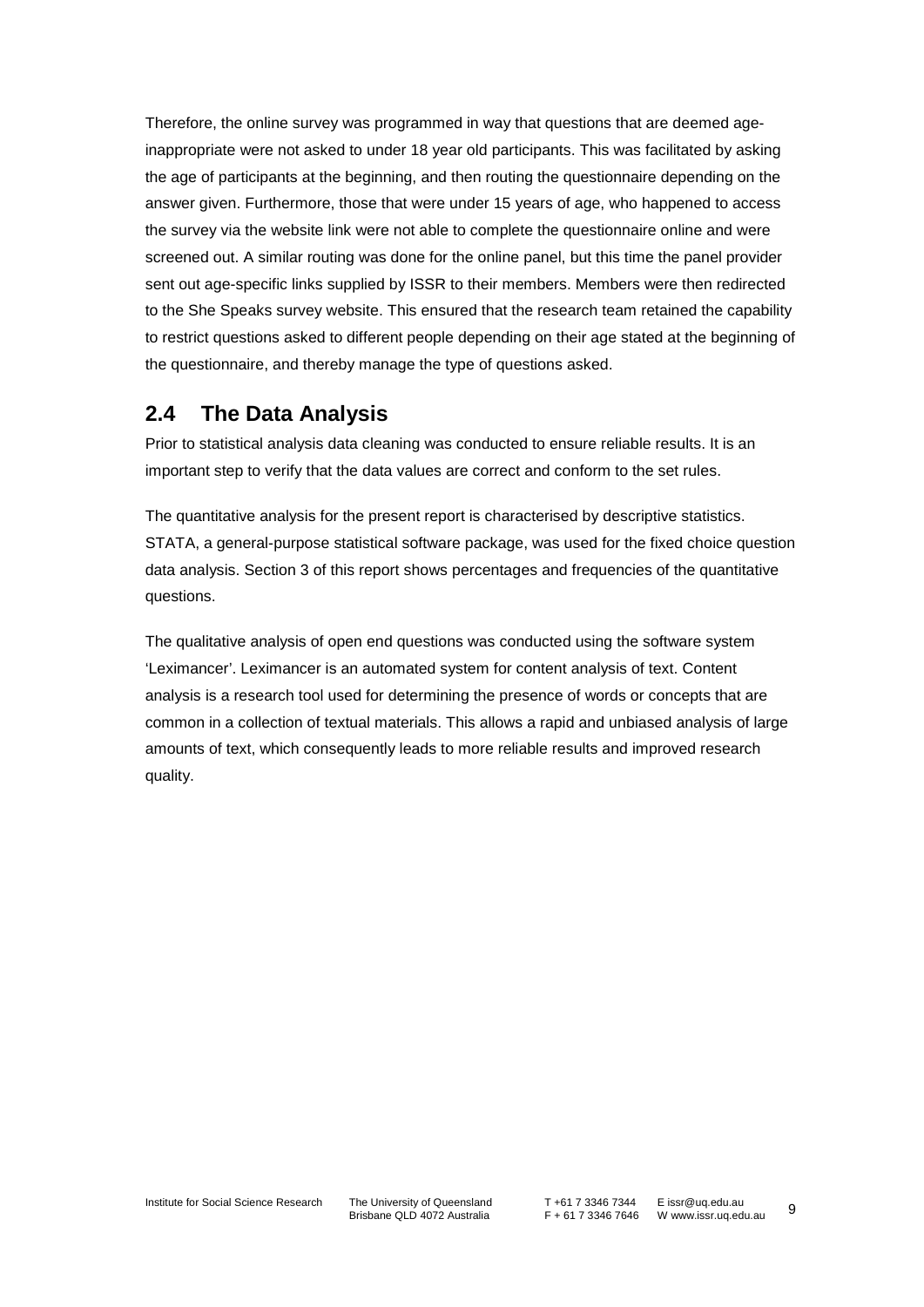# **3 Survey findings**

The following section illustrates sample characteristics of girls and young women who participated in the SHE Speaks survey. Those demographic results are displayed separately for the main survey group, recruited via YWCA channels, and the panel survey group.

Also, descriptive results covering the following themes are presented:

- Gender related issues in Australia
- Leadership qualities and opportunities of women in Australia
- Personal experience of leadership and leadership ambitions
- Gender equality
- Safety and Violence and Reproductive Health and Rights

Statistical tests were conducted to analyse whether the two samples, main and panel, differ significantly. Since this was not the case, descriptive results for the previously listed themes are presented for the combined dataset, which means panel and main dataset findings are not presented separately.

### **3.1 Demographics**

In total 1643 girls and young women completed the She Speaks survey. 1004 participants were part of the panel list that was incorporated to reach a sufficient response rate, and 639 participants were recruited through YWCA Australia's member association contacts and social media activity. The majority of panel respondents were found to reside in New South Wales (33 percent), Victoria (28 percent) and Western Australia (16 percent). For the main survey respondents, the majority of respondents resided in New South Wales (26 percent), Queensland (15 percent) and Victoria (24 percent). Perhaps reflecting the geographical distribution of online panellists and the lack of YWCA member associations in Tasmania and the Northern Territory, there were fewer participants recruited in these states/territories, in both survey groups. A small proportion of respondents did not specify their state or territory. Although there was a concerted effort to achieve the minimum target response rate of 390 participants in each mainland state and territory, it can be seen in the table below that this could only be achieved in the larger states of New South Wales and Victoria.

| <b>States and territories</b>          | <b>Panel</b> | <b>Main</b> | <b>Total</b> |
|----------------------------------------|--------------|-------------|--------------|
|                                        | f $(\%)$     | f $(\%)$    | f $(\%)$     |
| <b>Australian Capital</b><br>Territory | 22(2)        | 103(16)     | 125(8)       |
| New South Wales                        | 326 (33)     | 96(15)      | 422 (26)     |
| <b>Northern Territory</b>              | 6(1)         | 17(3)       | 23(1)        |

#### **Table 2 States and territories of survey respondents by survey groups**

Institute for Social Science Research The University of Queensland

Brisbane QLD 4072 Australia

T +61 7 3346 7344 F + 61 7 3346 7646 W www.issr.uq.edu.au 10 E issr@uq.edu.au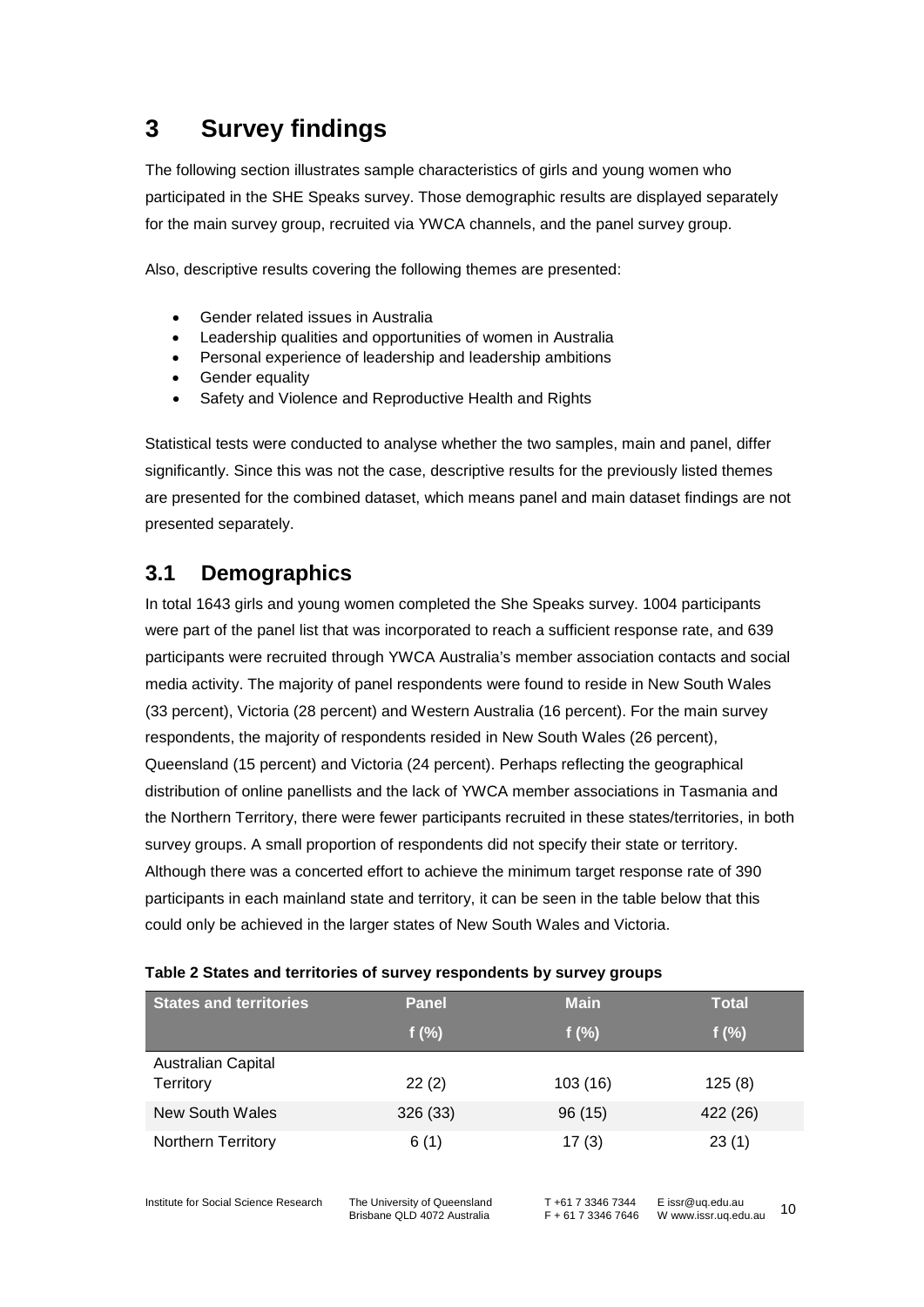| <b>States and territories</b> | <b>Panel</b> | <b>Main</b> | <b>Total</b> |
|-------------------------------|--------------|-------------|--------------|
|                               | f(%)         | f(%)        | $f(\%)$      |
| Queensland                    | 105(11)      | 134 (21)    | 239(15)      |
| South Australia               | 81(8)        | 96 (15)     | 177(11)      |
| Tasmania                      | 20(2)        | 39(6)       | 59(4)        |
| Victoria                      | 276 (28)     | 114 (18)    | 390 (24)     |
| Western Australia             | 157 (16)     | 32(5)       | 189 (12)     |
| Not specified                 | 11(1)        | 8(1)        | 19(1)        |
| Total                         | 1,004 (100)  | 639 (100)   | 1,643 (100)  |

The majority of survey participants of the panel group were aged 18 to 24 (57 percent were 18 to 20 years of age and 29 percent were 21 to 24 at the time of survey completion). Under one percent of respondent were under 18 years of age and only 14 percent were 25 years of age or older. This age bracket distribution turns out differently for the main survey group. The distribution of the respondents in the main sample was roughly similar for those aged 21 to 24, 25 to 27 and 28 to 30 years old. Between 25 and 26 percent of women were within each of these age categories. The remaining sample of around 23 percent was aged between 15 and 20 years old. Hence, online panel sample participants are younger on average than main sample participants. However, there were more participants in the youngest age bracket (aged under 18 year olds) included in the main survey. There were roughly ten times as many participants aged 15-17 years old in the main survey in comparison with the online panel. This could be seen as a positive reflection of the outreach activities to engage schools by YWCA member organisations.

| <b>Survey</b>          |           | Age brackets |           |           |          |              |  |
|------------------------|-----------|--------------|-----------|-----------|----------|--------------|--|
| group                  | $15 - 17$ | $18 - 20$    | $21 - 24$ | $25 - 27$ | 28-30    | <b>Total</b> |  |
| Panel<br>f $(%)$       | 9(1)      | 568 (57)     | 289 (29)  | 72 (7)    | 66 (7)   | 1,004 (100)  |  |
| <b>Main</b><br>f $(%)$ | 74 (12)   | 72 (11)      | 165 (26)  | 160(25)   | 168 (26) | 639 (100)    |  |

| Table 3 Age distribution of the survey respondents, by survey group |  |  |  |  |
|---------------------------------------------------------------------|--|--|--|--|
|---------------------------------------------------------------------|--|--|--|--|

It was important to also consider the demographic and socioeconomic characteristics of the participants, and determine if there were any substantive differences between the two samples. To explore this in greater detail, participants were asked if they spoke a language other than English at home. From the responses this question, it can be inferred that participants who did were more likely to be from a culturally and linguistically diverse background. In addition, questions were asked about the Indigenous status.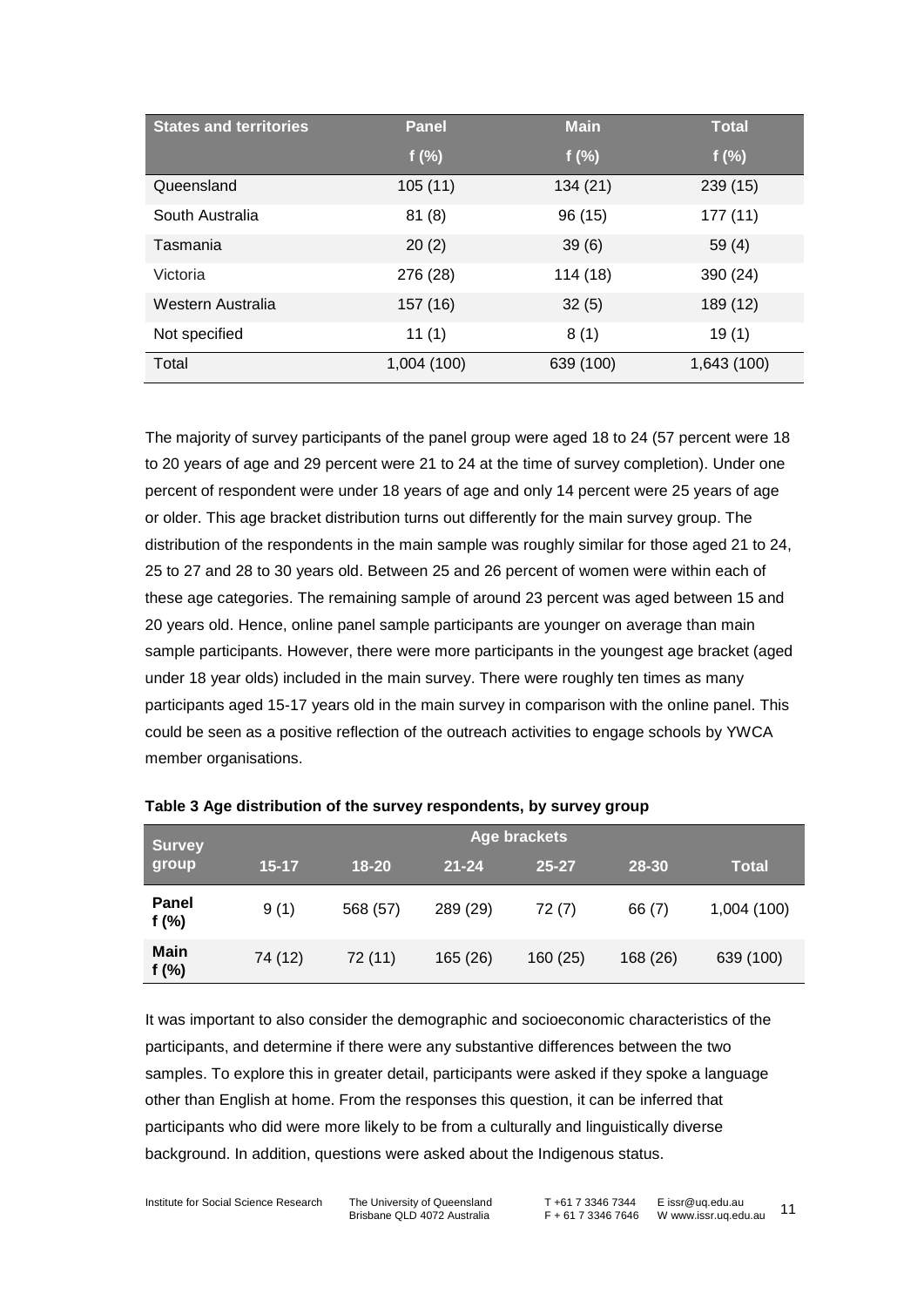For Indigenous status, approximately two percent of respondents across both subgroups identify themselves as Aboriginal, Torres Strait Islander or both. Aboriginal and Torres Strait Islander people make up roughly 3% of the Australian population (Australian Bureau of Statistics, 2012b). The majority of survey respondents stated that English was the main language spoken at home (88 percent of the panel sample and 95 percent of the main sample). This suggests that the panel respondent group had more women from a culturally diverse background. 81% of Australia's population speak only English at home (Australian Bureau of Statistics, 2013a). In both samples, around seven percent of respondents stated that they were living with a disability. However, in the general community, 18.5% of Australians live with a disability (Australian Bureau of Statistics, 2013b)

|                                                                         | <b>Panel</b> |               | <b>Main</b> |    |
|-------------------------------------------------------------------------|--------------|---------------|-------------|----|
|                                                                         |              | $\frac{0}{0}$ |             | ℅  |
| <b>Aboriginal and/or Torres Strait</b><br><b>Islander status (ATSI)</b> | 22           | າ             | 10          | ◠  |
| English spoken at home                                                  | 879          | 88            | 609         | 95 |
| Living with disability                                                  | 67           |               | 46          |    |

#### **Table 4 Indigenous status, Cultural Diversity and disability status**

When asked about what describes their current situation best, differences between the two survey groups emerge. The majority of panel respondents study full or part-time at TAFE or university (62 percent and 10 percent respectively), while only 27 and 17 percent of main survey respondents reported studying full or part-time respectively. Approximately 78 percent of main respondents said that 'working' full or part-time describes their current situation best (46 percent full-time and 33 percent part-time), while about 10 percent less panel respondents reported it as describing their current situation best with 52 percent working part-time and only 15 percent working full-time. The suggested reason for this might be due to the age difference in the two samples. As previously mentioned, panel respondents are much younger in age and are therefore likely to be still studying, while main respondents are more likely to have finished their studies and moved on into a working life.

Encouragingly, a significant number of the respondents reported undertaking volunteering activities. 25 percent of panel respondents and 39 percent of main survey respondents reported that they were volunteering part time. In the broader community, 36% of the Australian population participate in voluntary work, with 38% of women participating as volunteers, as compared to 34% of men (Australian Bureau of Statistics 2011). In comparison to the main panel respondents (12 percent) a higher percentage of panel respondents are unemployed (21 percent). Again, this might be a possible reflection of the age structure of the panel, being younger and in full-time education.

Institute for Social Science Research The University of Queensland Brisbane QLD 4072 Australia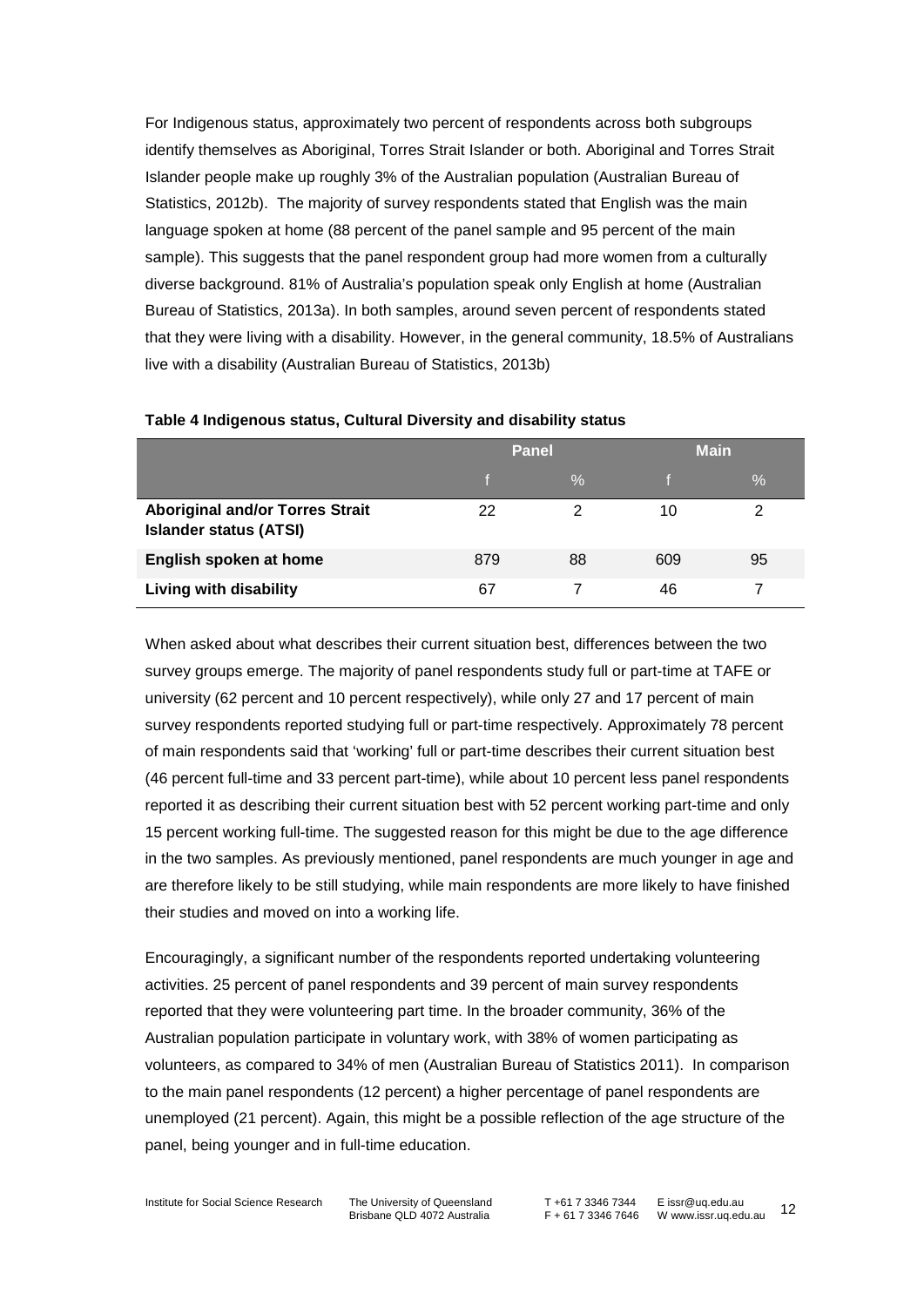| <b>Current</b><br>situation          | <b>Survey</b><br>group | <b>Full time</b><br>f(%) | <b>Part time</b><br>$f(\%)$ | Does not<br>apply<br>f $(\%)$ | <b>Total</b> |
|--------------------------------------|------------------------|--------------------------|-----------------------------|-------------------------------|--------------|
| <b>Studying at</b>                   | <b>Panel</b>           | 76 (8)                   | 10(1)                       | 918 (91)                      | 1004 (100)   |
| school                               | <b>Main</b>            | 74 (12)                  | 8(1)                        | 557 (87)                      | 639 (100)    |
| <b>Studying at</b><br><b>TAFE</b> or | <b>Panel</b>           | 625 (62)                 | 102(10)                     | 277 (28)                      | 1004 (100)   |
| university                           | <b>Main</b>            | 174 (27)                 | 108(17)                     | 357 (56)                      | 639 (100)    |
|                                      | <b>Panel</b>           | 154 (15)                 | 523 (52)                    | 327 (33)                      | 1004 (100)   |
| Working                              | <b>Main</b>            | 292 (46)                 | 208 (33)                    | 139 (22)                      | 639 (100)    |
| <b>Unemployed</b>                    | <b>Panel</b>           | 171 (17)                 | 35(4)                       | 798 (80)                      | 1004 (100)   |
|                                      | <b>Main</b>            | 59(9)                    | 16(3)                       | 564 (88)                      | 639 (100)    |
|                                      | Panel                  | 19(2)                    | 250 (25)                    | 735 (73)                      | 1004 (100)   |
| Volunteering                         | <b>Main</b>            | 10(2)                    | 252 (39)                    | 377 (59)                      | 639 (100)    |
| <b>Parent</b>                        | <b>Panel</b>           | 57(6)                    | 5(1)                        | 942 (94)                      | 1004 (100)   |
|                                      | <b>Main</b>            | 40(6)                    | 6(1)                        | 593 (93)                      | 639 (100)    |
| Carer                                | Panel                  | 19(2)                    | 40 (4)                      | 945 (94)                      | 1004 (100)   |
|                                      | <b>Main</b>            | 12(2)                    | 29(5)                       | 598 (94)                      | 639 (100)    |
| <b>Other</b>                         | <b>Panel</b>           | 10(1)                    | 14(1)                       | 980 (98)                      | 1004 (100)   |
|                                      | <b>Main</b>            | 13(2)                    | 13(2)                       | 613 (96)                      | 639 (100)    |

**Table 5 Current situation of survey respondents**

Further, survey participants were asked to state their highest level of education that they have completed. The majority of survey respondents have finished Year 12 or a higher level. However, more than half of main respondents have completed university, with 57 percent in comparison to 23 percent, while most panel respondents reported having completed year 12 as their highest educational level. This again can be explained by the difference in age distribution of those two samples. However, an equal percentage of main and panel respondents have completed a TAFE course, with 12 percent and 14 percent respectively.



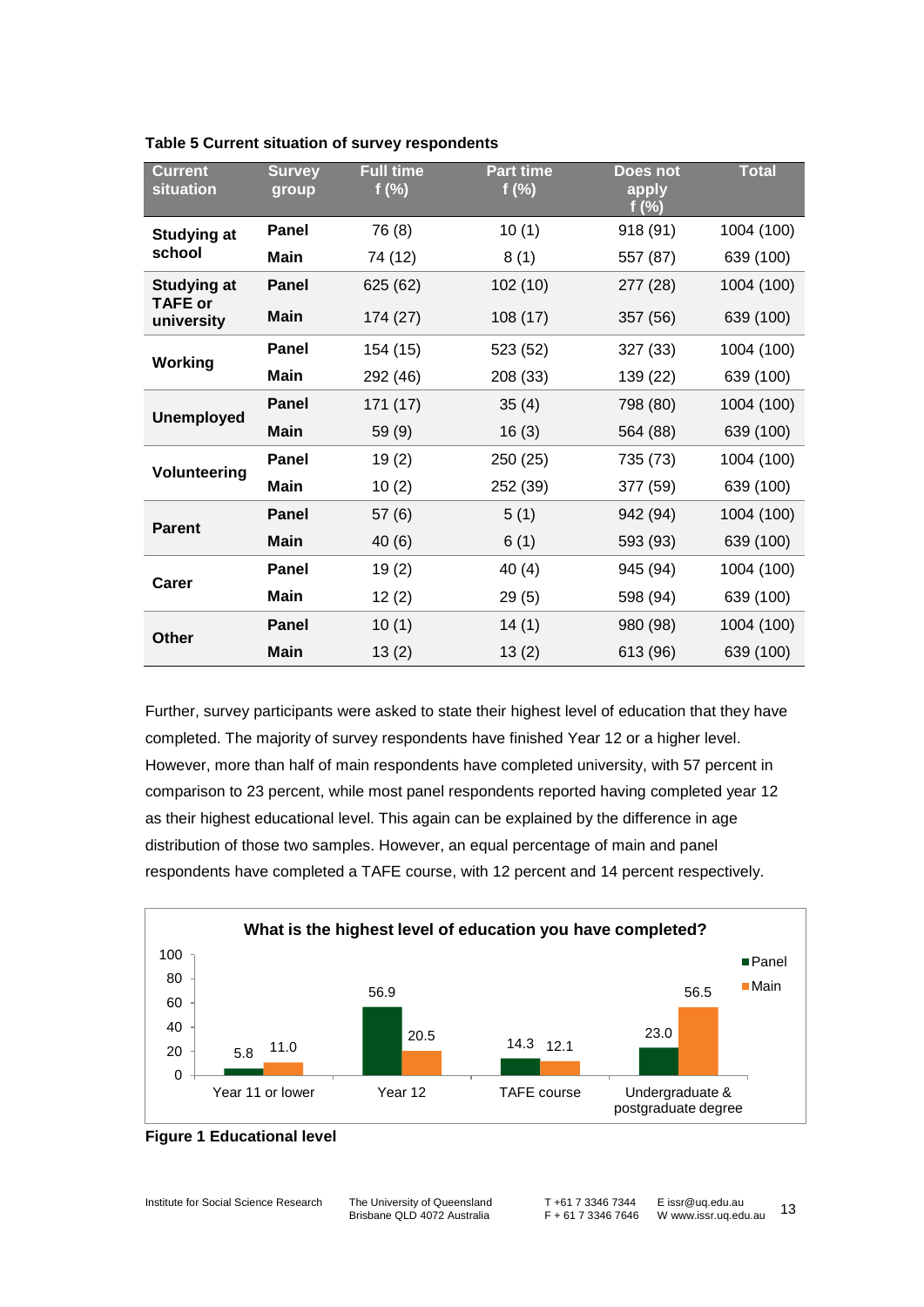As expected, almost all panel respondents (99%) have never been a member of YWCA Australia while around 10 percent of main respondents are currently a member and 3 percent reported that they were previously a member.



**Figure 2 YWCA membership status of respondents**

The University of Queensland<br>Brisbane QLD 4072 Australia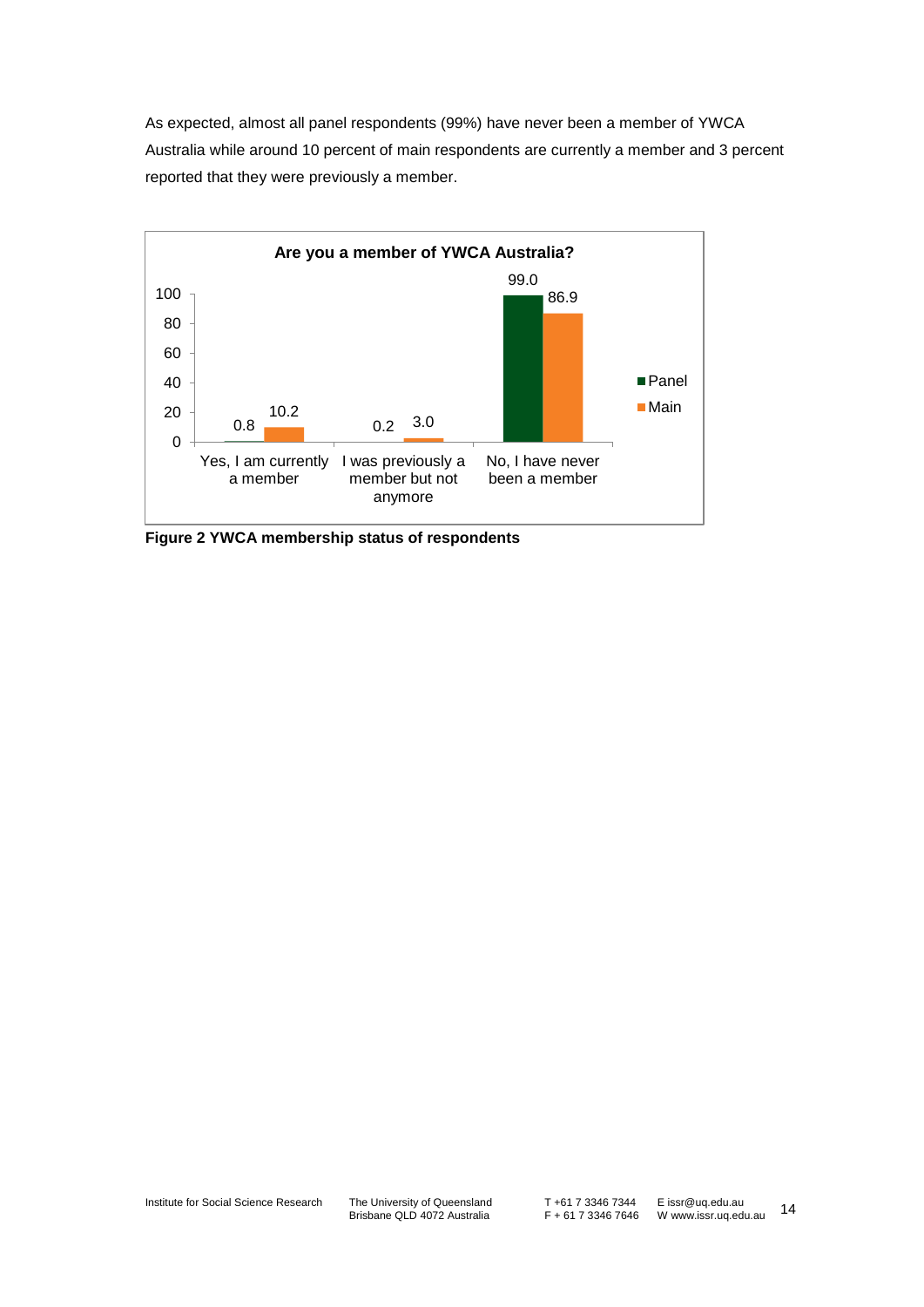### <span id="page-20-0"></span>**3.2 Gender related issues in Australia**

The Australian government has identified several areas of concern in relation to issues women are facing in Australia. Reducing violence, economic security and independence, and ensuring women's voices are heard at all levels of decision making, are the Australian Government's three priority areas for issues affecting women [\(Department of Social Services, 2013\)](#page-44-0). The She Speaks survey aimed to analyse this further and asked participants to identify the three most important issues women are currently facing in contemporary Australia according to their own beliefs and experiences. In depth qualitative content analysis showed that the age bracket of the girls and young women varies significantly with the response pattern. This means that according to their stage of life respondents are concerned about different areas.

#### **Concept Maps – An introduction**

Concept maps are useful in finding meaning from words. In a concept map, we can look for common ideas that connect to each other in a group of text responses that may appear unrelated initially.

Since the girls and young women were asked to express their views and opinions on a number of issues, we can use a concept map to identify any common themes that are being expressed, and any links between these themes.

By so doing, a concept map can allow us to come up with associated ideas from the different responses and essentially come up with a story that is common for all survey participants.

There are three parts of a concept map. The building block of a concept map is the **concept**. These are words that generally occur together in text. They are represented by **dots** in the concept map. For example, the concept "university" may contain words such as academic, college, institution, and research.

The next part of the concept map is a **theme**, and these are represented by **circles**. A theme is made up of related concepts. Concepts that are similar will appear together often and therefore will cluster together in the same map space. By grouping the concepts into themes, we can interpret or find meaning in the concepts. Themes can overlap if some concepts are common in different themes. The larger the circle, the more often the theme was raised. When a theme is towards the centre, it was raised by all of the age groups.

The concepts are connected to each other and the main themes through **lines**. These lines are the third part of the concept map and basically inform us about the major **pathways** that interconnect different concepts and themes. These pathways are intended to tell stories that are emerging from the different responses, and by focusing on indirect connections between concepts on the maps, we can reveal how the individual ideas make up the larger collective idea or ideas.

In a nutshell, themes contain stories, and stories are made up of connections between concepts.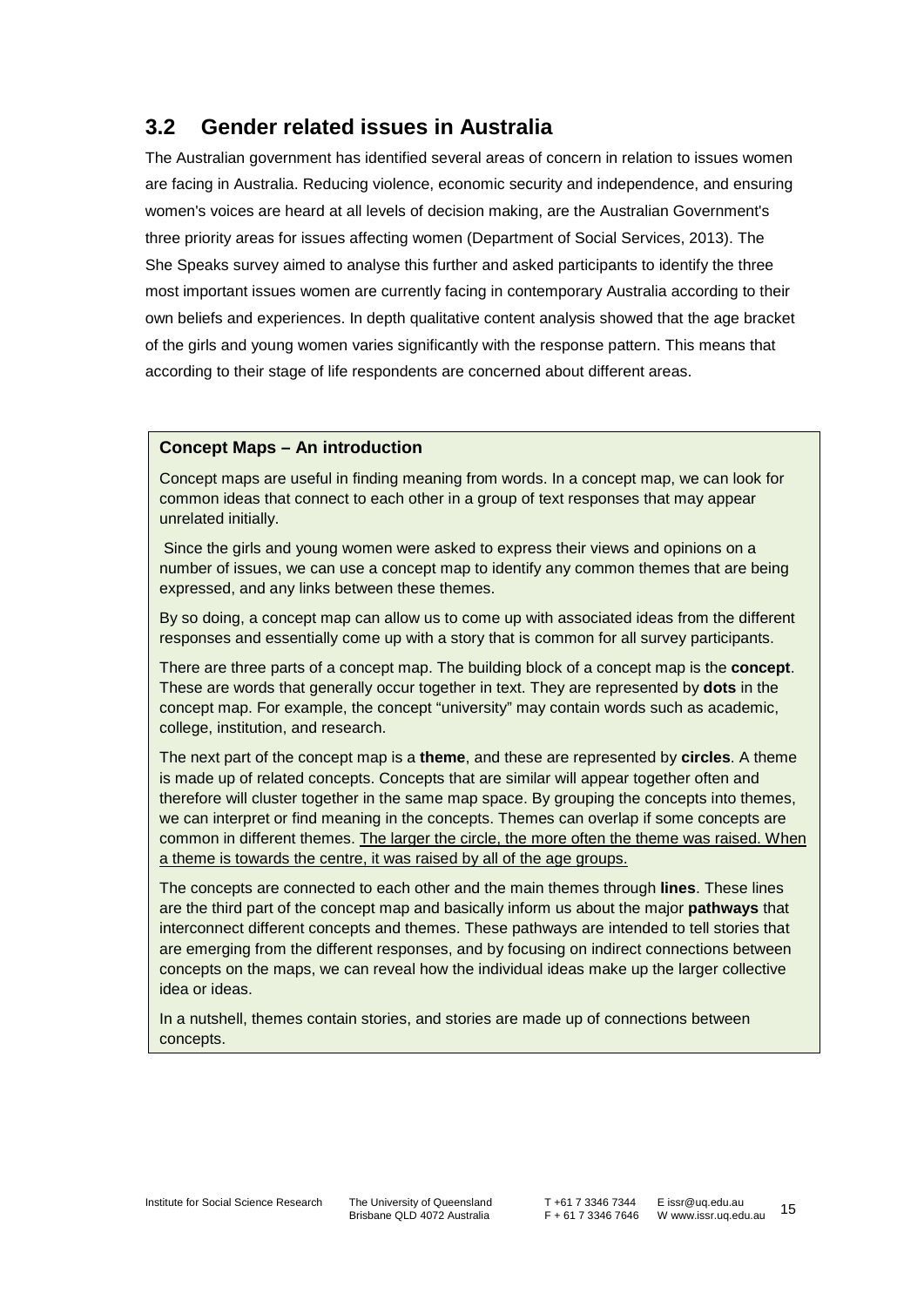

<span id="page-21-0"></span>**Figure 3 Concept Map reflecting the issues of concern for women living in Australia**

[Figure 3](#page-21-0) illustrates main themes respondents talked about. Age brackets are shown in red. In brief, when asked about the issues of concern to women in Australia, the participants reported themes around work, family, domestic violence, sexual health, body image, stereotypes, equality and sexism. Although these issues were broad themes reflected throughout the responses of the participants, the themes differed according to the age group. In general, younger participants highlighted issues around body image and stereotypes, whereas the older participants mentioned issues pertaining to family, work and life balance.

Overwhelmingly, younger participants aged 15 to 20 years, were mostly concerned about **women's portrayal in media and society**: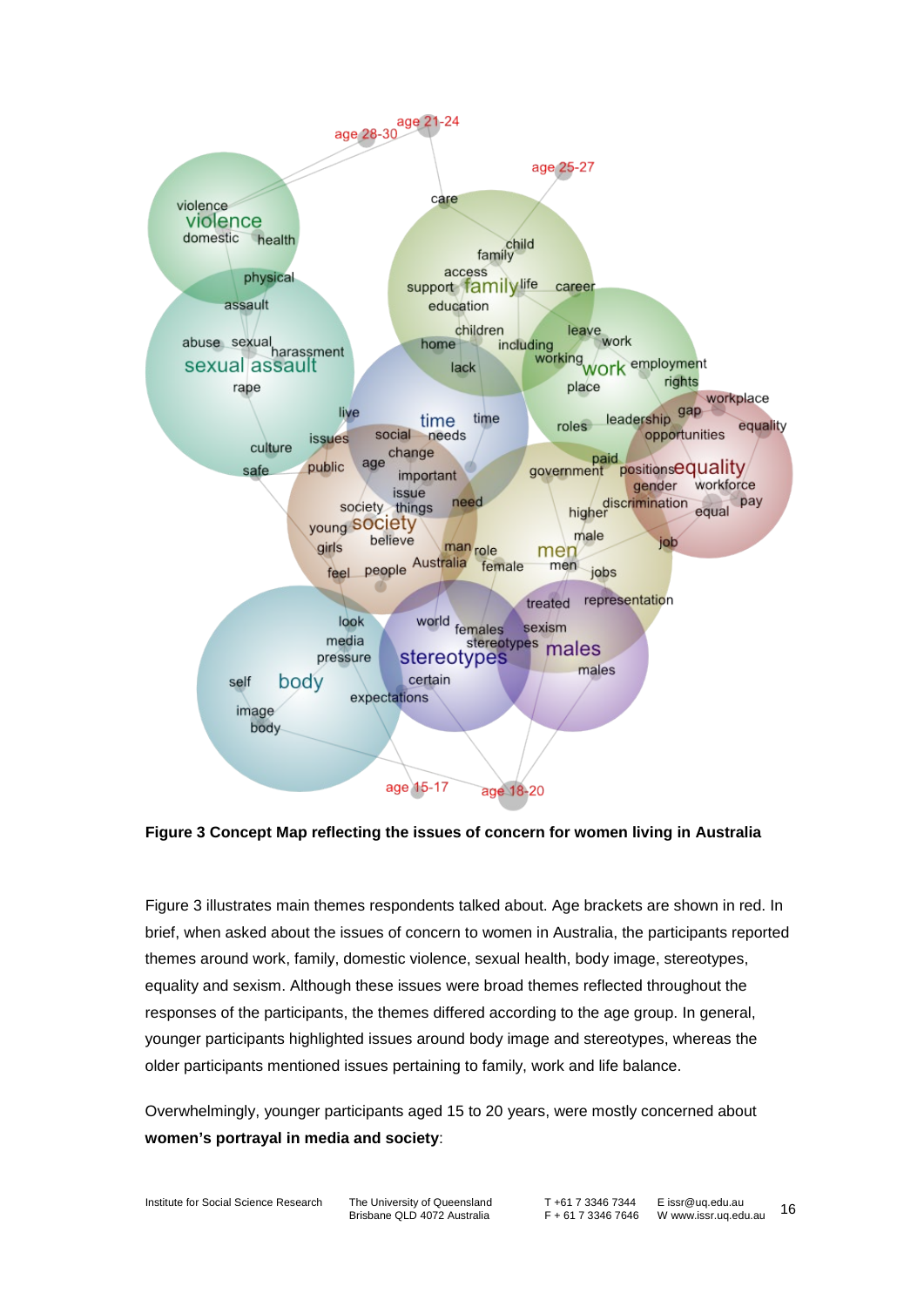*How women are represented in the media; on commercial television shows and in "gossip" magazines* (15 to 17 years)

*Portrayal of women in the media* (15 to 17 years)

*The image of women projected in society* (18 to 20 years)

*Often seen as weak or lacking. Men are still seen as dominant in society.* (18 to 20 years)

Especially with regards to their **body image** girls and young women feel **expectations and pressure from society and media** to fit into certain norms:

*Body image and the pressure to be perfect. To compete and conform to society's standards.* (15 to 17 years)

*The expectations of women's beauty and health in place by media* (15 to 17 years)

*Society pressures and expectations to think and dress a certain way* (18 to 20 years)

*An unrealistic idea of beauty portrayed by the media, this beauty is said to be perfection but in an imperfect world such as ours the problem is perfection doesn't exist well at least our idea of perfection. Real perfection is having flaws and being different because that's what makes people interesting and independent* (15 to 17 years)

*Through the media and social expectations of girls there are a lot of women with body image related disorders.*

Apart from concerns about body image, its portrayal in media and society, and the pressure and expectations that are associated with it, **pressure and expectations to fulfil the traditional gender role** is seen as a great burden in all different areas of life.

*The expectations that women should have a career, yet still continue household and parental duties.* (18 to 20 years)

*Less pressure and expectations on being successful in the role of mother, career woman, and wife.* (18 to 20 years)

*Unrealistic expectations holistically placed on all elements on our lives and who we are says that we are inadequate. That we have to do this and be that. So many women become depressed, anxious (a contributing factor to the heightening statistics of*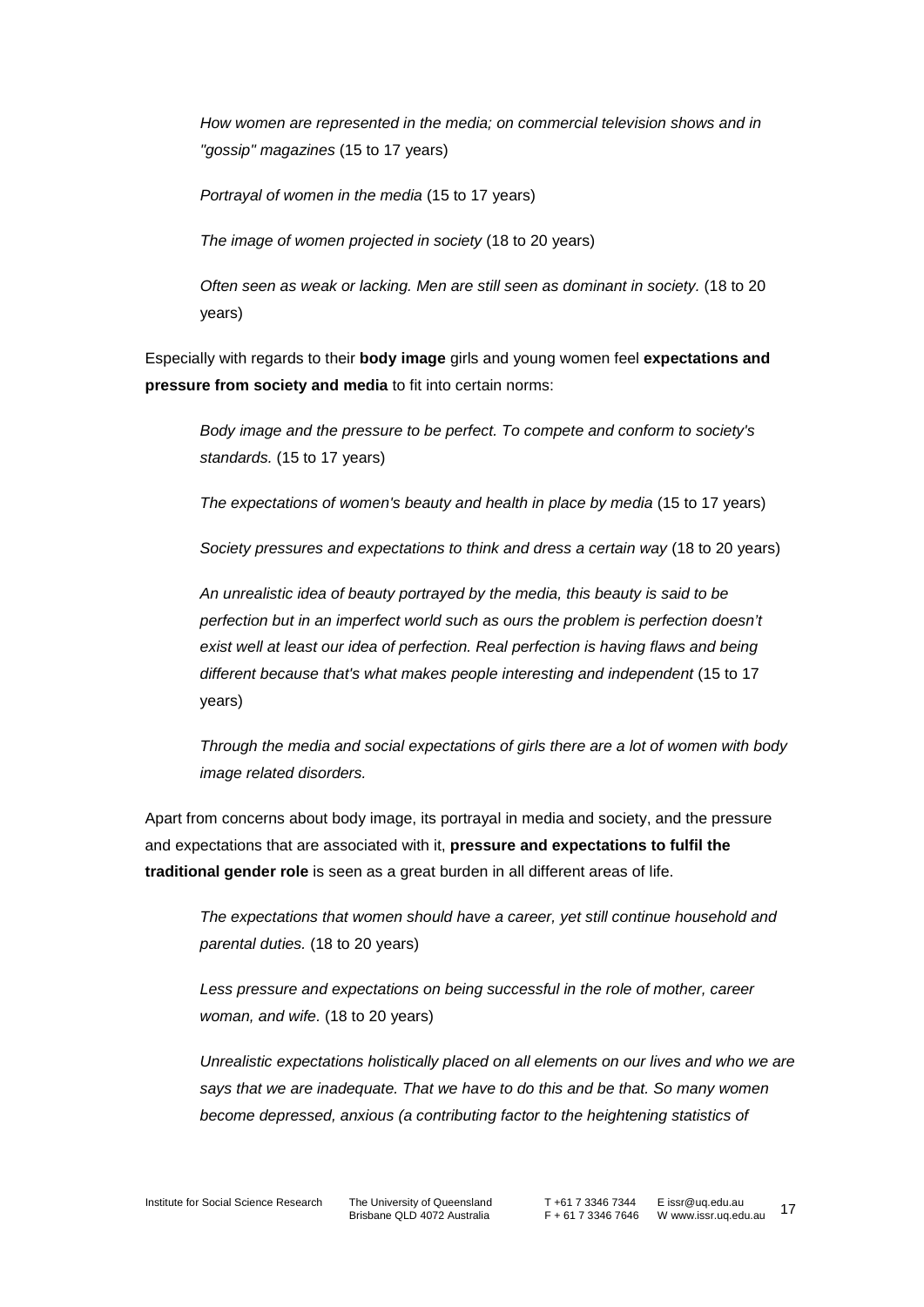*mental health problems) and stop striving to achieve what they are under the right circumstances able to achieve*. (18 to 20 years)

*Stereotypes. People saying that women should be in the kitchen and stay in the kitchen as well as other stereotypes.* (18 to 20 years)

*I think it's the issue of perceptions and stereotypes that are the greatest issue for women seeking to advance in any part of life.* (18 to 20 years)

*That a lot of people still believe that women should stay in traditional roles (e.g. women should stay in the kitchen, even if it is just a joke, it can still be a hurtful/degrading comment).* (15 to 17 years)

*Pushing through the degenerative gendered stereotypes woman are faced with in a male-orientated society.* (15 to 17 years)

Added to the expectations of society itself, girls and young women (notably those aged 15 to 20) perceive **men's attitudes** as a great issue. They report being **treated with less respect and faced with sexism but also discrimination in general**:

*The derogatory comments given by men* (18 to 20 years)

*Respect from men - e.g. catcalling on the streets, being ogled/ridiculed for the clothes we choose to wear, etc.* (18 to 20 years)

*Women are being discriminated against and have less of a chance getting a highly paid job than males.* (18 to 20 years)

*Sexism - women can do the same jobs and men* (18 to 20 years)

*Sexism in typically 'masculine industries'* (18 to 20 years)

*That even in 2014, women are victims of sexism in many areas of society.* (18 to 20 years)

For 18 to 20 year olds, this seems especially true with regards to the **workplace** where respondents feel that men have an especially **hostile view of professional women**:

*The point of view men have of strong business women* (18 to 20 years)

*That some men aren't aware of how to behave around a woman in a professionally manner.* (18 to 20 years)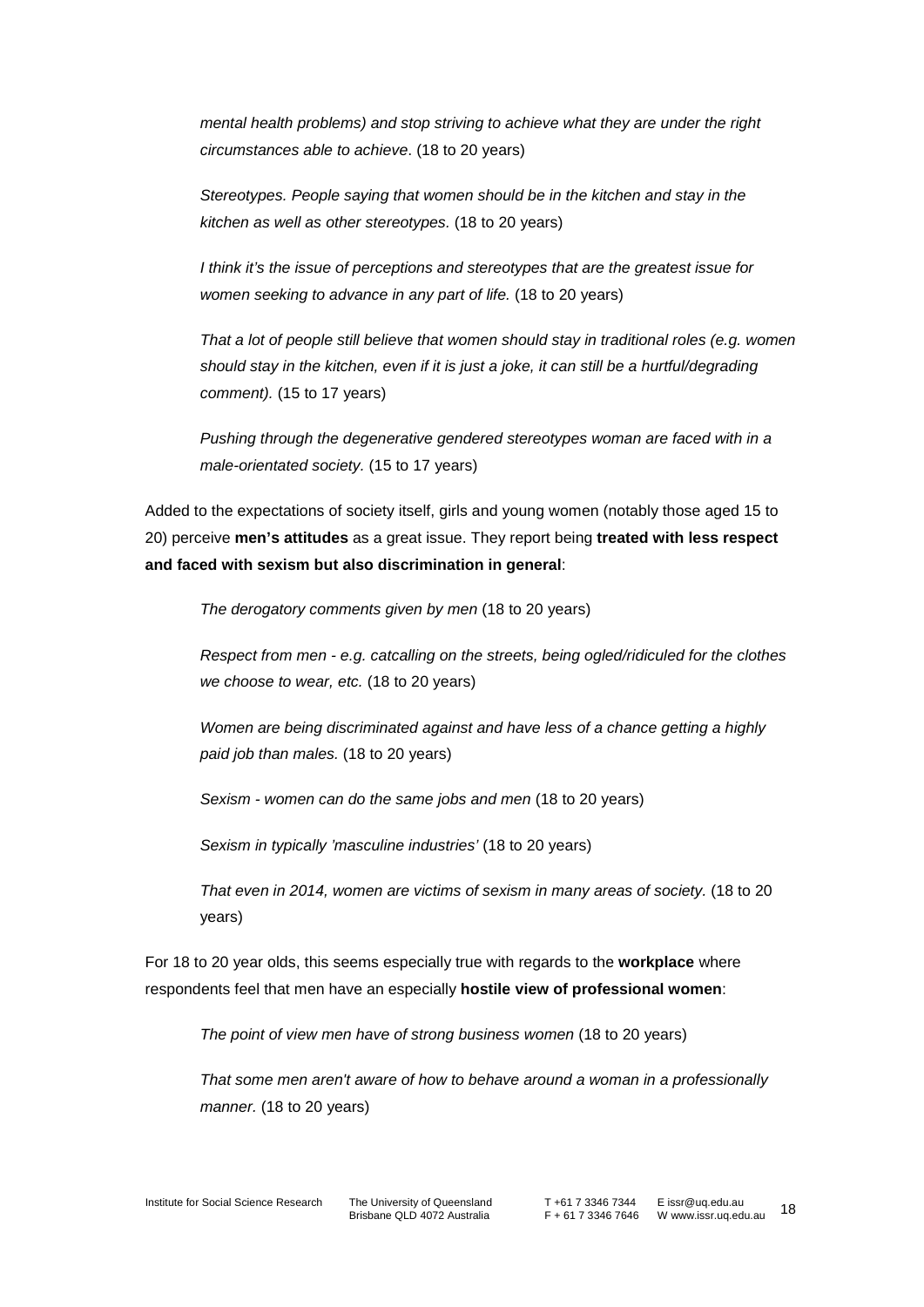**Inequality at the workplace** is of great concern for girls and young women of all age brackets. The **gender pay gap** is hereby perceived as one major concern since it **affects women's economic independence** throughout their whole life and has adverse effects on for instance **superannuation payments**:

*Closing the pay gap, the gap in superannuation levels and the career advancement of women. Improving the numbers of women on company boards, in the management of powerful organisations and in the top tier management.* (25 to 27 years)

*Economic gap between women and men and the broader implications of this for women throughout their lifetime (reliance on partners, less money at retirement, periods of life where women may not be working due to carer duties, etc.).* (25 to 27 years)

*The right to have equal pay and close the 17.5% pay gap* (18 to 20 years)

*Equality in the workplace - This to me includes closing the gender gap in regards to income, superannuation, and career progression (i.e. the number of women in managerial roles).* (21 to 24)

Further, the inequality at the workplace is associated with a **lack of female role models and barriers to achieve leadership roles**:

*Unequal representation in leadership roles in all sectors.* (25 to 27 years)

*Women still face significant barriers in regard to leadership roles - the current government and political landscape is a good indication of this.* (28 to 30 years)

*Low representation of women in the highest roles in politics and business* (25 to 27 years)

Noticeably, women aged 21 to 30 see **a lack and high costs of child care** as problematic. In a similar vein, **balancing work and family** is perceived as especially difficult due to limited child care options. Therefore, young women feel faced with the **dilemma of children vs career**.

*Addressing costs related to child care, and more options for child-raising-friendly workplaces.* (25 to 27 years)

*Work life balance, including maternity leave, as well as the dilemmas surrounding child care costs and options.* (25 to 27 years)

*Sacrificing your career to look after children* (21 to 24 years)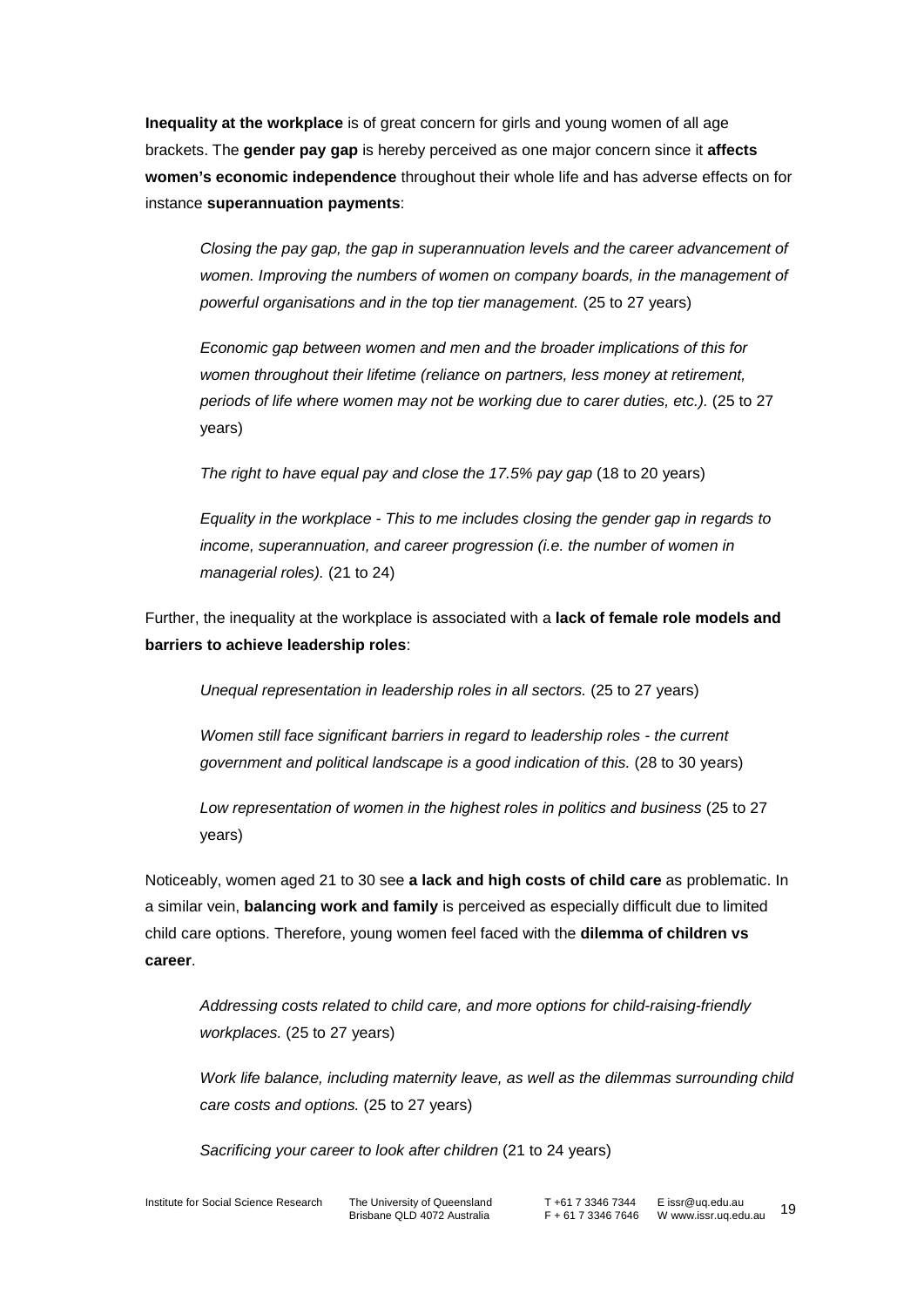*Finding ways to balance work and life (e.g., maintaining position at work while having children)* (21 to 24 years)

*Childcare payments-too high for mums to pay hence choosing to leave workforce instead* (21 to 24 years)

Even if young women decide to raise a family they are faced with **limited paid maternity and parental leave options** and perceived **low job security** due to their time of work after giving birth:

*Job security in regards to maternity leave. Are you missing out on promotions due to the possibility of you taking maternity leave in the future?* (25 to 27 years)

*Opportunity to return to work (and still make that work for your family) after having children (includes re-entering the workforce, flexible work arrangements, maternity leave etc)* (25 to 27 years)

Also, participants criticise the **sacrifice of superannuation due to maternity leave**:

*Career opportunities that give women equal opportunities. For example, continue to contribute to super whilst they are on maternity leave* (21 to 24 years)

*Ensuring all women are paid superannuation while on parental leave* (21 to 24 years)

Moreover, participants were overwhelmingly concerned about **domestic and sexual violence** towards women and their children in Australia, with some selected women mentioning:

*Domestic and Sexual Violence Against Women and Children* (28 to 30 years)

*Domestic and non-domestic violence and how to prevent it* (21 to 24 years)

*Reducing or eradicating domestic violence for women (and children) of all ages and backgrounds is the most important issue for Australian women today*. (25 to 27 years)

and appeal for a **safer environment for women**:

*Personal safety and the right to feel safe and comfortable in their own community* (25 to 27 years)

*Safety - I do not feel safe walking alone at night. Although I live in a good area, there are too many stories of rapes, murders and assaults to make me feel safe on my own.* (21 to 24 years)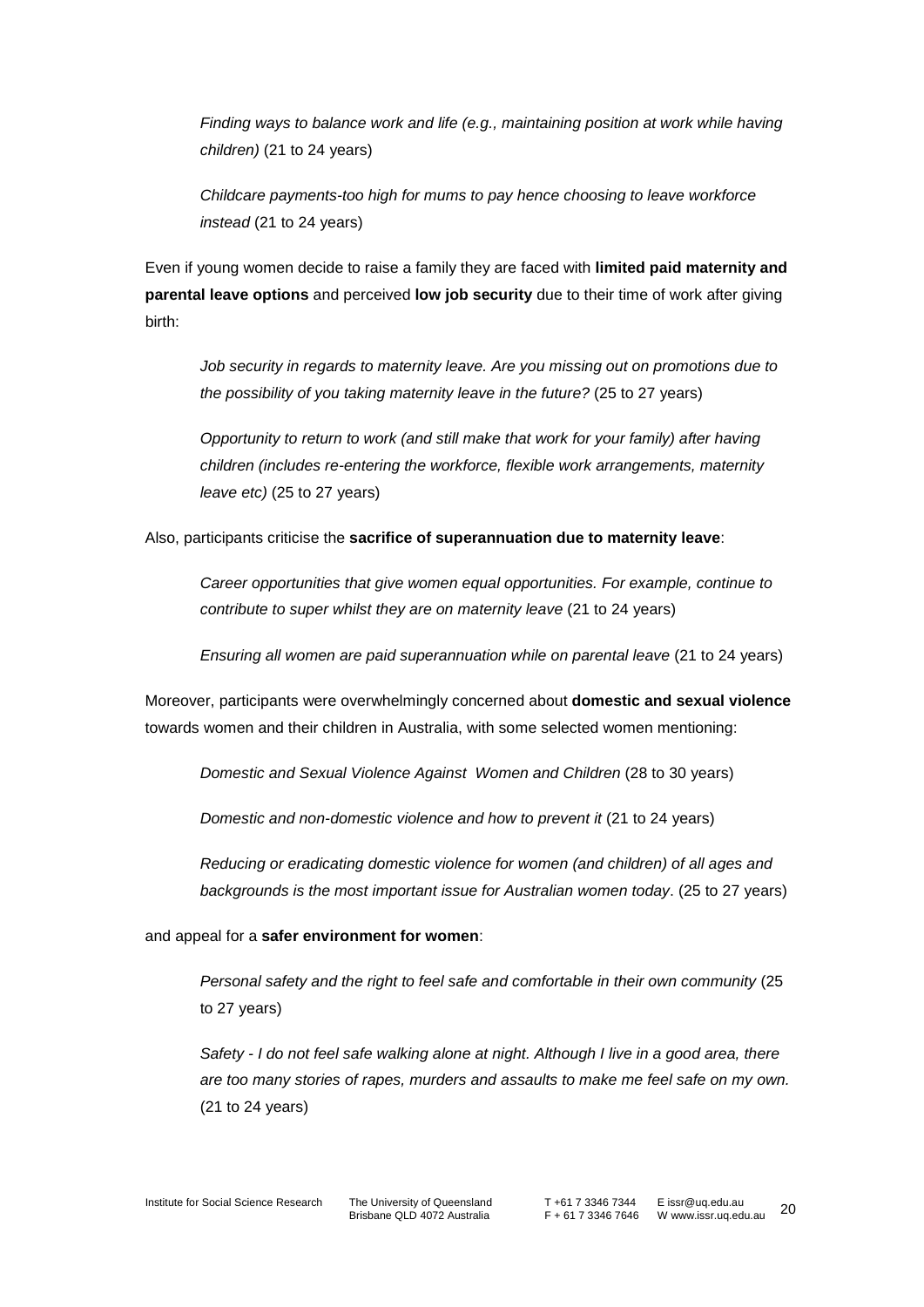**Health care access and costs** was also perceived as an area of great concern for older age brackets. Young women also talked about their concerns regarding **reproductive health.** This comprises issues such as assistance with family planning and access to abortion:

*Health. To have access to free or inexpensive healthcare (broadly) and feel assured it will continue to be that way into the future.*

*Sexual health access including abortions* (18 to 20 years)

*Safe sexual health including easy access to contraception and pro-choice abortion rights* (18 to 20 years)

*Improved healthcare, including mental health care & free & easy access to sexual health & family planning information and services* (25 to 27 years)

### **3.3 Leadership qualities and opportunities of women in Australia**

As shown in section 3.2, girls and young women perceive a lack of female role models and women in leadership positions as a central issue for women in contemporary Australia. This concern is supported by current statistics and although, women worldwide, and especially in Australia, have more employment and education opportunities than ever before, gender inequality at the workplace is omnipresent. Especially at senior level Australia experiences a consistently high gender gap. This is particularly concerning since 65 percent of Australian women (compared to 80 percent of Australian men) aged 20 to 74 took part in the labour force in 2010/11 according to the Australian Bureau of Statistics' figures. This was an increase of 5 percentage points in comparison to 2001/02. However, their share of management positions across the work force remains low. In 2011, only 3.5 percent of Australia's top 200 companies listed on the Australian Stock Exchange (ASX 200) had a female Chief Executive Officer [\(Australian Bureau of Statistics, 2012a](#page-44-1)). This is worrying since research is suggesting that role models and mentors are crucial to individual growth, development and girls' and women's career aspirations (e.g. [Almquist & Angrist, 1971;](#page-44-2) [Fried & MacCleave, 2009;](#page-44-3) [Gibson, 2004\)](#page-44-4).

To examine this with regards to leadership qualities She Speaks asked girls and young women to choose five qualities out of a list of 14 that they perceive as most important for a successful leader (the results appear in [Table 6\)](#page-27-0). In order to ensure that there was no bias introduced in the survey results due to the ordering in which the qualities appeared, the qualities were randomised. The results are compelling. The majority of 1643 participants who took part in the She Speaks survey rated 'effective communication skills' as the most important skill for a leader (72 percent), followed by 'respectful behaviour' (62 percent) and an 'industrious working style' (53 percent). As the fourth and fifth most important characteristics of a leader, participants voted 'being a team-player' (47 percent) and 'confidence' (38 percent). Of least

Institute for Social Science Research The University of Queensland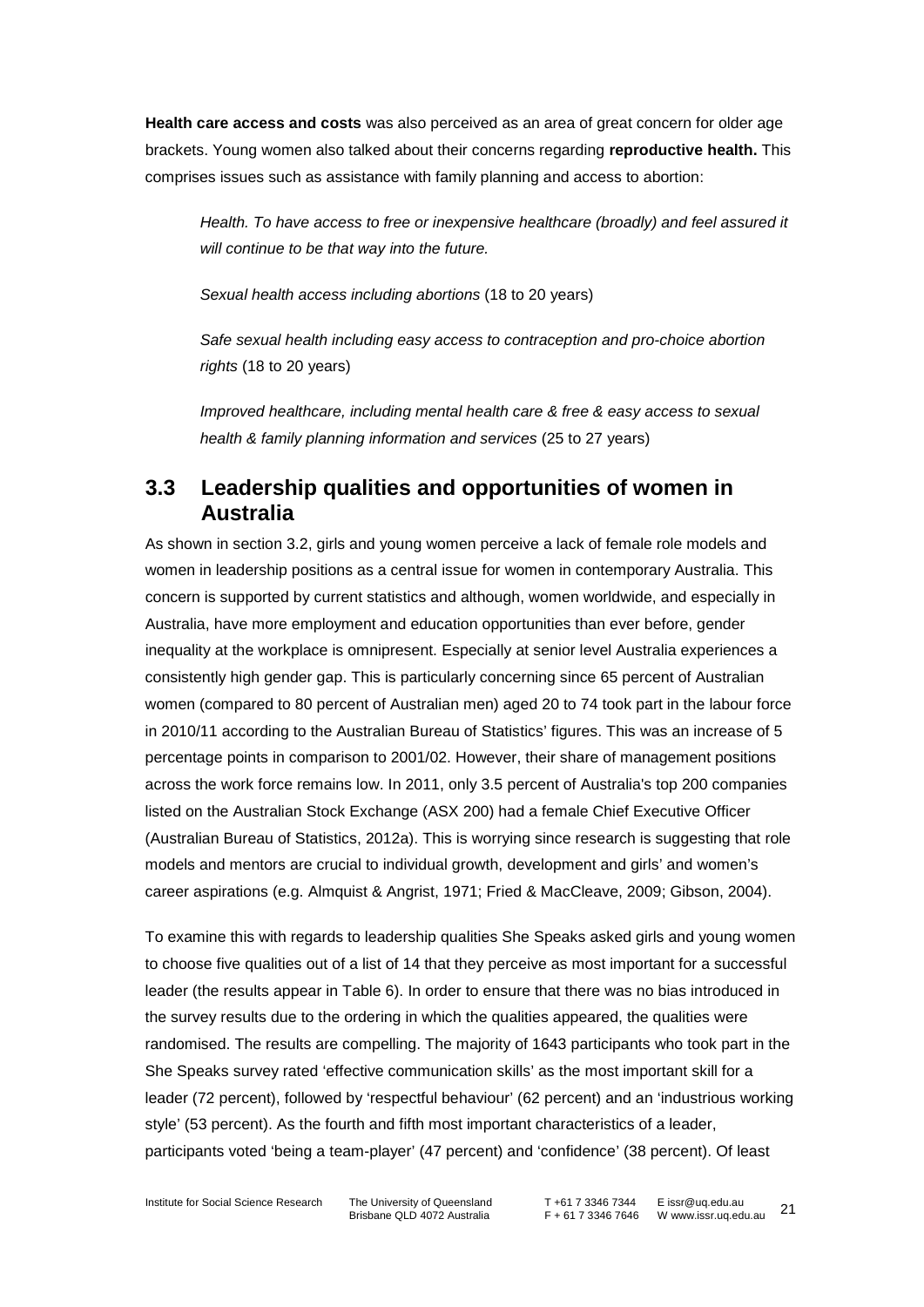importance were 'experience' (12 percent), 'ambition' (15 percent) and 'consultative skills' (16 percent).

| An effective communicator      | 72% |
|--------------------------------|-----|
| <b>Respectful</b>              | 62% |
| <b>Hard working</b>            | 53% |
| A team player                  | 47% |
| <b>Confident</b>               | 38% |
| Knowledgeable                  | 38% |
| Shows initiative               | 35% |
| <b>Emotionally intelligent</b> | 34% |
| Resilient                      | 24% |
| Visionary                      | 23% |
| Influential and good networker | 21% |
| Consultative                   | 16% |
| Ambitious                      | 15% |
| Experienced                    | 12% |

#### <span id="page-27-0"></span>**Table 6 Five most important qualities for a leader**

Furthermore, She Speaks participants were asked to indicate where they see effective leadership in Australia. They were able to agree to multiple response options. Participant's ranking of the response options is illustrated in [Table 7.](#page-27-1) Almost 50 percent of participants reported experiencing effective leadership at their educational institution (e.g. school, TAFE or university), followed by within their community (48 percent), at their workplace (45 percent) and in their family or at home (45 percent). Only 23 percent of girls and young women believed they would see effective leadership in public life. Research has shown that it is however exceptionally important to have role models in public life. For example, [Campbell and](#page-44-5)  [Wolbrecht \(2006\)](#page-44-5) demonstrated a significant effect of female politician's visibility on adolescent girls' interest in politics and their perception of those women as role models.

#### <span id="page-27-1"></span>**Table 7 Effective leadership in Australia**

| At school/TAFE/university                                                    | 49% |
|------------------------------------------------------------------------------|-----|
| In your community (e.g., community groups and place of worship)              | 48% |
| In your work or workplace                                                    | 45% |
| In your family or home                                                       | 45% |
| Within your friendship circle or other networks                              | 39% |
| In public life (e.g., prime ministers, premiers, chief ministers and mayors) | 23% |
| None of these                                                                | 8%  |

Participants were asked to identify the three most effective strategies to overcome barriers to women moving into leadership roles in Australia. Their top three reflects some of the main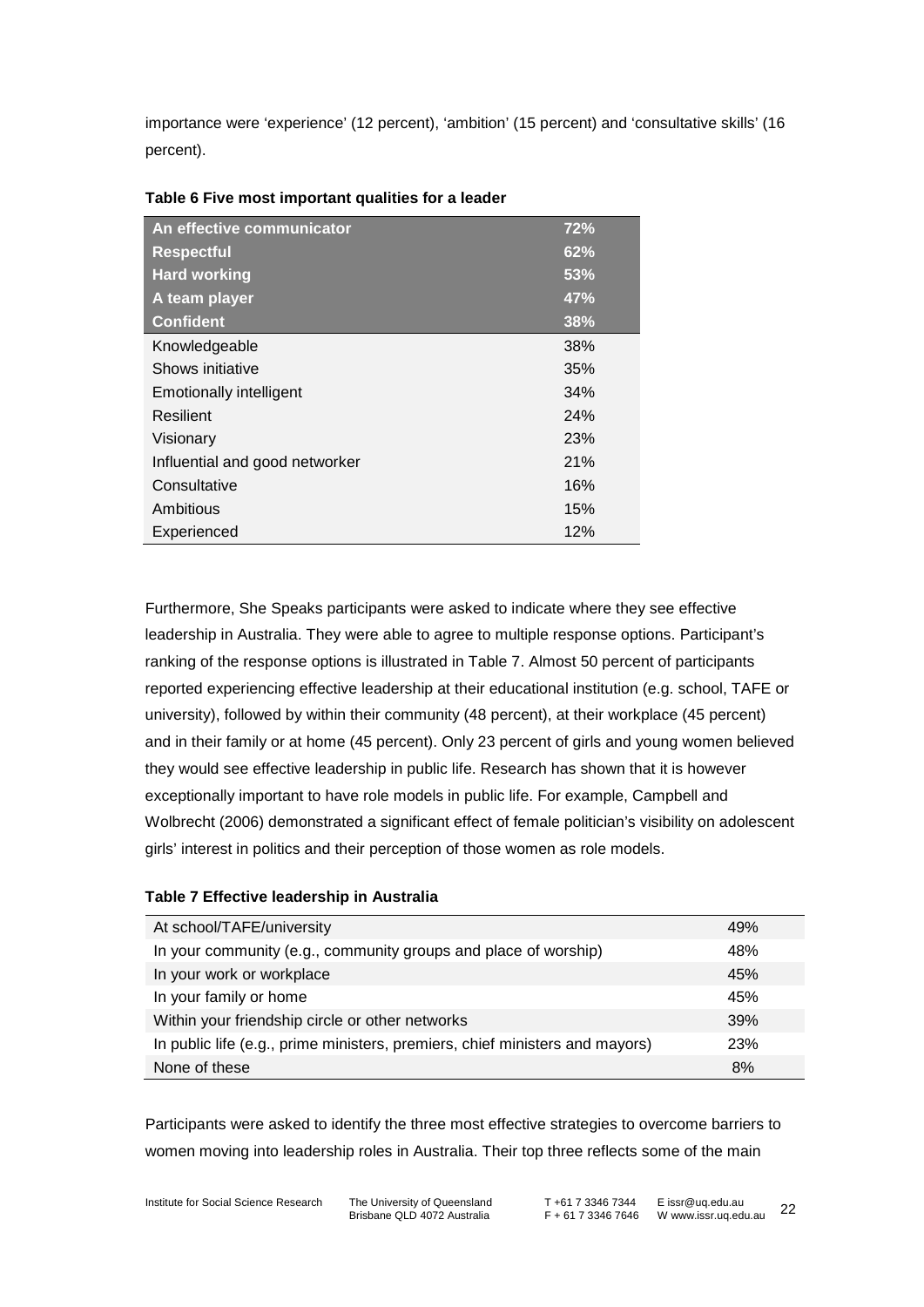issues identified in the open-end question discussed in section 3.2. Almost 50 percent of respondents believe that changing behaviours and cultures towards employed women and men is the most effective strategy, followed by 'changing the workplace to accommodate a family friendly policy' (40 percent) and 'visible female role models' (37 percent). Increasing part-time work among men is seen as the least effective strategy to overcome barriers.

**Table 8 Three most effective strategies to overcome barriers to women moving into senior leadership roles in Australian workplaces**

| Changing behaviors and cultures towards women and men within<br>workplaces                                                                                                   | 48% |
|------------------------------------------------------------------------------------------------------------------------------------------------------------------------------|-----|
| Changing workplace structures to support men and women with<br>family responsibilities                                                                                       | 40% |
| Visible female role models                                                                                                                                                   | 37% |
| Ensuring that career breaks, as a result of caring responsibilities, are seen<br>as a benefit not a disadvantage to a workplace                                              | 30% |
| Training for men and women to change their attitudes and perceptions<br>about what it means to be male or female                                                             | 28% |
| Making sure that more people understand that it is illegal to discriminate on<br>the basis of gender in job ads, interviews and other recruitment and<br>selection processes | 23% |
| Training and encouragement for women to better "market" their individual<br>experiences and skills                                                                           | 18% |
| Setting and reporting against gender equality targets in workplaces                                                                                                          | 18% |
| Increasing part time work and job share roles in senior positions                                                                                                            | 16% |
| Setting quotas for women on boards of Australian businesses                                                                                                                  | 13% |
| Expanding the definition of leadership to include so-called women's<br>leadership skills                                                                                     | 12% |
| Increasing part time work among men                                                                                                                                          | 4%  |
| None                                                                                                                                                                         | 1%  |

Barriers to women moving into leadership positions are clearly perceived as an issue and participants' perception of successful strategies to tackle this issue ranges from changing beliefs and attitudes as well as workplace structure to increasing visibility of female role models. To explore barriers and strategies to overcome these barriers further, She Speaks participants were asked: If you had one minute with the Prime Minister, what is one thing you would say about improving leadership opportunities for young women in Australia? [Figure 4](#page-30-0) depicts a concept map of participants' responses. The identified key themes comprise topics such as education, women's opportunities, support of gender equality and leadership.

The analyses showed that participating girls and young women appeal to the Prime Minister **to provide better education and opportunities** for women in Australia:

*Offer better opportunities for all women in terms of education* (18 to 20 years)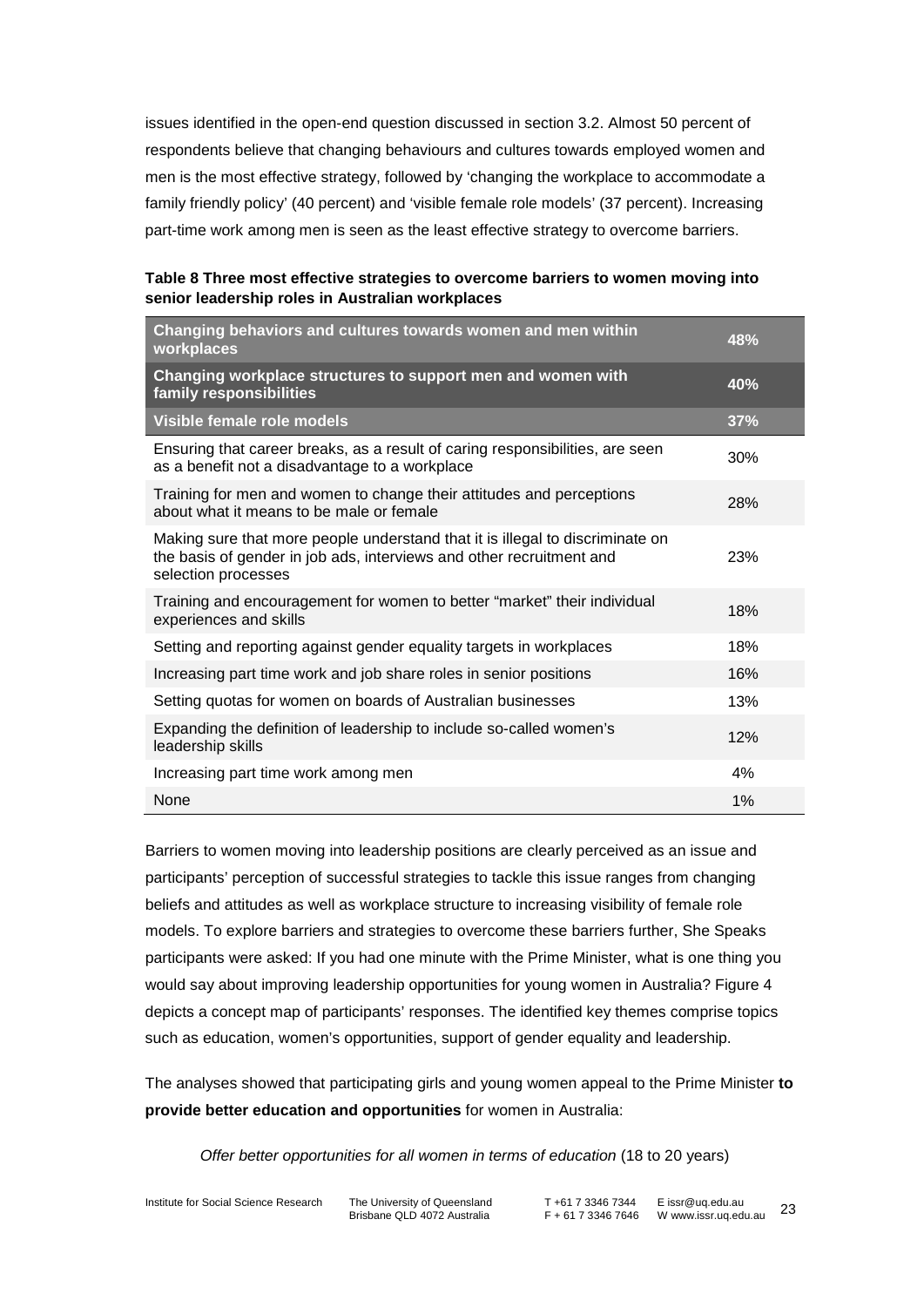*Offer a better promoted variety of leadership courses to women throughout their education.* (18 to 20 years)

But also to **encourage women through education** to become more confident in themselves. This is closely linked to participant's appeal for **more and accessible leadership programs at school, workplaces and the community**:

*I would ask Abbott to encourage and run leadership programs through high schools as well as primary schools as if it wasn't for the camp I attended back in primary school I wouldn't have the confidence I do today.* (18 to 20 years)

*Offer more female leadership programs and make them widely available (especially in the area of people management), encourage more females into parliament and high level roles.* (25 to 27 years)

*Encourage schools to provide programs for young women that enhance their leadership skills and help them apply it through school activities.* (18 to 20 years)

*we need more female leadership programs in schools because we need to start creating leaders from a younger age and encouraging females to become leaders and the benefits and satisfaction you receive from it* (18 to 20 years)

Participants used the word 'need' and 'stop' conspicuously often. This indicates their appeal to the Prime Minister to **stop stereotype-led actions and behaviours in Australia's society**  that foster gender inequality and to react to the **need for change**. A participant commented that:

*However I would focus on sexism and that women should be celebrated and encouraged rather than mocked for irrelevant things. I would express my disgust in allowing outdated advertisements to continue and that for women to truly want to lead Australia (A woman would do amazing things) than things really need to change.* (18 to 20 years)

Further, participants report that the current Prime Minister should **support equality**. This might relate to equal opportunities for men and women, equal pay and equal rights, as highlighted in these selected comments:

*Give them equal chances.* (21 to 24 years)

*Support those already in leadership, reduce stigma but no ratios. It shouldn't be about having equal numbers.* (18 to 20 years)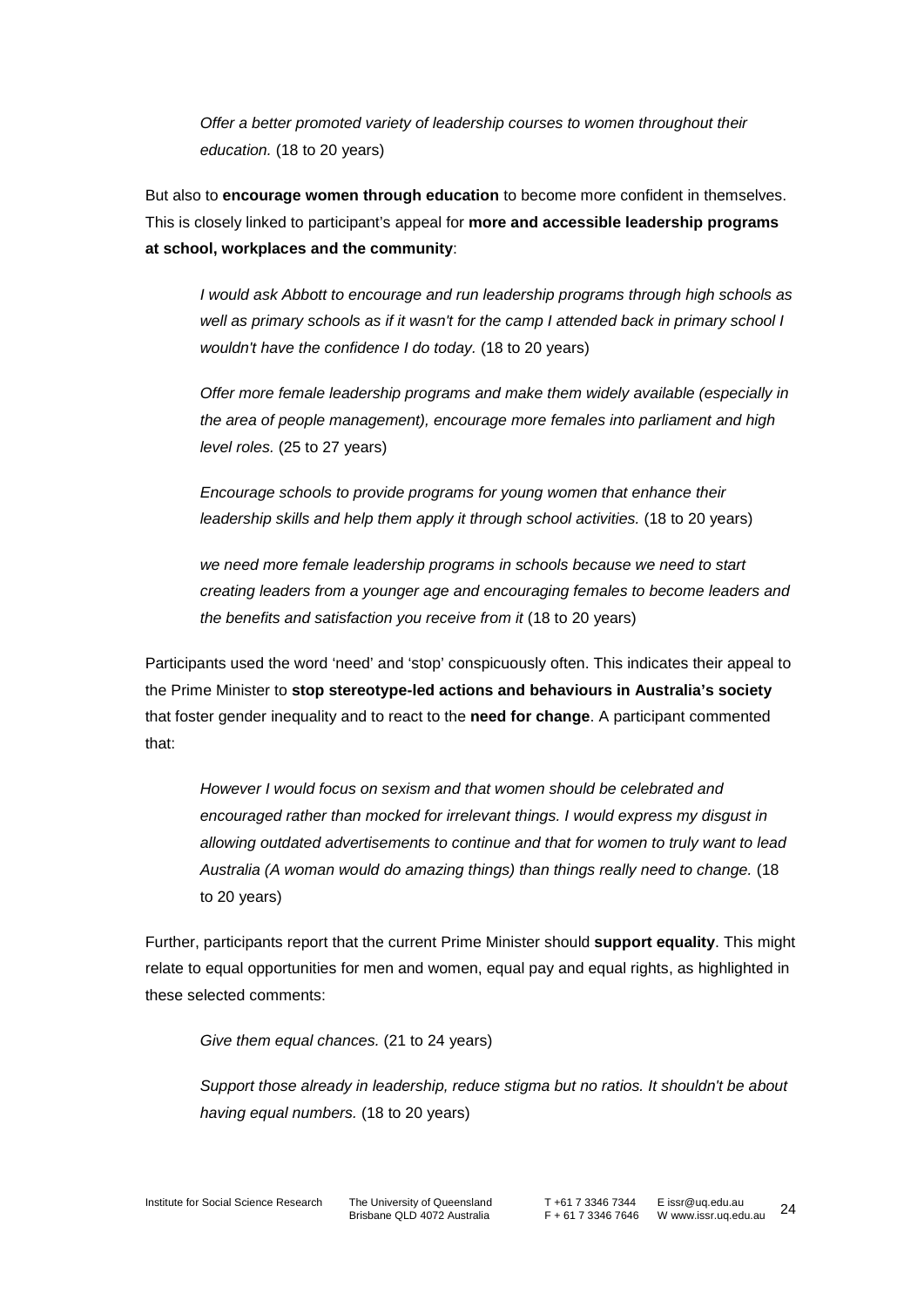*Definitely I would bring up woman's wage in relation to what men earn. Everyone should have equal rights as they are putting in the same effort as the other.* (18 to 20 years)

*Women should have much equal rights as men. They shouldn't treat women unfair just because they are a girl.* (18 to 20 years)



<span id="page-30-0"></span>**Figure 4 Concept map: If you had one minute with the Prime Minister, what is one thing you would say about improving leadership opportunities for young women in Australia?**

### **3.4 Personal experience of leadership and leadership ambitions**

Research has emphasised that much of who we are is formed during childhood. As a demonstration of this, [Madsen \(2007\)](#page-44-6) interviewed female university presidents to investigate perceptions and experiences related to the lifetime development of leadership skills, abilities, and competencies. She found that as children those women already showed characteristics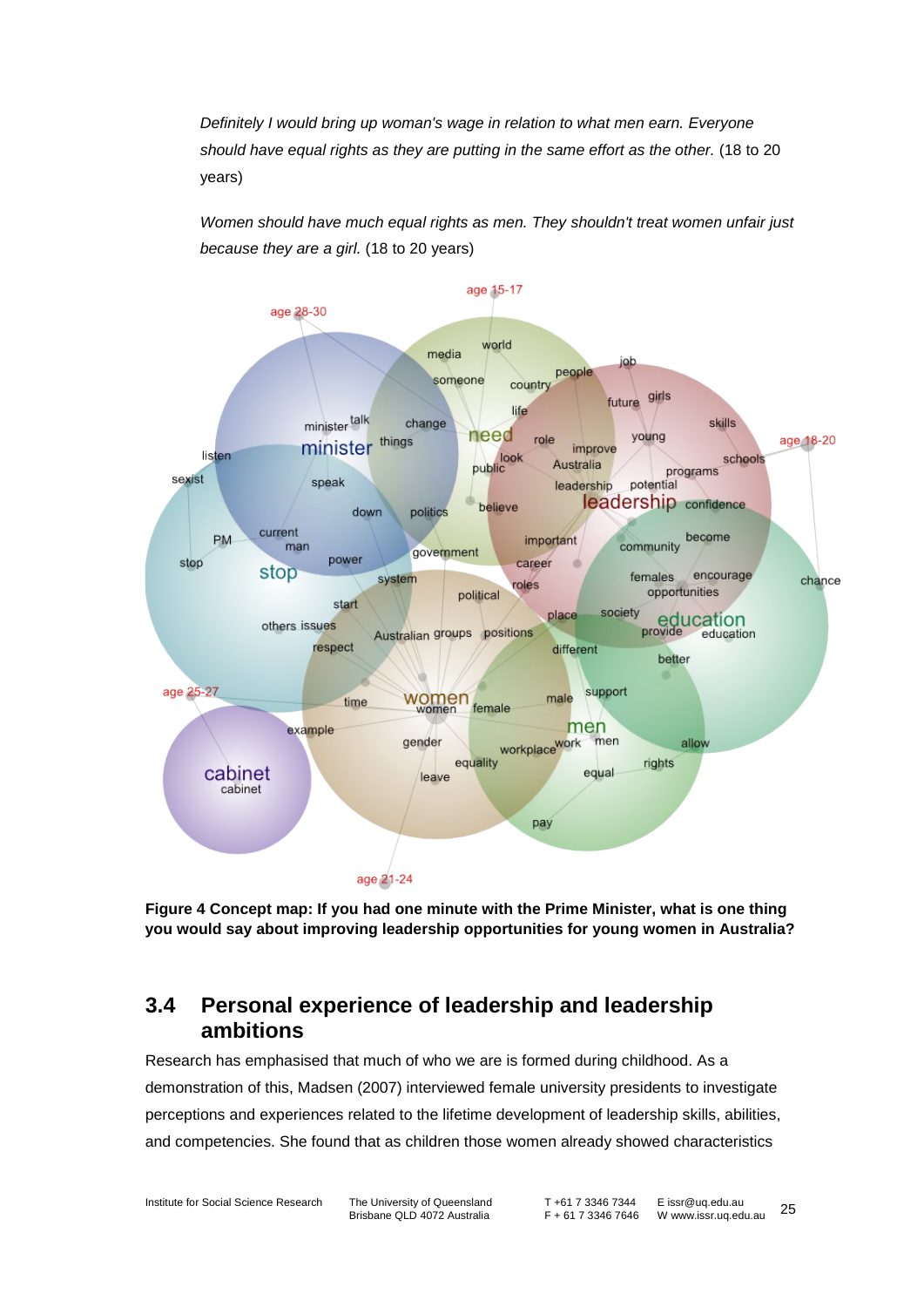that are associated with leaders, such as being reflective, observant, smart, self-directed, competitive, and moderately to highly confident. But more importantly, they had strong female leaders in their life to guide them.

The YWCA in Australia is constantly striving to build the leadership skills and power of young women and girls. Leadership programs, such as mentoring, one-on-one support and several women's leadership development programs, are an important part of YWCA's work. Further, the YWCA encourages skilled and experienced women to assist and empower other women and girls to develop personally and professionally. She Speaks asked girls and young women about their ambitions around, understandings of, and solutions to support women's leadership.

When asked about their current leadership role and future leadership aspirations, 58 percent of all respondents stated that they consider themselves to be a leader in their family, school community, peer group and/or workplace. The majority of those girls and young women (84 percent) want to keep their leadership role and be a leader in future, whereas 13 percent of those participants are unsure about their future leadership aspirations and 3 percent do not want to stay in their leadership role. Approximately 25 percent of respondents currently did not consider themselves to be leaders, whilst 18 percent were unsure. Of those respondents 44 percent and 63 percent, respectively, aspire to be leaders in some aspects of their lives in future. However, roughly one third (30 percent) of respondents currently do not see themselves as leaders and also do not aspire to be a leader in future. However, 71 percent of participating girls and young women want to be a leader in future, while only 10 percent do not want to be a leader in future.





To better understand the responses, She Speaks participants were asked to clarify their answers about their current and potential future leadership role in an open-ended question.

Institute for Social Science Research The University of Queensland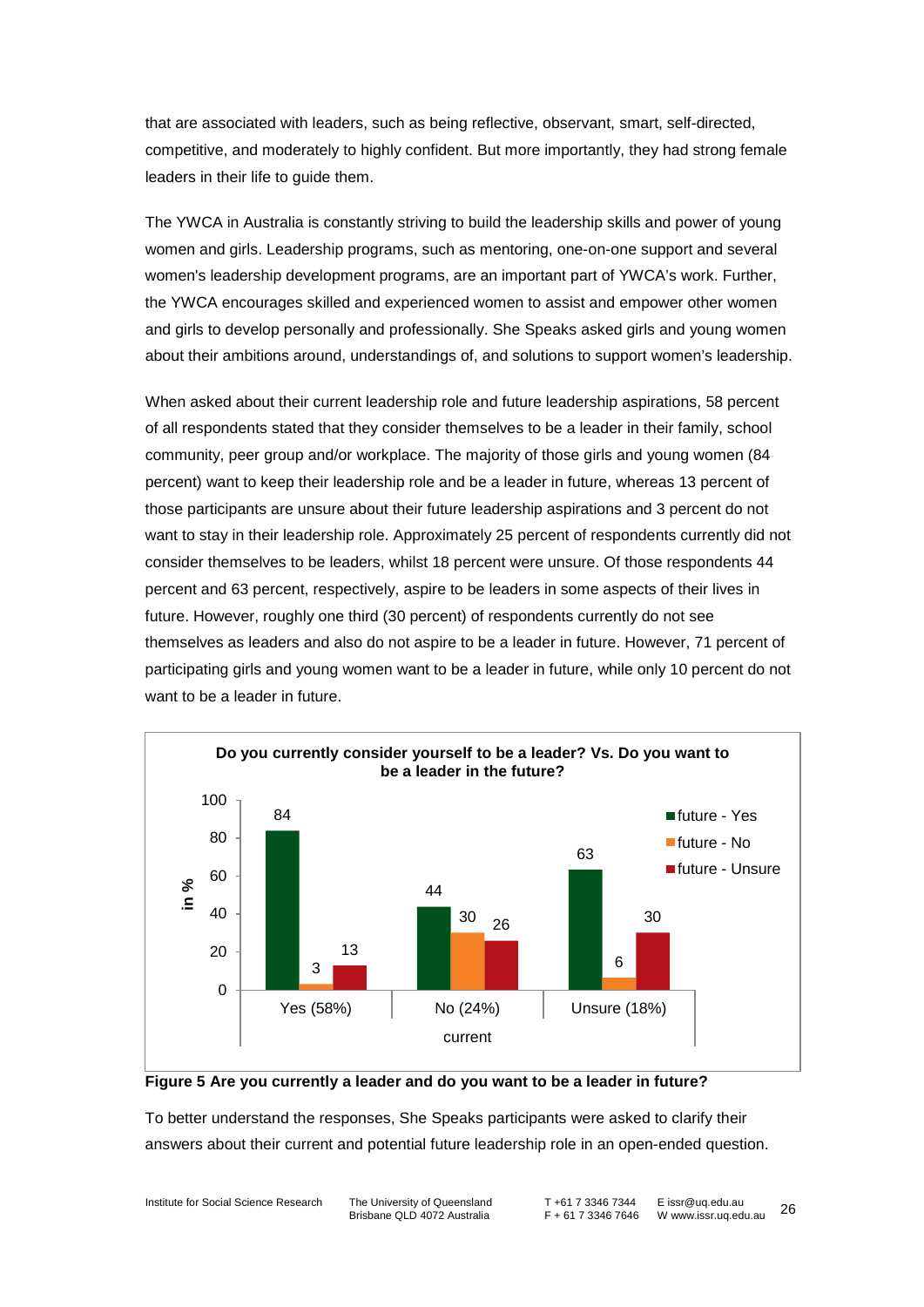These qualitative results were mapped onto a concept map to look for common themes [\(Figure 6\)](#page-33-0). The most important personal barrier that prevents participants from perceiving leadership roles was higher **responsibility** that is associated with a leadership role:

*I am working towards goals, but I am not yet ready for that responsibility* (21 to 24 years)

*Leadership means responsibility. Generally, I don't like taking on responsibility.* (21 to 24 years)

*I'm not a very outgoing person and although I have strong opinions I prefer not to share them in fear of starting arguments. I don't like to feel like I'm responsible for others, I believe they need to take responsibility for themselves as well* (21 to 24 years)

For others responsibility seems not to be such a great burden. They rather seem to enjoy this aspect of leadership:

*I feel that this is worth the effort of pushing past my natural avoidance of responsibility.*  (21 to 24 years)

*I have had a number of opportunities and feel as though I have a responsibility to use my experiences to improve my community.* (25 to 27 years)

*I like to be in charge and take responsibility* (25 to 27 years)

*I like the responsibility and power* (28 to 30 years)

A similar ambiguous view seems to be present with regard to **confidence**. Some participants report that their lack of confidence is an obstacle while others feel they are confident enough to take up a leadership role.

*I do to have the confidence to tell people what and how they should do things* (21 to 24 years)

*I have a self confidence that I know some around me lack and so I try to facilitate social settings in which they might feel more comfortable and, hopefully, develop a greater confidence themselves.* (21 to 24 years)

One of the reasons young women want to take on leadership roles is to **create change**.

*I* wish to set an example of the values and beliefs, to create a change in the world for a *better world for the next generation.* (18 to 20 years)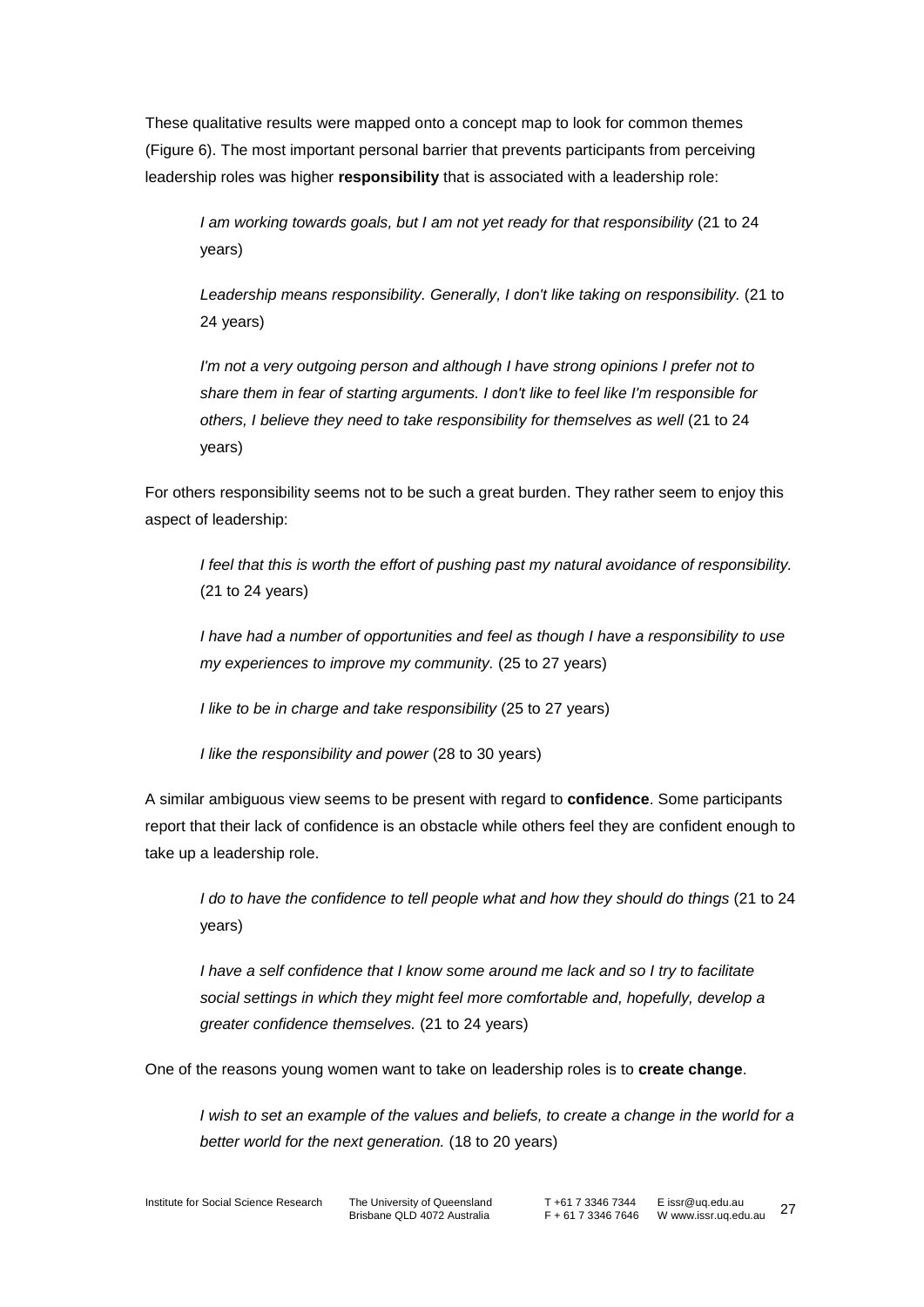*I'm not afraid to say my opinion in a respectful matter, speak for what's right and I want to change certain things for the better.* (18 to 20 years)

*Leadership is about positive influence - My aim is to be the change I wish to see in the world.* (25 to 27 years)



<span id="page-33-0"></span>**Figure 6 Open end responses with regards to participants' current and future leadership role**

Things that would help participants to be a better leader right now or to be a leader in future are 'confidence', finishing their education or having a mentor (see [Table 9\)](#page-34-0). This matches with responses for the open-end question analysed before. According to participants' beliefs, joining a political party was seen as least beneficial to being a leader or becoming a better leader right now or in the foreseeable future.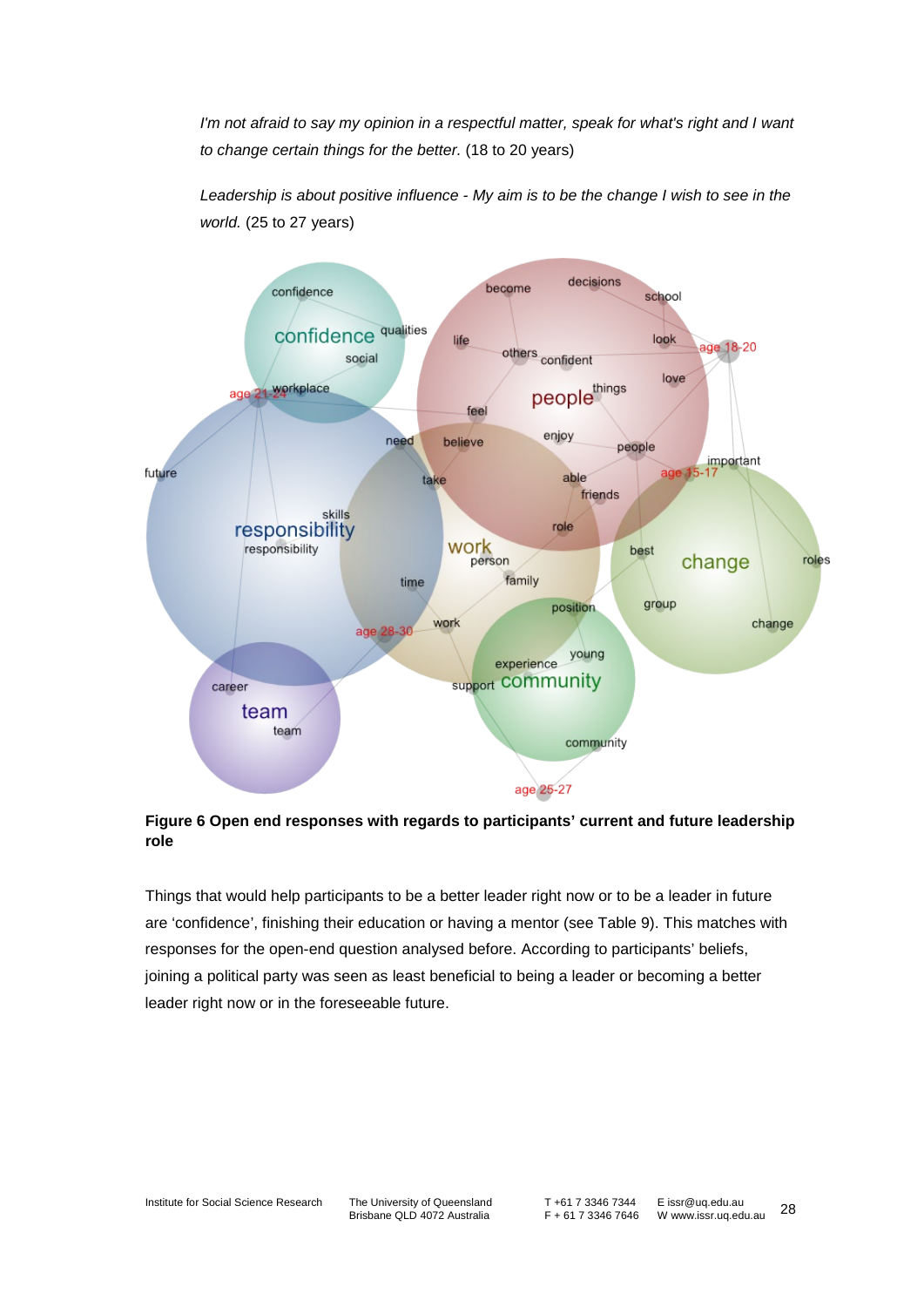|                                                   | right now | in the next 1-2<br>years | in the next $3-5$<br>years |
|---------------------------------------------------|-----------|--------------------------|----------------------------|
| Confidence                                        | 21        | 14                       | 11                         |
| Complete my education                             | 13        | 16                       | 12                         |
| Have a mentor to guide me                         | 14        | 13                       | 10                         |
| Receive on-the-job training                       | 6         | 8                        | 9                          |
| Learn more about my strengths                     | 8         | $\overline{7}$           | 6                          |
| Get involved with advocacy for social<br>change   | 6         | 6                        | $\overline{7}$             |
| Complete a leadership course                      | 4         | 6                        | 6                          |
| Have a role model I can relate to                 | 5         | 4                        | 4                          |
| Learn more about my leadership style              | 4         | 4                        | 5                          |
| Complete a career action plan                     | 3         | 5                        | 9                          |
| Support from family, partner and<br>friends       | 3         | 4                        | 5                          |
| Do volunteer work                                 | 4         | 4                        | 3                          |
| Get involved with advocacy for gender<br>equality | 4         | $\overline{2}$           | 3                          |
| Join a women's organisation/network               | 3         | 3                        | 3                          |
| I feel I have no leadership potential             | 2         | 2                        | 2                          |
| Receive support to return to the<br>workplace     | 1         | 1                        | $\overline{2}$             |
| Join a political party                            | 0         | 1                        | 1                          |
| Total                                             | 100       | 100                      | 100                        |

#### <span id="page-34-0"></span>**Table 9 Ranking of things that would help participants most in becoming a leader/being a better leader**

Furthermore, girls and young women that indicated they are a leader were asked to describe what they perceive as the most rewarding aspects of being in a leadership role [\(Figure 7\)](#page-35-0). For participants aged 18 to 20 years their leadership role was mainly about **being happy or making others happy**:

*Being able to make people happy and assist them with life problems.* (18 to 20 years)

*Being happy to know you've made others happy and even changing their life's or knowing you're a reliable person that anyone can seek help or advise from.* (18 to 20 years)

However, they also perceive leadership as **satisfying since they are able to help others and achieve goals in a team**:

*The satisfaction of helping others, as well as getting closer to achieving my own personal goals of becoming a teacher in the future.* (18 to 20 years)

*The most rewarding part of being in a leadership role at work are the enjoyment and satisfaction you get when you teach others and they understand you* (18 to 20 years)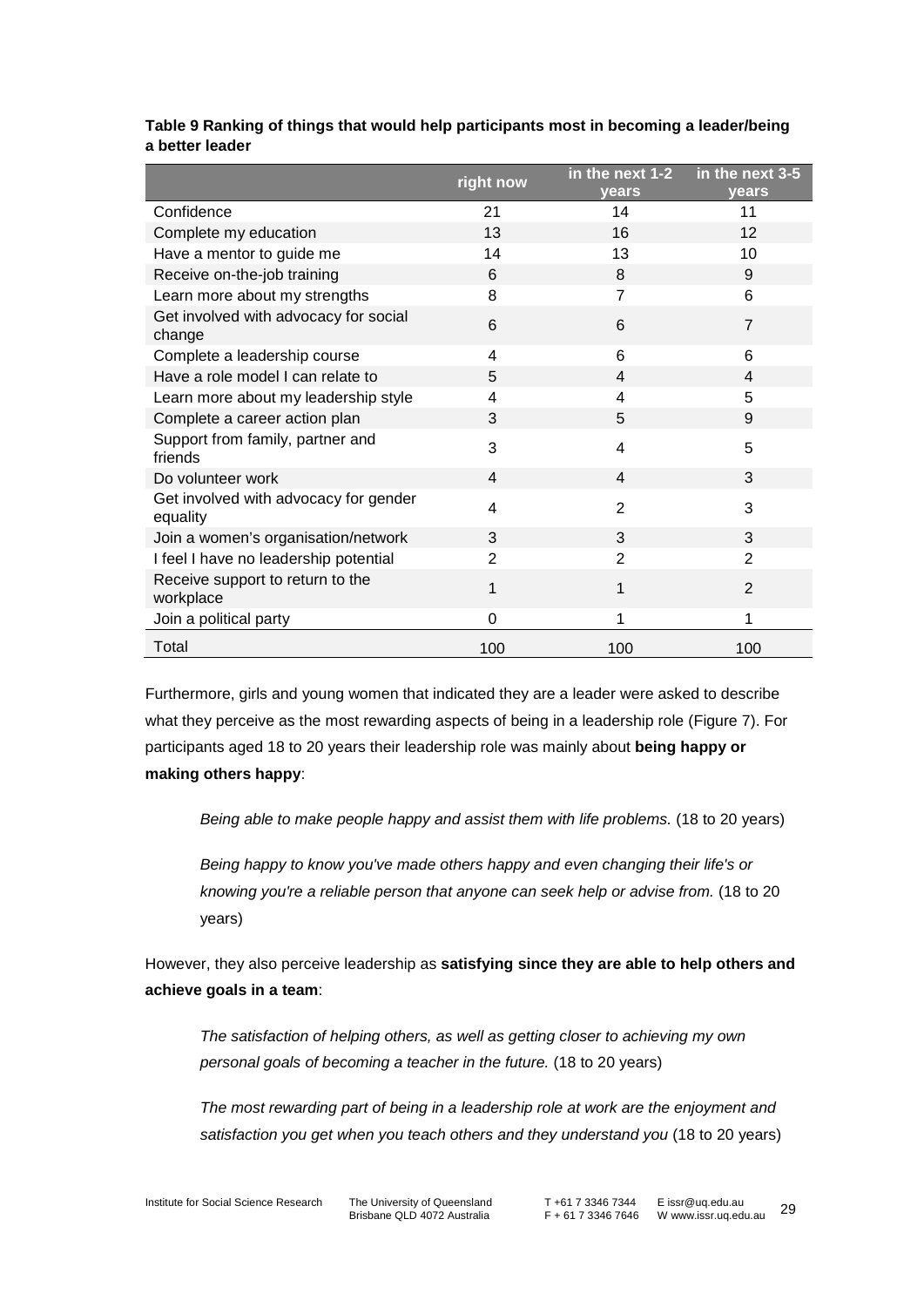Participants in the younger age groups (i.e. those aged 15 to 17 years, 18-20 years and 21 to 24 years) expressed that they feel more **confident and respected** when they act in a leadership role:

*Feel more confident and respected* (21 to 24 years)

*Being respected; having influence; being able to provide opportunities to other women; having a voice.* (21 to 24 years)

*Being respected, getting work done and being in charge* (15 to 17 years)

*The respect. Confidence and respect from peers and colleges.* (18 to 20 years)



<span id="page-35-0"></span>**Figure 7 Most rewarding aspects of being a leader**

Institute for Social Science Research The University of Queensland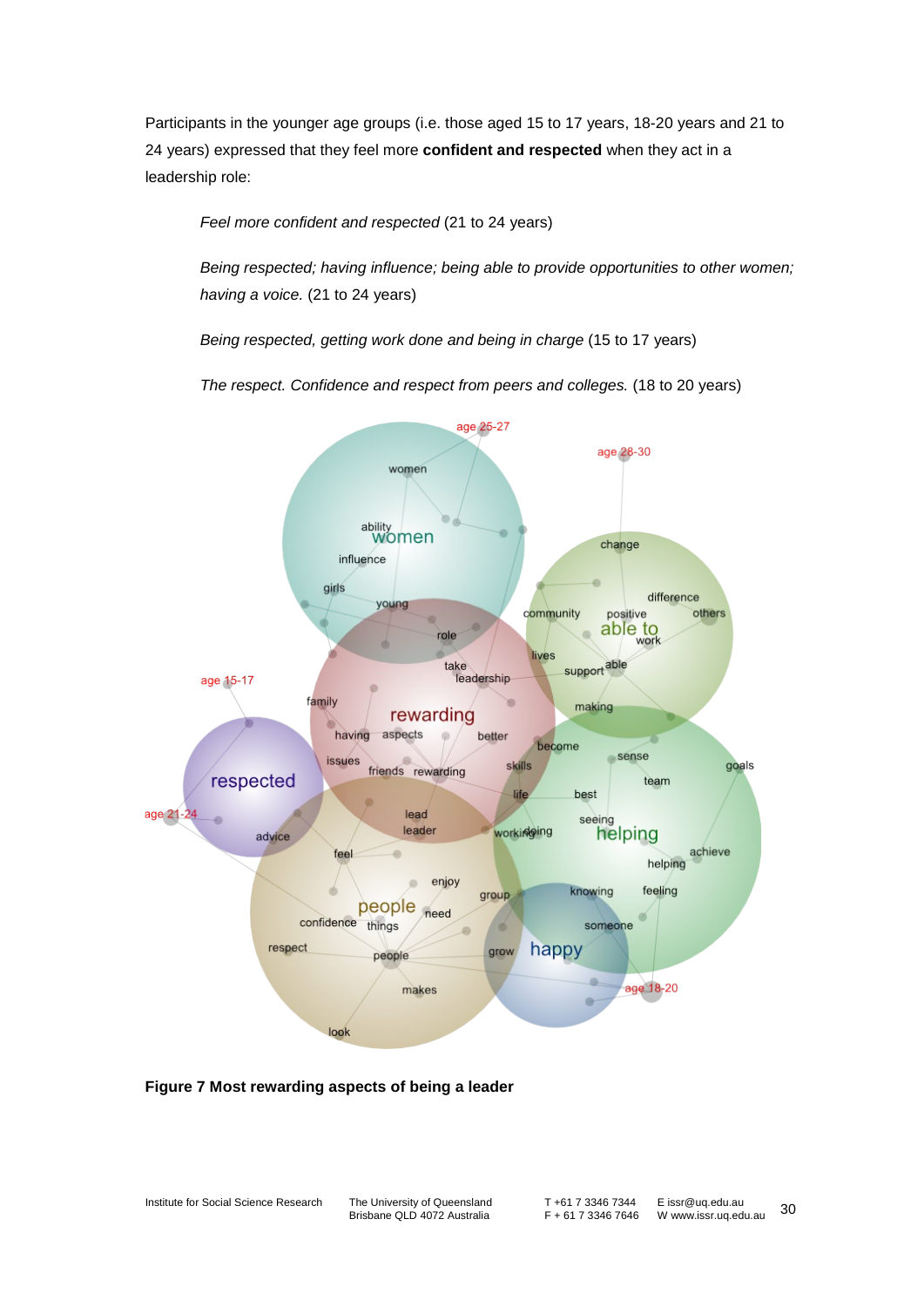Women aged 25 to 30 years of age feel that acting as a **role model for other women** and being able to help others is most rewarding for them:

*Being a role model who encourages other people - be they male or female - to step up and share their concerns, ideas and thoughts. Seeing other people grow and cheering them on.* (25 to 27 years)

*The flow-on-effect on other women around me.* (28 to 30 years)

*being unique and different to most young women my age and showing young girls what you can do and gender shouldn't stop you.* (28 to 30 years)

In general, girls and young women seem to perceive their leadership roles as beneficial due to the fact that they see themselves as **an important part of a team**, as someone people and other team members can **look up to**:

*When people look up to you and enjoy working WITH you not FOR you.* (18 to 20 years)

*Being able to act as a stable, solid ground (albeit not always) that people can rely on at times of distress, or look at for guidance.* (18 to 20 years)

*That people look up to me and I can play the role in getting everyone to complete the task set out. I don't do it for popularity so I guess the benefits are being able to complete the task that we all have in common* (15 to 17 years)

*Knowing that people look up to you, regard you and your skills highly, value you as a person, and that you may have made a real difference to someone.* (25 to 27 years)

Leadership is often associated with helping and supporting others, making others happy and having a better feeling about oneself.

### **3.5 Gender equality**

Advancing gender equality and the empowerment of women is widely seen as a means to develop and maintain a prosperous society. The Convention on the Elimination of All Forms of Violence Against Women examines the concept of gender equality as follows:

".. the Convention requires that women be given an equal start and that they be empowered by an enabling environment to achieve equality of results. It is not enough to guarantee women treatment that is identical to that of men. Rather, biological as well as socially and culturally constructed differences between women and men must be taken into account. Under certain circumstances, non-identical treatment of women and men will be required in order to address such differences. Pursuit of the goal of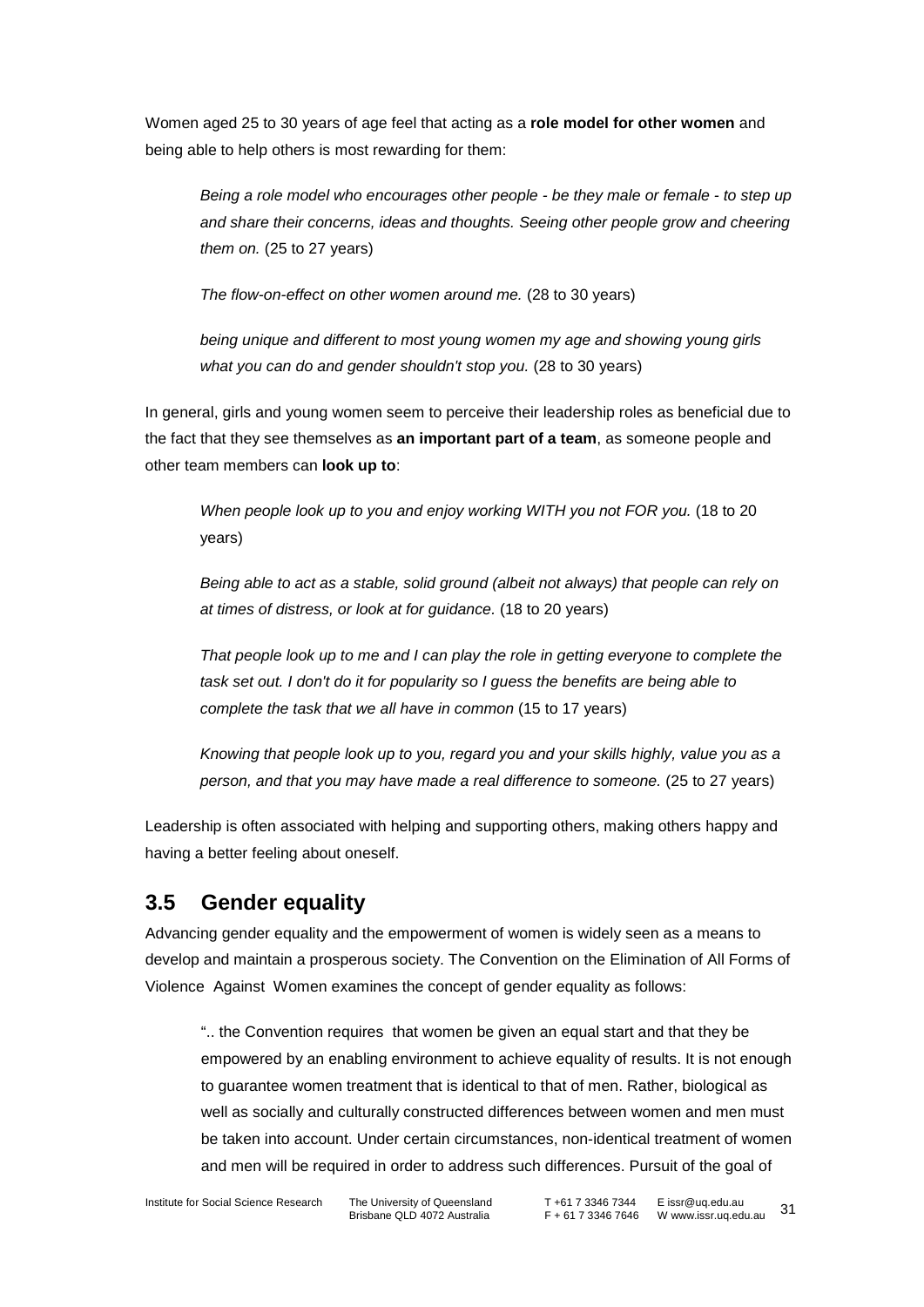substantive equality also calls for an effective strategy aimed at overcoming underrepresentation of women and a redistribution of resources and power between men and women.

The position of women will not be improved as long as the underlying causes of discrimination against women, and of their inequality, are not effectively addressed. The lives of women and men must be considered in a contextual way, and measures adopted towards a real transformation of opportunities, institutions and systems so that they are no longer grounded in historically determined male paradigms of power and life patterns.

Women's biologically determined permanent needs and experiences should be distinguished from other needs that may be the result of past and present discrimination against women by individual actors, the dominant gender ideology, or by manifestations of such discrimination in social and cultural structures and institutions. As steps are being taken to eliminate discrimination against women, women's needs may change or disappear, or become the needs of both women and men. Thus, continuous monitoring of laws, programmes and practices directed at the achievement of women's de facto or substantive equality is needed so as to avoid a perpetuation of non-identical treatment that may no longer be warranted." (Office of the United Nations High Commissioner for Human Rights, 2004)

However, gender equality is widely perceived to take different forms, and mean different things to different people. As such, She Speaks asked girls and young women about their perception of gender equality and, relatedly, identify areas where they saw gender inequality in their lives. Although the Australian government has launched initiatives and policies, such as the Workplace Gender Equality Act 2012 and the corresponding Workplace Gender Equality Agency, to ensure gender equality, 80 percent of participants do not believe that equality has been achieved yet. Further, 73 percent do not perceive that men and women are valued equally in Australia, while only 18 percent think that this is the case and 8 percent are unsure about it. Additionally, almost 90 percent of She Speaks participants think that women experience discrimination. This clearly shows that government aspirations to promote and improve gender equality have not reached the target group yet and participants perceive that more has to be done.

Institute for Social Science Research The University of Queensland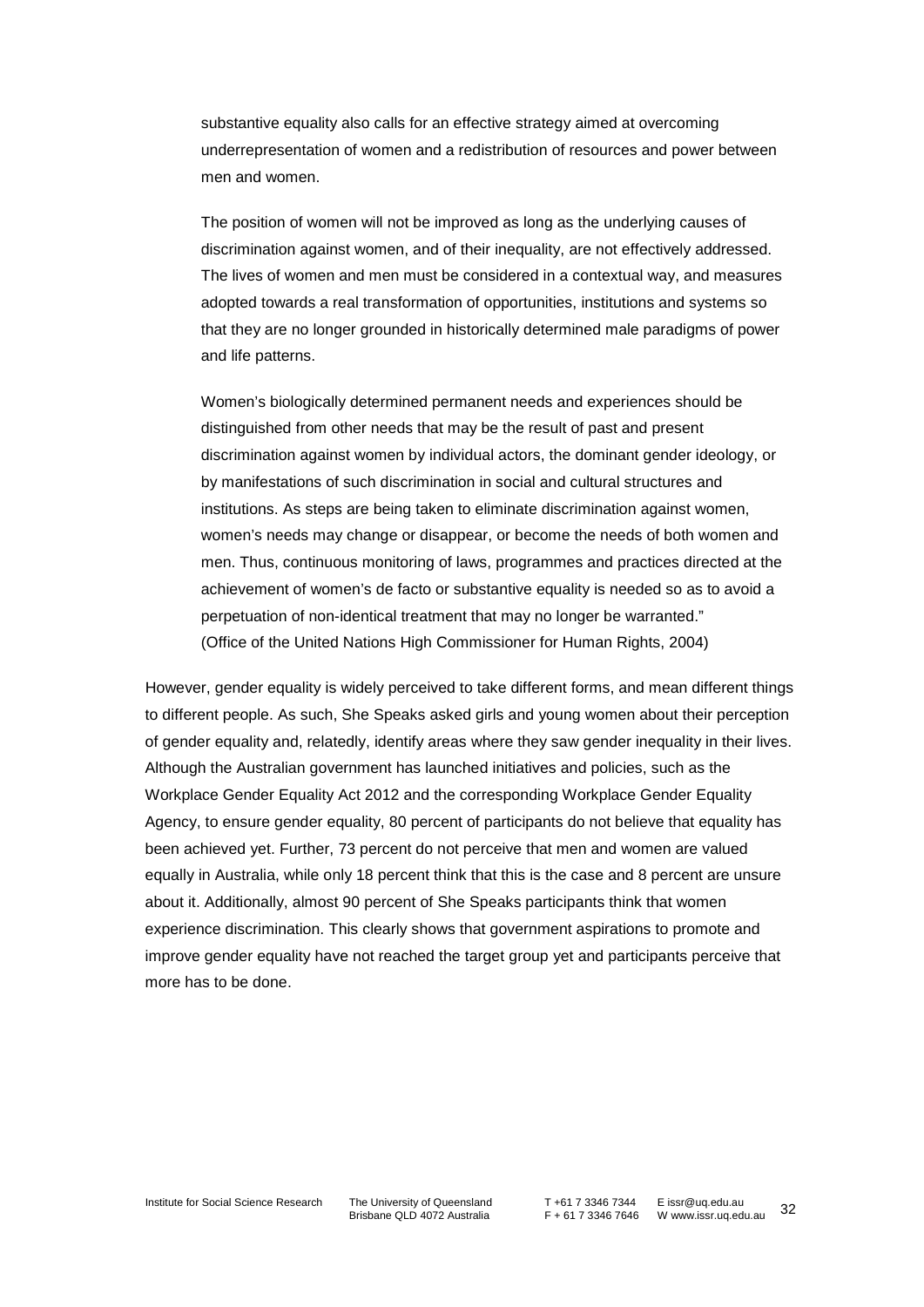

#### **Figure 8 Perception of gender equality issues**

Note: Survey questions: "Do you believe that gender equality has been achieved in Australia?"; "Do you believe that women and men are equally valued in Australia?"; and "Do you believe that women experience discrimination in Australia?"

Following these questions asking participants about the perceptions of gender equality, there was the opportunity to elaborate further using an open-ended response. The main themes that arose were around equality of pay, women's greater opportunities for participating in the workforce, work-life balance and childcare, and societal and media pressure (see [Figure 9\)](#page-39-0). When compared to the previous questions issues, it can be seen that there is a widespread similarities in the responses. There are similar themes and concepts that emerged when participants were asked about the gender related issues facing women in Australia (see [Figure](#page-21-0)  [3\)](#page-21-0). Taking these two concept maps together, it could be hypothesised that since similar dominant themes appear in both maps the main issues of concern to girls and young women are surrounding gender equality.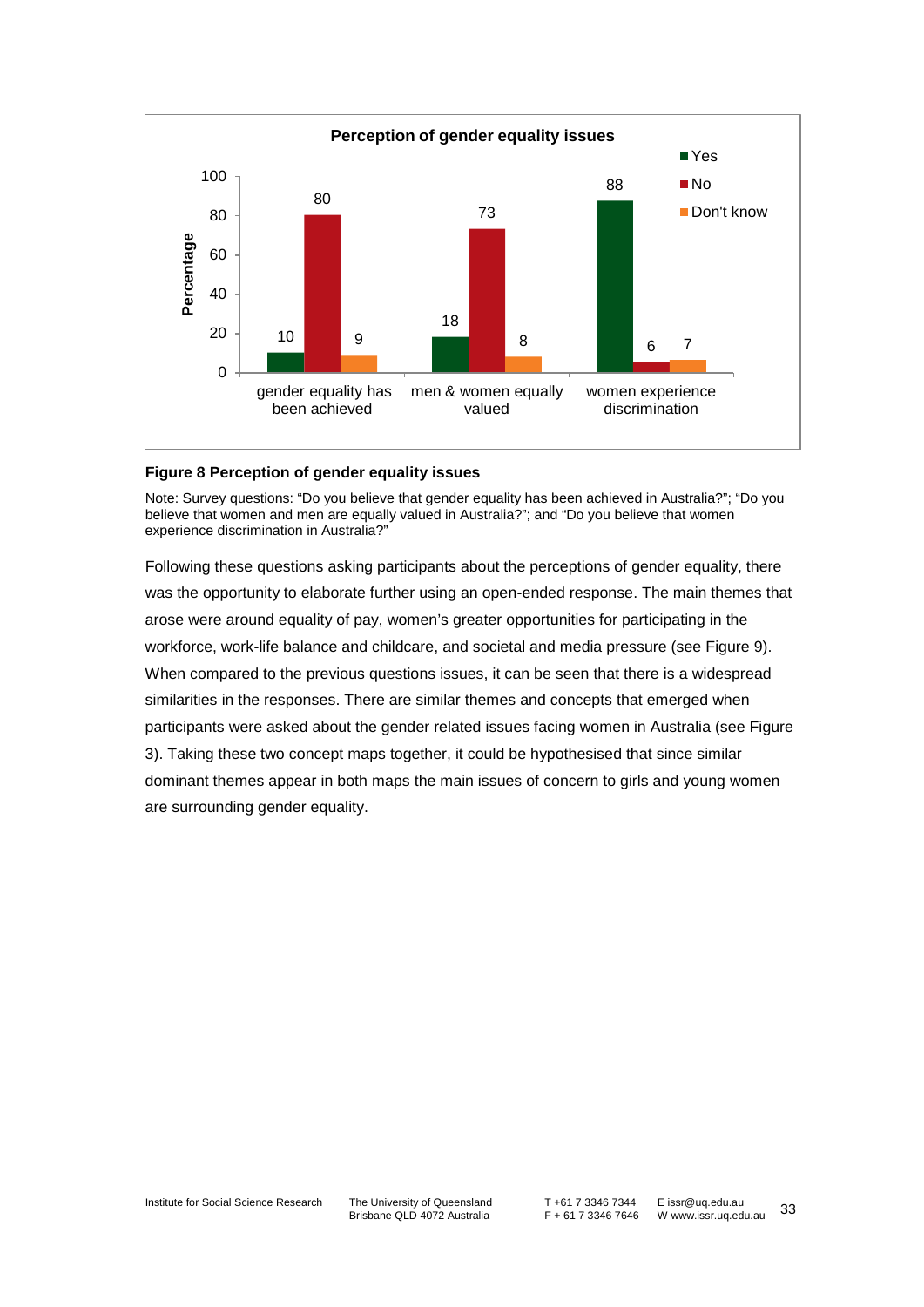

#### <span id="page-39-0"></span>**Figure 9 Concept map of open-end responses to participants' perception of gender equality issues**

The majority of participants (77 percent) see themselves as someone who believes women and men should have political, economic and social equality. About 46 percent would describe themselves as a feminist or a feminist in principle. Consequently, only a small number of participants (6 percent) see themselves as someone who believes men and women should play different roles in public, economic and social arenas. Reassuringly, almost none of She Speaks participants agreed to the statement that "I would describe myself as someone who does not believe women and men should have political, economic and social equality".

#### <span id="page-39-1"></span>**Table 10 I would describe myself as…**

| Someone who believes women and men should have political,<br>economic and social equality               | 77% |
|---------------------------------------------------------------------------------------------------------|-----|
| A feminist                                                                                              | 27% |
| A feminist in principle but I don't relate or feel connected to the word<br>'feminist'                  | 19% |
| Someone who believes men and women should play different roles in<br>public, economic and social arenas | 6%  |
| Someone who does not believe women and men should have political,<br>economic and social equality       | 1%  |
| None of the above                                                                                       | 3%  |

Institute for Social Science Research The University of Queensland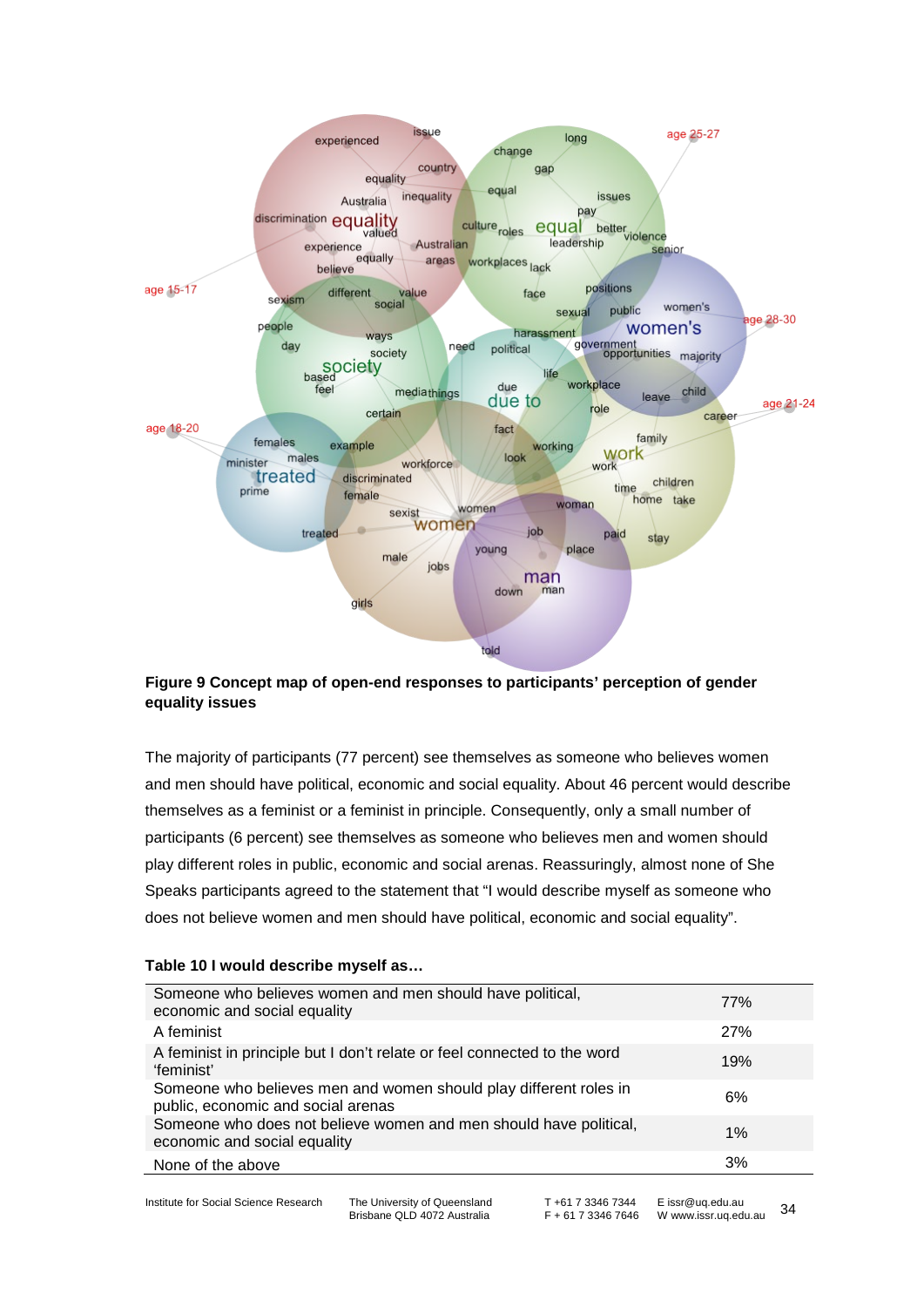### **3.6 Safety and Violence and Reproductive Health and Rights**

Safety issues, sexual and domestic violence, lack of health services and limited access to reproductive health are main problem areas identified by participants at an earlier stage of this report (see section [3.2\)](#page-20-0). In 2010 Australia launched the National plan to reduce violence against women and their children between the period of 2010-2022 [\(Coalition of Australian](#page-44-7)  [Governments, 2010\)](#page-44-7). Underpinning this commitment to address violence against women are a number of international human rights instruments framing violence against women as a significant human rights issue (Office of the United Nations High Commissioner for Human Rights, 1992 and United Nations, 1995). The World Health Organisation has also established violence against women as a major global public health problem [\(Harvey, Garcia-Moreno, &](#page-44-8)  [Butchart, 2007\)](#page-44-8). And within Australia, research has highlighted the enormous economic costs to society of domestic violence (VicHealth, 2004). It is an issue that leads to serious short and long-term consequences for women, children, and society and is a leading trigger of injury, disability, and death for Australian women [\(Chrisler & Ferguson, 2006\)](#page-44-9).

These themes were explored further in this section to obtain views from participants about safety and violence, sexual health and rights. She Speaks participants overwhelmingly felt that gender-based stereotyping (79 percent) was affecting women in their community to the greatest extent. This was followed by violence (73 percent), the prevalence of sexist attitudes and beliefs (71 percent) and unsteady economic security (65 percent). Almost 50 percent of She Speaks participants felt that a lack of affordable and safe living was an issue to women in their community (see [Figure 10\)](#page-40-0).



<span id="page-40-0"></span>**Figure 10 Perceived issue affecting women in participant's community**

To examine personal experience related to women's safety, violence and reproductive health further, participants were asked to indicate their feelings associated with different life events and transitions. [Table 10](#page-39-1) shows percentages for participants that indicated that the specific

Institute for Social Science Research The University of Queensland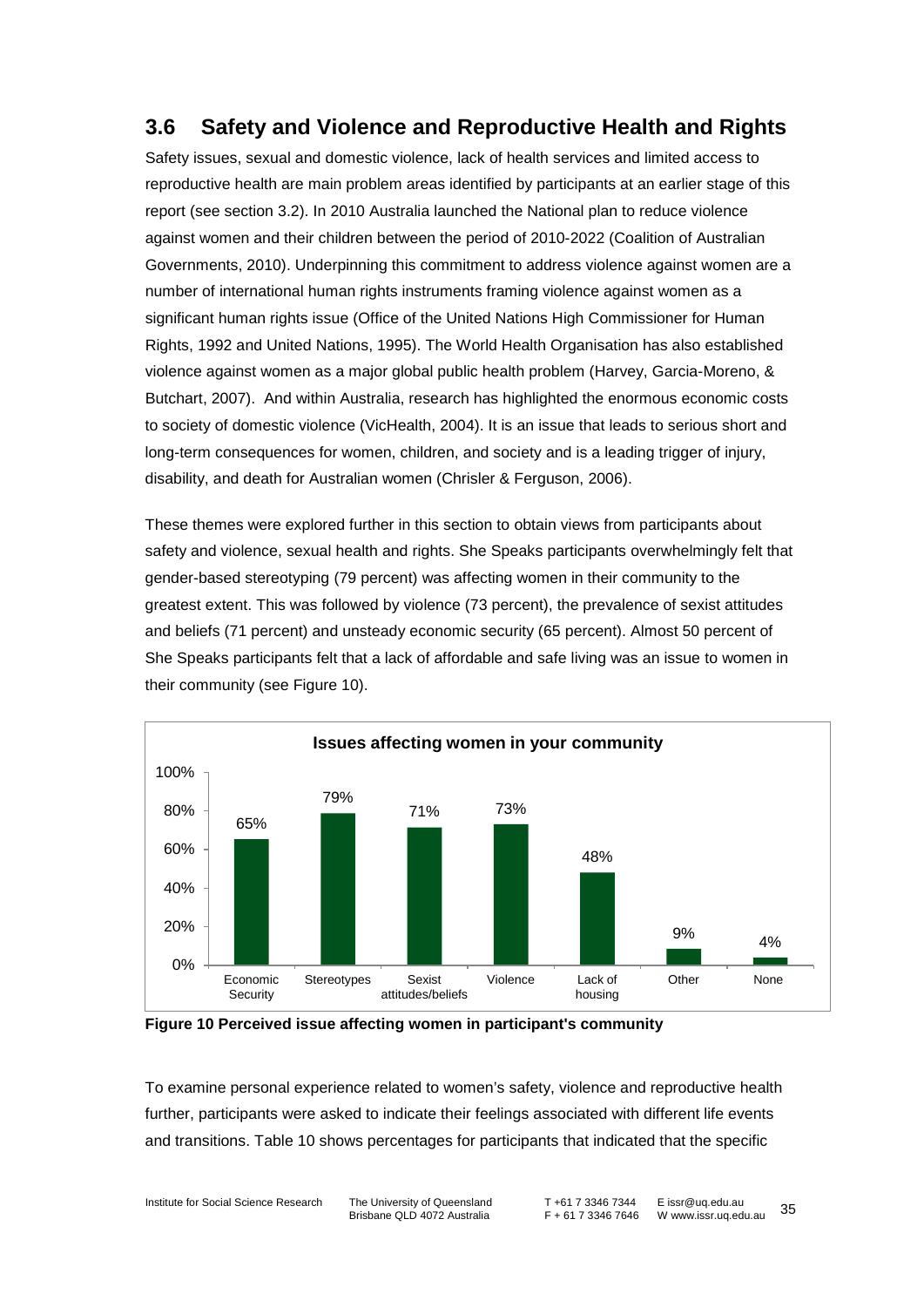event or transitions applied to them. The life phase that was experienced as the most negative stage of life was 'high school' and the 'transition to high school'. 24 and 21 percent respectively associate those life stages with mostly negative feelings. As opposed to this, primary and higher or vocational education life stages were perceived as mostly positive. This was demonstrated by 64 and 62 percent of respondents respectively reporting having positive feelings.

Besides that, participants experienced moving out of home (71 percent) and friendships (73 percent) as especially positive. However, in the main, participants reported that most life events and transitions were experienced as mainly positive, or at least found to be neither positive nor negative.

|                                                          | <b>Mostly</b><br>positive<br>$\%$ | <b>Neither</b><br>positive nor<br>negative<br>$\frac{9}{6}$ | <b>Mostly</b><br>negative<br>% |
|----------------------------------------------------------|-----------------------------------|-------------------------------------------------------------|--------------------------------|
| Primary school                                           | 65                                | 20                                                          | 16                             |
| Transition to high school                                | 48                                | 30                                                          | 22                             |
| High school                                              | 52                                | 24                                                          | 24                             |
| Transition to higher or vocational education             | 61                                | 27                                                          | 12                             |
| Higher or vocational education                           | 71                                | 21                                                          | 8                              |
| Transition to employment                                 | 53                                | 30                                                          | 17                             |
| Your current employment                                  | 62                                | 25                                                          | 14                             |
| Transition to a leadership role at work                  | 52                                | 33                                                          | 15                             |
| Living at home                                           | 63                                | 23                                                          | 15                             |
| Moving out of home                                       | 71                                | 19                                                          | 10                             |
| Buying a home                                            | 60                                | 25                                                          | 15                             |
| Becoming a parent                                        | 64                                | 24                                                          | 12                             |
| Relationships                                            | 64                                | 25                                                          | 11                             |
| Friendships                                              | 73                                | 21                                                          | 5                              |
| Coming out (only asked if participant was<br>18 or over) | 46                                | 37                                                          | 17                             |
| Caring for a parent or other family member               | 47                                | 37                                                          | 17                             |

#### **Table 11 Feelings associated with different life events and transitions**

Note: Table only illustrate responses from participants that said the event and/or stage applied to them. Moreover, several questions could not be asked for under 18 years old participants due their ageinappropriate theme.

Furthermore, participants were presented with several statements about safety, violence, reproductive health and rights. They were asked to indicate which of these statements represents their experiences and views best. As usual, the statements were randomised to prevent any biases. The results are shown in [Table 12.](#page-42-0)

With regards to violence against women and safety, 70 percent of participants feel that they would seek help and report relationship violence to the police if they were experiencing it. The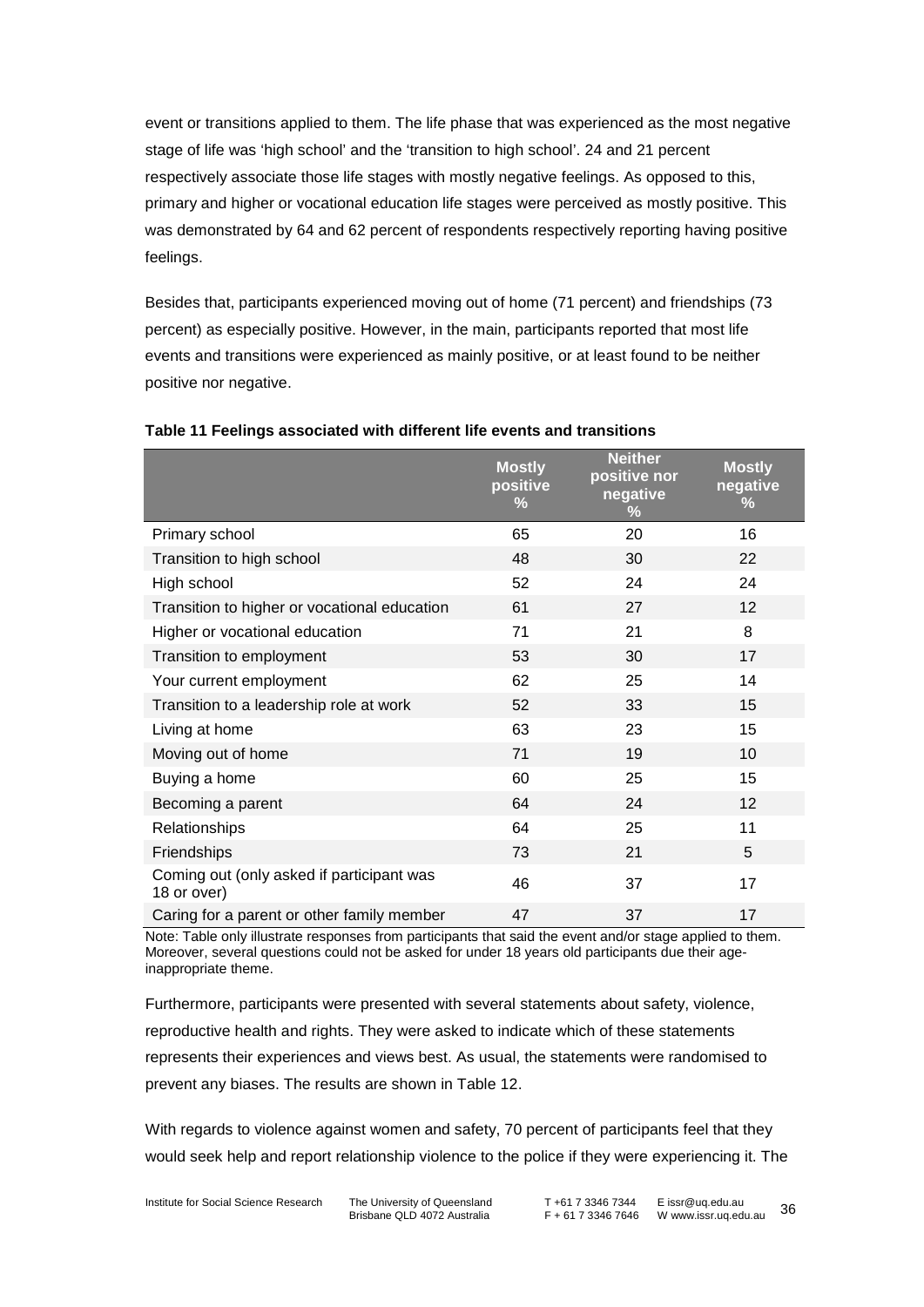same percentage of participants said that they feel able to identify problematic and unsafe behaviours in a relationship. Although this proportion is high, it does highlight that 30 percent of young girls and women felt unable to seek help when experiencing violence in their relationship. Also worryingly, 30 percent of women felt that they were unable to identify problematic behaviours in relationships. In addition, 2 percent of respondents think that they could still respect a man who they know hurts women. In terms of reasons for violence against women, approximately 50 percent believe that binge drinking contributes to this violence. Further, participants strongly believe that age appropriate respectful relationships education in primary school would effectively reduce violence against women and girls (64 percent). However, 34 percent say that they have received uninvited and unwanted indecent and/or sexually explicit texts/phone calls/messages and 27 percent do not know what to do when they get unwanted male attention.

When asked about reproductive health and sexual rights, more than half of She Speaks participants felt that they can negotiate safe sex (56 percent) and are informed about additional contraceptive methods (58 percent). Nevertheless, 23 percent would like to feel more confident to establish boundaries with sexual partners.

<span id="page-42-0"></span>**Table 12 Please indicate which of the following statements you feel apply to your experiences and views on safety, violence, reproductive health and rights.**

| If I was experiencing relationship violence I would seek help and report it to<br>the police                                             | 70% |
|------------------------------------------------------------------------------------------------------------------------------------------|-----|
| I feel I am able to identify problematic and unsafe behaviours in a relationship                                                         | 70% |
| I think age appropriate respectful relationships education in primary school<br>will effectively reduce violence against women and girls | 64% |
| I know what a female condom is                                                                                                           | 58% |
| I feel able to negotiate safer sex                                                                                                       | 56% |
| Binge drinking contributes to violence against women                                                                                     | 51% |
| I have received uninvited and unwanted indecent and/or sexually explicit<br>texts/phone calls/messages                                   | 34% |
| I don't know what to do when I get unwanted male attention                                                                               | 27% |
| I would like to feel more confident to establish boundaries with sexual<br>partners                                                      | 23% |
| I can still respect a man who I know hurts women                                                                                         | 2%  |
| None of these                                                                                                                            | 2%  |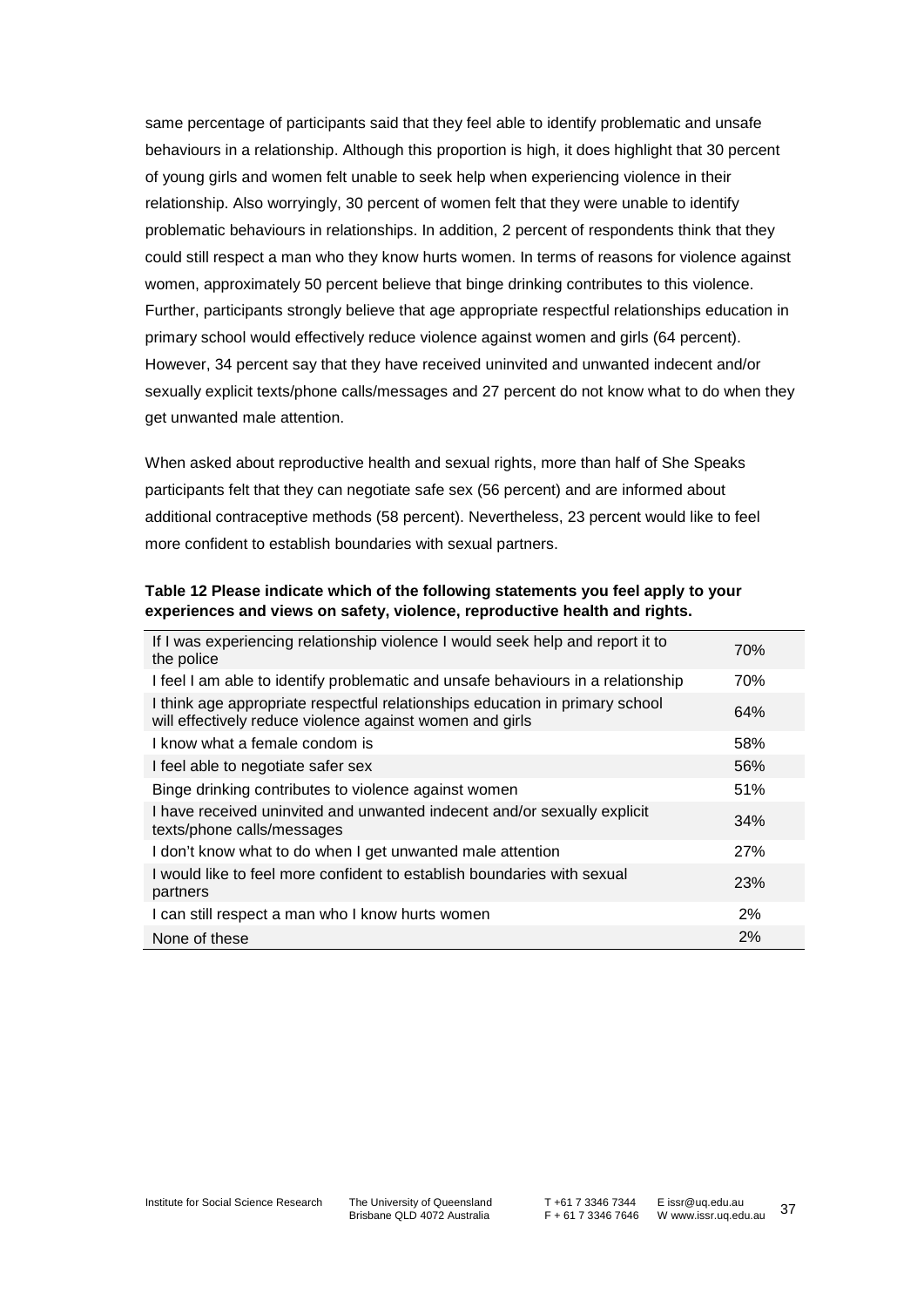# **4 Conclusion**

The She Speaks survey has been developed in partnership with YWCA Australia to reflect the interests of the local and national YWCA member associations. Using a mix of quantitative and qualitative questions, the She Speaks survey obtained information from girls and young women aged between 15 and 30 years of age. The survey explored perceptions of participants across a range of areas pertaining to leadership and gender equality.

The results from the survey are meant to be used by YWCA in the delivery of programs and services to young women and girls, and provision of support for individuals, their families and communities. This information is useful devising strategies to develop the leadership potential of young women and girls. This knowledge underpins the advocacy undertaken by YWCA with the aim of realising the collective power of women and girls, in promoting equality.

Like the previous She Speaks surveys, a significant proportion of respondents consider themselves to be leaders currently, and 71 percent aspire to be leaders in the future. However, participants mentioned that a lack of confidence was a strong barrier preventing them from achieving their leadership aspirations.

The survey has highlighted that girls and young women face barriers in realising their full leadership potential. They identified issues surrounding education, work-and-life balance, and social pressures to conform to unrealistic expectations. These issues differed across the age groups in terms of their relevance, but were dominant themes that emerged.

Another issue highlighted by the girls and young women concerned safety, violence and reproductive health and rights. There was a significant proportion who felt unable to negotiate safe sex (46 percent), felt unable to report sexual violence (30 percent), and felt unable to identify problematic patterns in their relationships that could lead to violence (30 percent). This has implications in terms of the advocacy and education programs that could be targeted at these young women by YWCA Australia, moving forwards.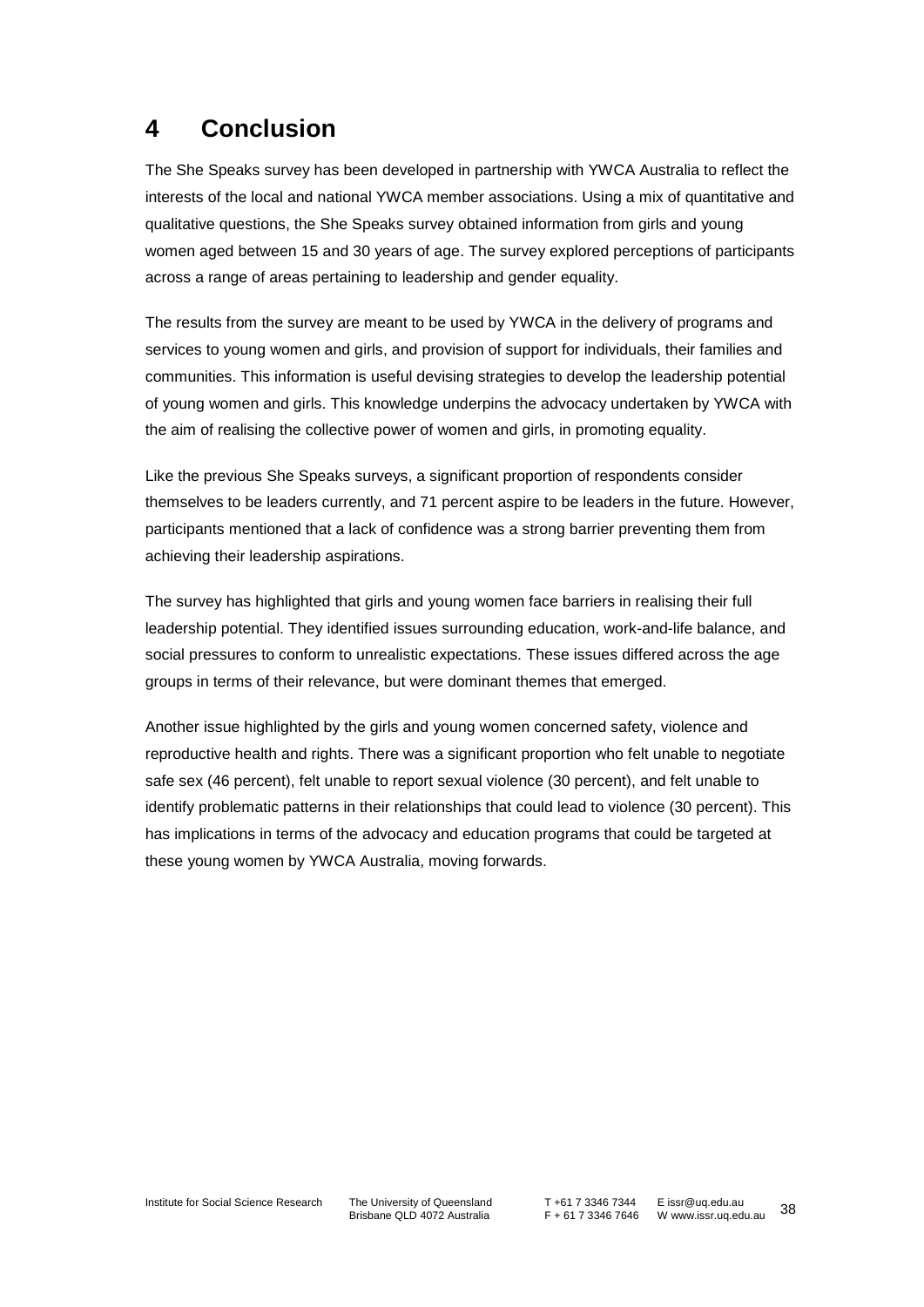## **References**

[12](http://www.abs.gov.au/AUSSTATS/abs@.nsf/Lookup/4102.0Main+Features30Dec+2012)

- <span id="page-44-2"></span>Almquist, E. M., & Angrist, S. S. (1971). Role model influences on college women's career aspirations. *Merrill-Palmer Quarterly of Behavior and Development, 17*(3), 263-279.
- Australian Bureau of Statistics. (2011). Voluntary Work, Australia, 2010. Australian Bureau of Statistics, Canberra . Cat 4441.0. Retrieved 26.8.2014 from http://www.abs.gov.au/AUSSTATS/abs@.nsf/Latestproducts/4441.0Main%20Features 22010?opendocument
- <span id="page-44-1"></span>Australian Bureau of Statistics. (2012a). Women in Leadership: Australian Social Trends, Dec 2012. Australian Bureau of Statistics, Canberra. Cat. 4102.0. Retrieved 24.07.2014, from [http://www.abs.gov.au/AUSSTATS/abs@.nsf/Lookup/4102.0Main+Features30Dec+20](http://www.abs.gov.au/AUSSTATS/abs@.nsf/Lookup/4102.0Main+Features30Dec+2012)
- Australian Bureau of Statistics. (2012b). Census of Population and Housing Counts of Aboriginal and Torres Strait Islander Australians, 2011. Australian Bureau of Statistics, Canberra Cat 2075.0. Retrieved 26.8.2014, from http://www.abs.gov.au/ausstats/abs@.nsf/Lookup/2075.0main+features32011
- Australian Bureau of Statistics. (2013a). Reflecting a Nation: Stories from the 2011 Census, 2012–2013. Australian Bureau of Statistics, Canberra. Cat 2071.0. Retrieved 26.8.2014 from http://www.abs.gov.au/ausstats/abs@.nsf/Lookup/2071.0main+features902012-2013
- Australian Bureau of Statistics. (2013b) Disability, Ageing and Carers, Australia: Summary of Findings, 2012. Australian Bureau of Statistics, Canberra . Cat 4430.0 . Retrieved 26.8.2014 from http://www.abs.gov.au/ausstats/abs@.nsf/mf/4430.0
- <span id="page-44-5"></span>Campbell, D. E., & Wolbrecht, C. (2006). See Jane run: Women politicians as role models for adolescents. *Journal of Politics, 68*(2), 233-247.
- <span id="page-44-9"></span>Chrisler, J. C., & Ferguson, S. (2006). Violence against women as a public health issue. *Violence and Exploitation against Women and Girls, 1087*, 235-249.
- <span id="page-44-7"></span>Coalition of Australian Governments. (2010). National plan to reduce violence against women and their children 2010 - 2022: Including the first three-year action plan. Department of Social Services. Canberra. Retrieved 26.8.2014 from http://www.dss.gov.au/ourresponsibilities/women/programs-services/reducing-violence/the-national-plan-toreduce-violence-against-women-and-their-children-2010-2022
- <span id="page-44-0"></span>Department of Social Services. (2013). Women's Safety. Retrieved 24/07/2014, from [http://www.dss.gov.au/our-responsibilities/women/publications-articles/general/fact](http://www.dss.gov.au/our-responsibilities/women/publications-articles/general/fact-sheets-womens-issues)[sheets-womens-issues](http://www.dss.gov.au/our-responsibilities/women/publications-articles/general/fact-sheets-womens-issues)
- <span id="page-44-3"></span>Fried, T., & MacCleave, A. (2009). Influence of Role Models and Mentors on Female Graduate Students' Choice of Science as a Career. *The Alberta Journal of Educational Research, 55*(4), 482-496.
- <span id="page-44-4"></span>Gibson, D. E. (2004). Role models in career development: New directions for theory and research. *Journal of Vocational Behavior, 65*(1), 134-156.
- <span id="page-44-8"></span>Harvey, A., Garcia-Moreno, C., & Butchart, A. (2007). Primary prevention of intimate-partner violence and sexual violence: Background paper for WHO expert meeting May 2-3, 2007. Retrieved 24/07/2014, from [http://www.who.int/violence\\_injury\\_prevention/publications/violcence/ipv-sv.pdf](http://www.who.int/violence_injury_prevention/publications/violcence/ipv-sv.pdf)
- <span id="page-44-6"></span>Madsen, S. R. (2007). Developing leadership: exploring childhoods of women university presidents. *Journal of Educational Administration, 45*(1), 99-118.

United Nations. (1995). Beijing Declaration and Platform of Action, adopted at the Fourth World Conference on Women. Retrieved 26.08.2014, from http://www.un.org/womenwatch/daw/beijing/platform/violence.htm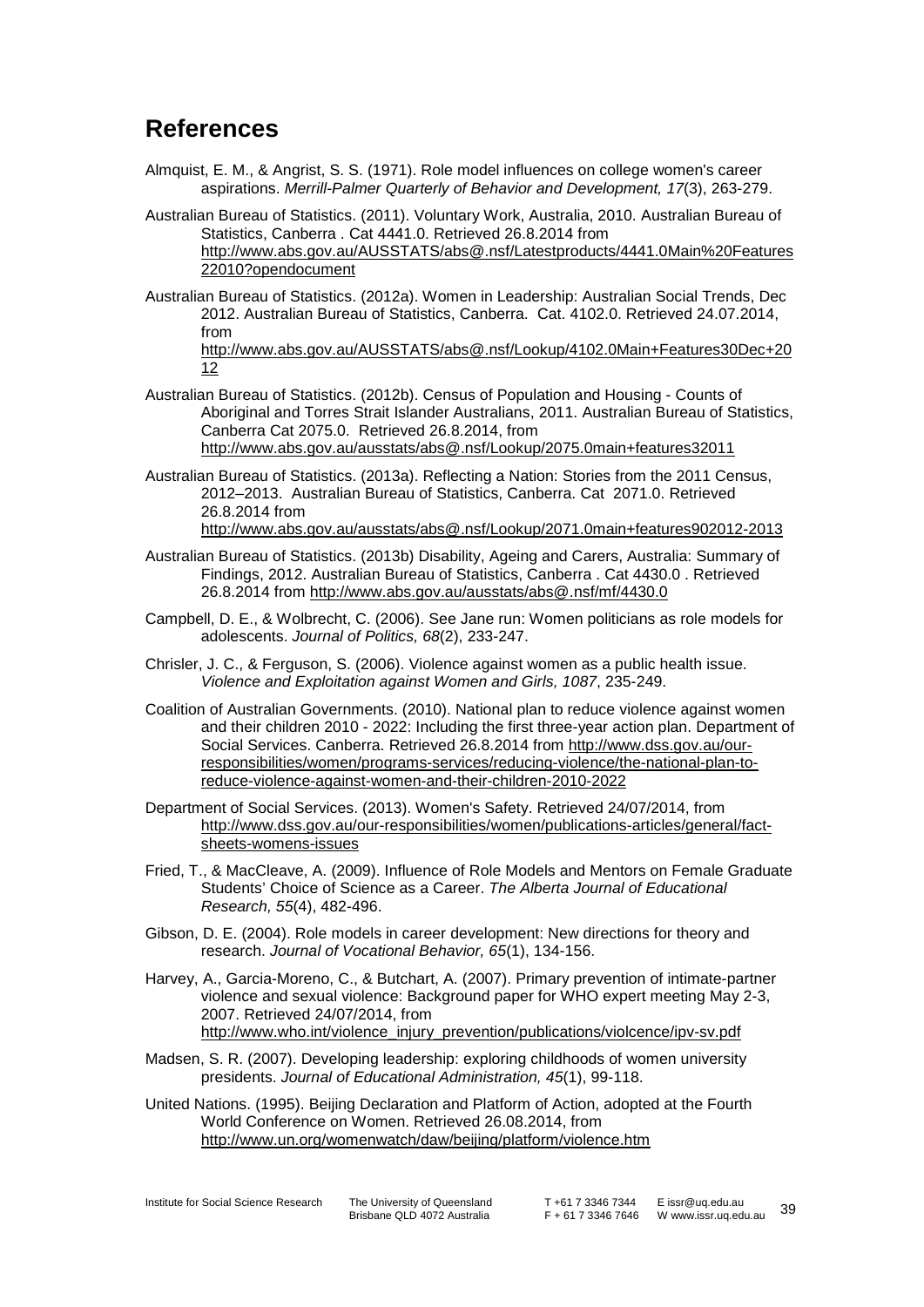United Nations Office of the High Commissioner for Human Rights. (1992). CEDAW: General recommendation No.19 Eleventh session Violence against women. Retrieved 26.08.2014, from

http://www.un.org/womenwatch/daw/cedaw/recommendations/recomm.htm#recom19

United Nations Office of the High Commissioner for Human Rights. (2004). CEDAW: General recommendation No.25 Thirtieth session Temporary special measures. Retrieved 26.08.2014, from

http://www.un.org/womenwatch/daw/cedaw/recommendations/General%20recommen dation%2025%20(English).pdf

VicHealth. (2004). The health costs of violence: Measuring the burden of disease caused by intimate partner violence. Retreived 26.08.2014, from http://www.vichealth.vic.gov.au/~/media/ResourceCentre/PublicationsandResources/P VAW/IPV%20BOD%20web%20version.ashx